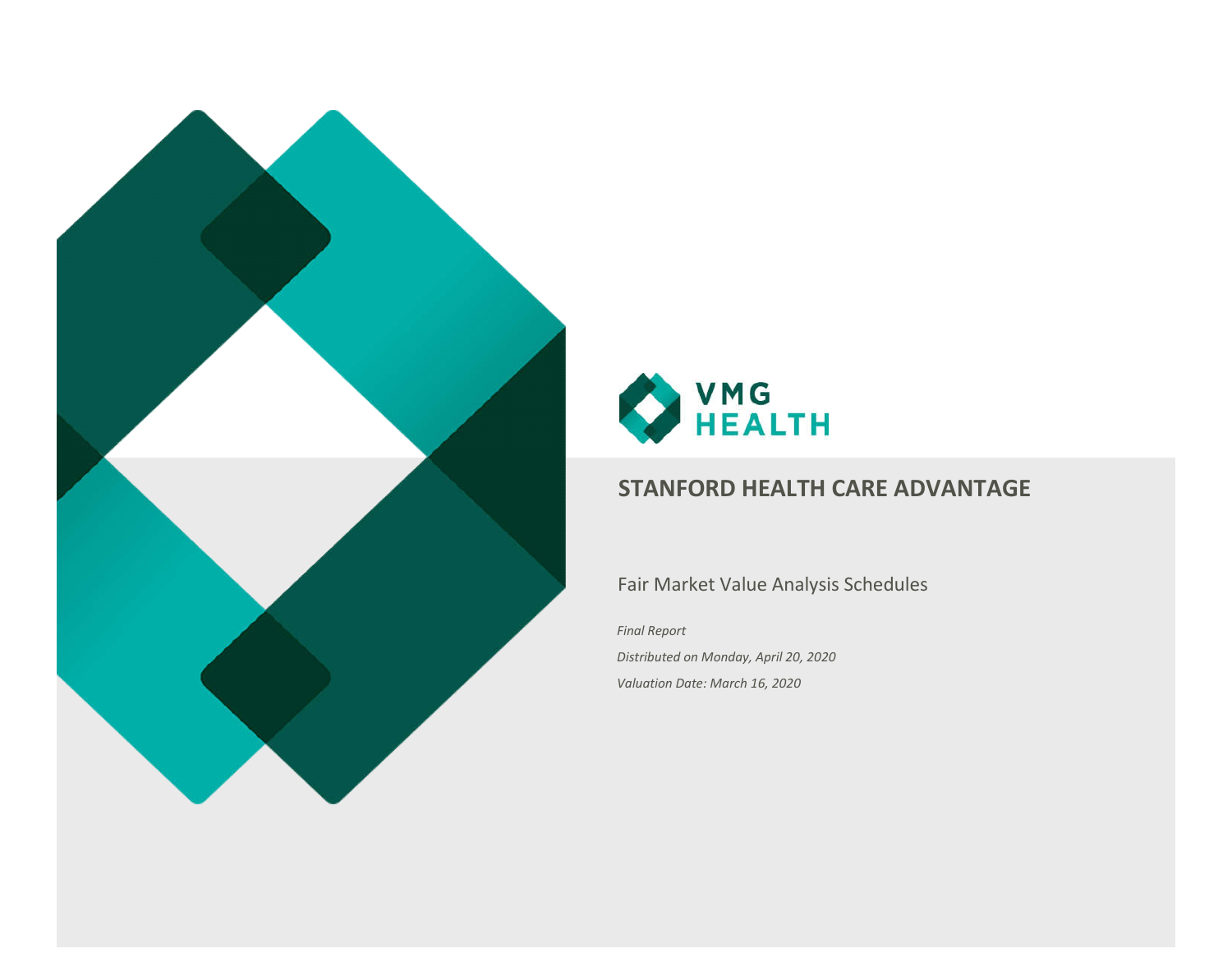# **CONTENTS**

## Introduction

Qualifying Assumptions

Executive Summary

Historical Financials & Operations

Income Approach

Cost of Capital

Cost Approach

Market Approach

*Scenario Value Calculation*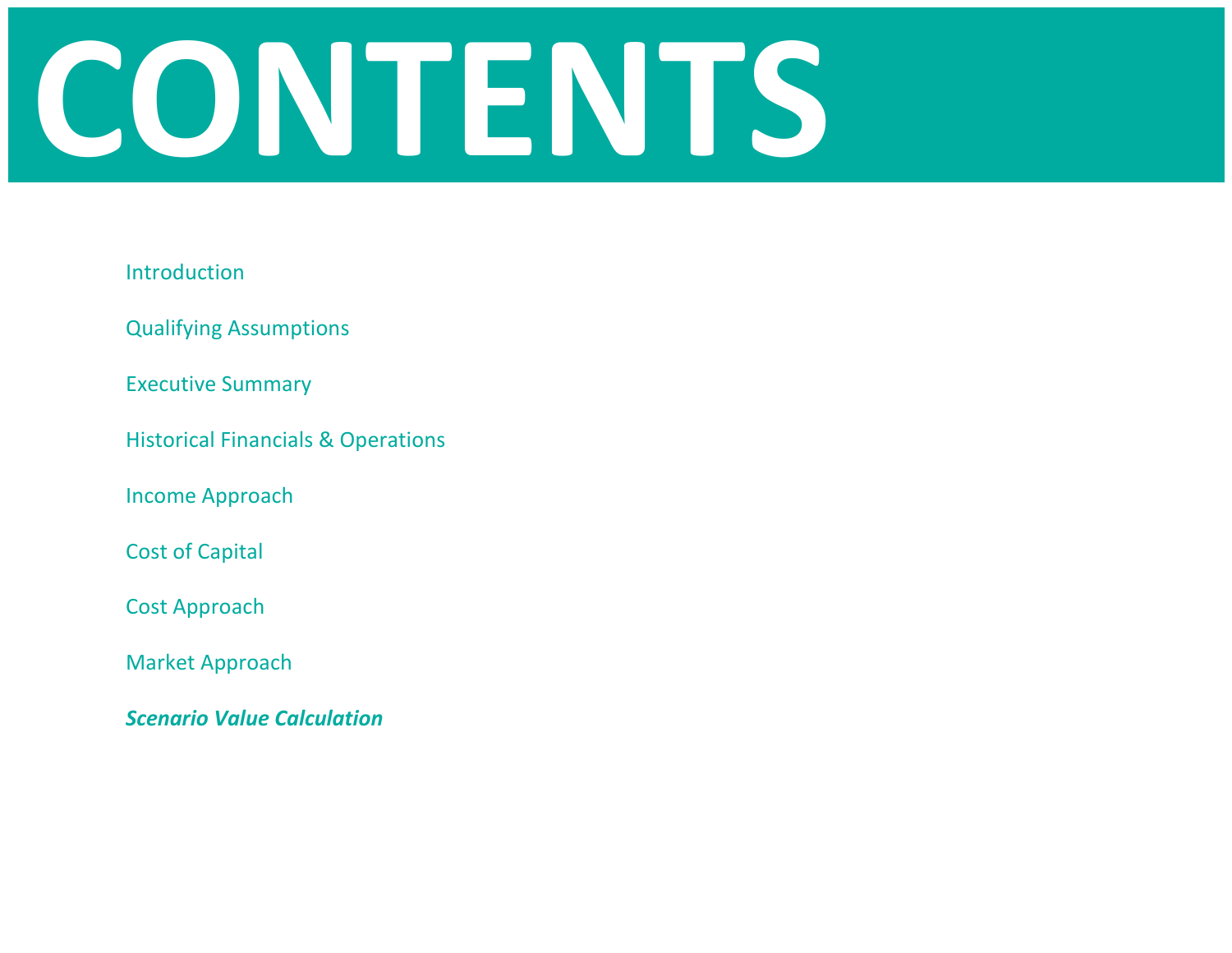# **INTRODUCTION**

VMG Holdings LLC d/b/a VMG Health (''VMG'' or ''we'') has been engaged by Stanford Health Care (''Management'') to estimate the Fair Market Value of the Total Invested Capital of Stanford Health Care Advantage (the ''Business'') as of a current date for Management planning purposes.

## **STANDARD & PREMISE OF VALUE**

The standard of value applicable in this engagement is Fair Market Value ("FMV"). For the purposes of this engagement, FMV is generally defined by the International Glossary of Business Valuation Terms as the price, expressed in terms of cash equivalents, at which a property would change hands between a hypothetical willing and able buyer and a hypothetical willing and able seller, acting at arm's length in an open and unrestricted market, when neither is under compulsion to buy or sell and when both have reasonable knowledge of the relevant facts. The level of value assumed is a fully marketable, controlling ownership interest in the assets of the subject business.

## **SCOPE OF THE ENGAGEMENT**

This engagement is a Valuation Engagement as generally outlined below:

A "Valuation Engagement" is defined by the American Institute of Certified Public Accountants ("AICPA") Statement on Standards for Valuation Services ("SSVS") No. 1 in VS sec. 100, and establishes standards for the valuation of a business, business ownership interest, security, or intangible asset. This involves an estimate of value of a subject interest applying the valuation approaches and methods deemed appropriate in the circumstances. The Analysis expresses the valuation conclusion as either a single amount or a range. We have not conducted a site review of the subject business premises, nor have we audited or otherwise reviewed the business financial statements, which have been provided by business management and its financial advisors. It was assumed that these financial statements are true and accurate.

## **INTENDED USERS**

Our report is intended for use solely by Management and only for the indicated purpose. Our analysis is to be used for no other purpose or distributed, in whole or in part, to third parties, other than the Internal Revenue Service, Office of Inspector General, California Department of Managed Health Care ("DMHC"), California Attorney General, and the Centers for Medicare and Medicaid Services ("CMS"). Client may also provide a copy of the report to Essence, its affiliates Essence Group Holdings Corporation and Lumeris Healthcare Outcomes, LLC (collectively, "Essence") and Essence legal counsel. However, Management may not provide the report to any other third party without VMG's written consent. Such consent shall be timely and not unreasonable withheld. The obligation of VMG is solely a corporate obligation, and no officer, principal, director, employee, agent, shareholder, or controlling person shall be subjected to any personal liability whatsoever to any person or entity, nor will any such claim be asserted by or on behalf of any other party to this agreement or any person relying on the opinion.

## **CERTIFYING & CONTRIBUTING APPRAISERS**

Certifying Appraiser: Colin McDermott, CFA, CPA/ABV Other Contributing Appraisers: Brett Nelson and Henry Smith

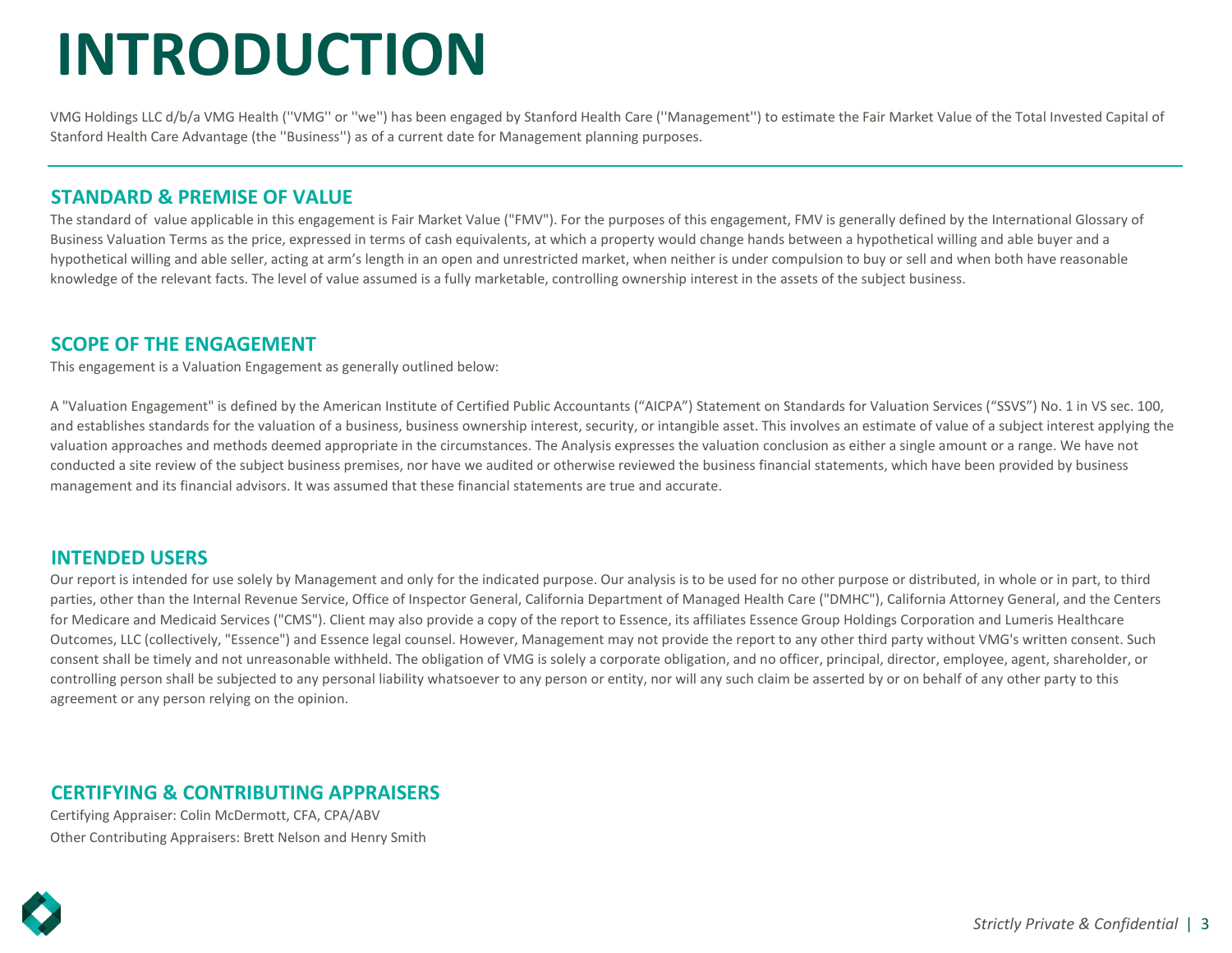# **QUALIFYING ASSUMPTIONS**

### **Amendment of any assumption qualified below could materially impact any conclusions of value presented herein.**

- ٠ This analysis is intended for use solely by Management and only for the indicated purpose. Our analysis is to be used for no other purpose or distributed, in whole or in part, to third parties, other than the Internal Revenue Service, Office of Inspector General, California Department of Managed Health Care ("DMHC"), California Attorney General, and the Centers for Medicare and Medicaid Services ("CMS"). Client may also provide a copy of the report to Essence, its affiliates Essence Group Holdings Corporation and Lumeris Healthcare Outcomes, LLC (collectively, "Essence") and Essence legal counsel. However, Management may not provide the report to any other third party without VMG's written consent. Such consent shall be timely and not unreasonable withheld. The obligation of VMG is solely a corporate obligation, and no officer, principal, director, employee, agent, shareholder, or controlling person shall be subjected to any personal liability whatsoever to any person or entity, nor will any such claim be asserted by or on behalf of any other party to this agreement or any person relying on the opinion.
- " The result of the analysis should not be construed as a fairness opinion or investment recommendation. Nothing contained in this report should be construed as investment, legal, or tax advice. The obligation of VMG is solely a corporate obligation, and no officer, principal, director, employee, agent, shareholder, or controlling person shall be subjected to any personal liability whatsoever to any person or entity, nor will any such claim be asserted by or on behalf of any other party to this agreement or any person relying on the opinion.
- VMG relied upon data provided by Management or obtained from third parties, including accountants, counsel, published sources and commercial databases without audit or verification regarding the accuracy of such information. VMG has not independently audited or confirmed the accuracy of the data provided. We are relying on the data as materially true and correct. To the extent that the information provided to VMG is inaccurate, we reserve the right to amend our analysis accordingly.
- " VMG does not assure any forecasted results. Events and circumstances frequently do not occur as expected, actual and expected results may be materially different, and achieving forecasted results depends on the actions, plans, and assumptions of others.
- " Total Invested Capital, or TIC, reflects the value of the Business's total debt plus equity and is inclusive of a normalized level of tangible net equity ("TNE"). VMG assumed a normalized level of TNE at approximately 10.6% of Net Operating Revenue based on 200% of the existing required level of TNE.
- Stanford Health Care Advantage's members utilize the Stanford Health Care facility and provider network. This analysis assumes the expense for these services incurred by Stanford Health Care Advantage are arms-length in nature currently and prospectively.
- Management represented the 18 month process to identify a potential partner for the Business included 12 participants with varying levels of interest and proposals. Discussions existed with the following Aetna, United Health, Blue Shield of California, CareMore, Anthem, Bright Health, Hometown Health, Alignment, Lumeris, Sutter, SCAN, and Centene. VMG understands certain payors were interested in arrangements in which the acquiror would assume existing membership and formalize a long-term provider network contract with Stanford Health Care. A single participant pursued extended diligence; however, ultimately decided the Business did not command a positive value given the need to create a California licensure and the local investment required. Management indicate they did not receive a single purchase offer of the existing membership base.
- ٠ VMG understands the membership of the Business with transfer to a joint venture with Essence. The indications of fair market value presented in this analysis assume a level of value within the construct of the proposed joint venture (i.e., exisiting membership, provider networks and contracts, administrative cost structure). The proposed transaction is different than verbal indications provided by other participants in the process as Stanford will not have to enter into unfavorable provider network contracts.
- " This report was prepared as of March 18, 2020. At the time of this report's release, the economies of the United States is being impacted by the coronavirus ("COVID-19") pandemic. The evolution of the disease, the extent of its economic impact and the results of steps taken and yet to be taken by the federal government and financial institutions are unknown. Healthcare entities may face volume softness with the delay of elective procedures, supply chain disruptions, labor shortages, changes in bad debt, all of which may result in an impact to the business. Therefore, as of the valuation date, the significance and the duration of the COVID-19 pandemic's financial impact is indeterminable and not quantifiable.
- " Three distinct approaches to value were considered in accordance with generally accepted valuation methodologies; These approaches include the Cost, Market, and Income Approaches. Ultimately, reliance was placed upon the Cost Approach to value the Business, as it is the approach most often utilized in situations where the estimated FMV of the entity's identifiable tangible and intangible assets produces a value that is greater than the entity's discounted projected cash flow stream.

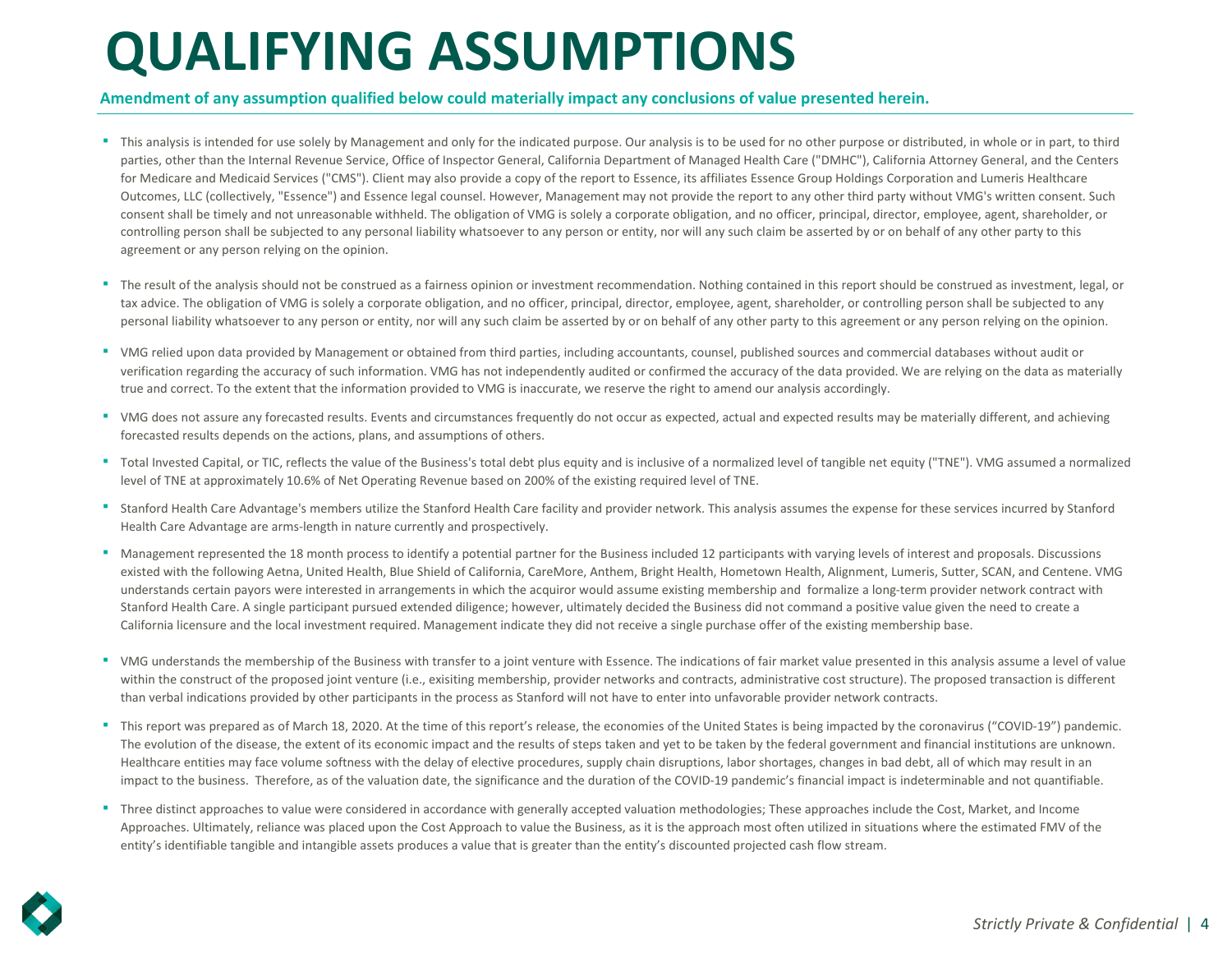**EXECUTIVE SUMMARY**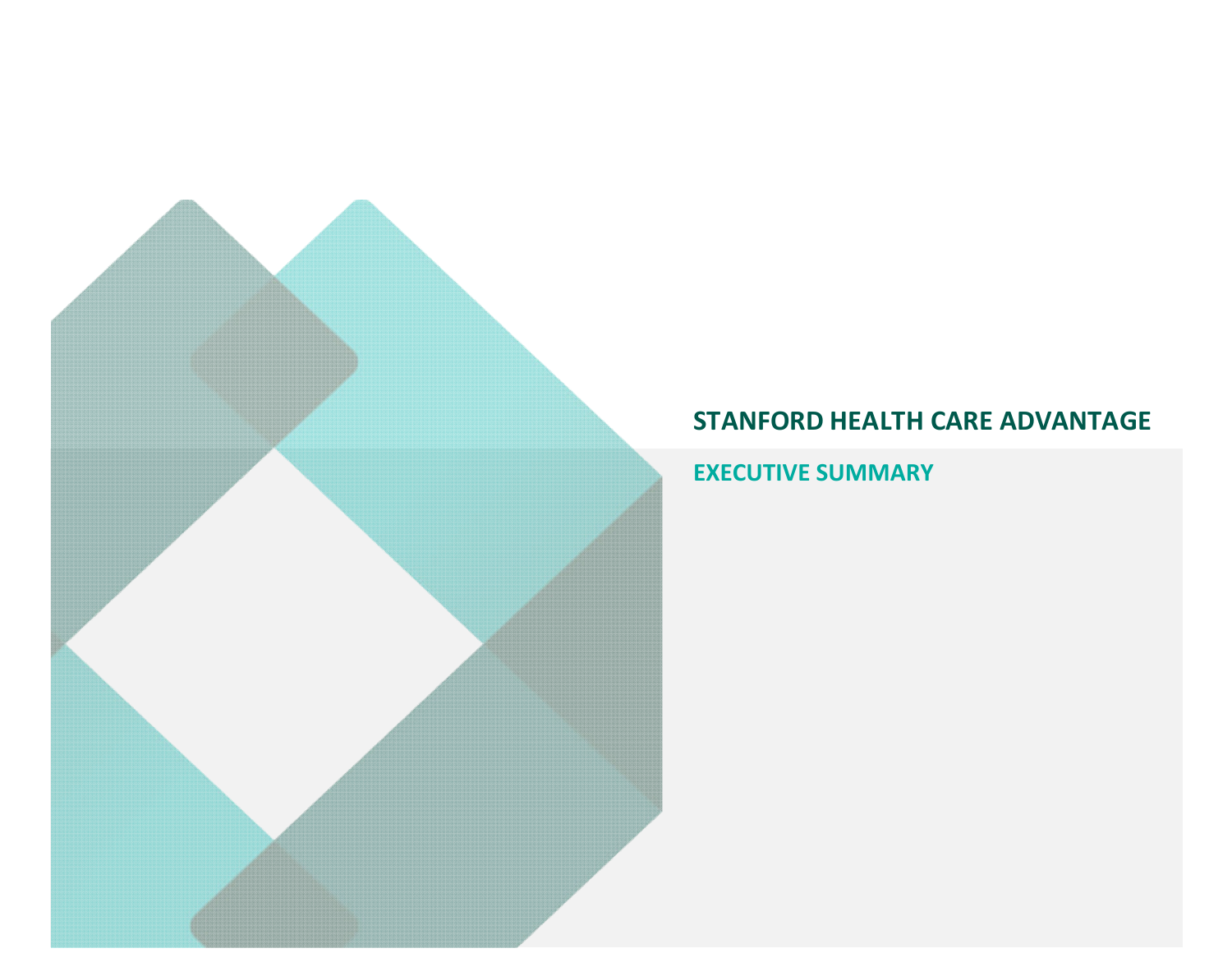## **Executive Summary | Fair Market Value Analysis Summary**

| Conclusion of Value <sup>(1)</sup> <sup>(2)</sup>                                                                                      |                         | Rounded                  |
|----------------------------------------------------------------------------------------------------------------------------------------|-------------------------|--------------------------|
| Fair Market Value of the Total Invested Capital including Normalized Tangible Net Equity (Rounded)<br>Plus: Excess Tangible Net Equity |                         | \$4,420,000<br>\$820,000 |
| Adjusted Fair Market Value of the Total Invested Capital including Excess Tangible Net Equity (Rounded)                                |                         | \$5,240,000              |
| Less: Assets Retained by Stanford Health Care                                                                                          |                         | (5,240,000)              |
| Adjusted Fair Market Value of the Stanford Health Care Contribution to the Joint Venture (Rounded)                                     |                         | \$0                      |
| Implied Market Multiples <sup>(1)</sup>                                                                                                | <b>Financial Metric</b> | Mid-Point                |
| TIC / Normalized Base Year Membership                                                                                                  | 3,800                   | \$1,163                  |

## *Notes & Sources*

*(1) Total Invested Capital (''TIC'') as reflected above represents all working assets utilized in the operation of the Business.*

*(2) Please note that all dollar figures presented above are rounded.*

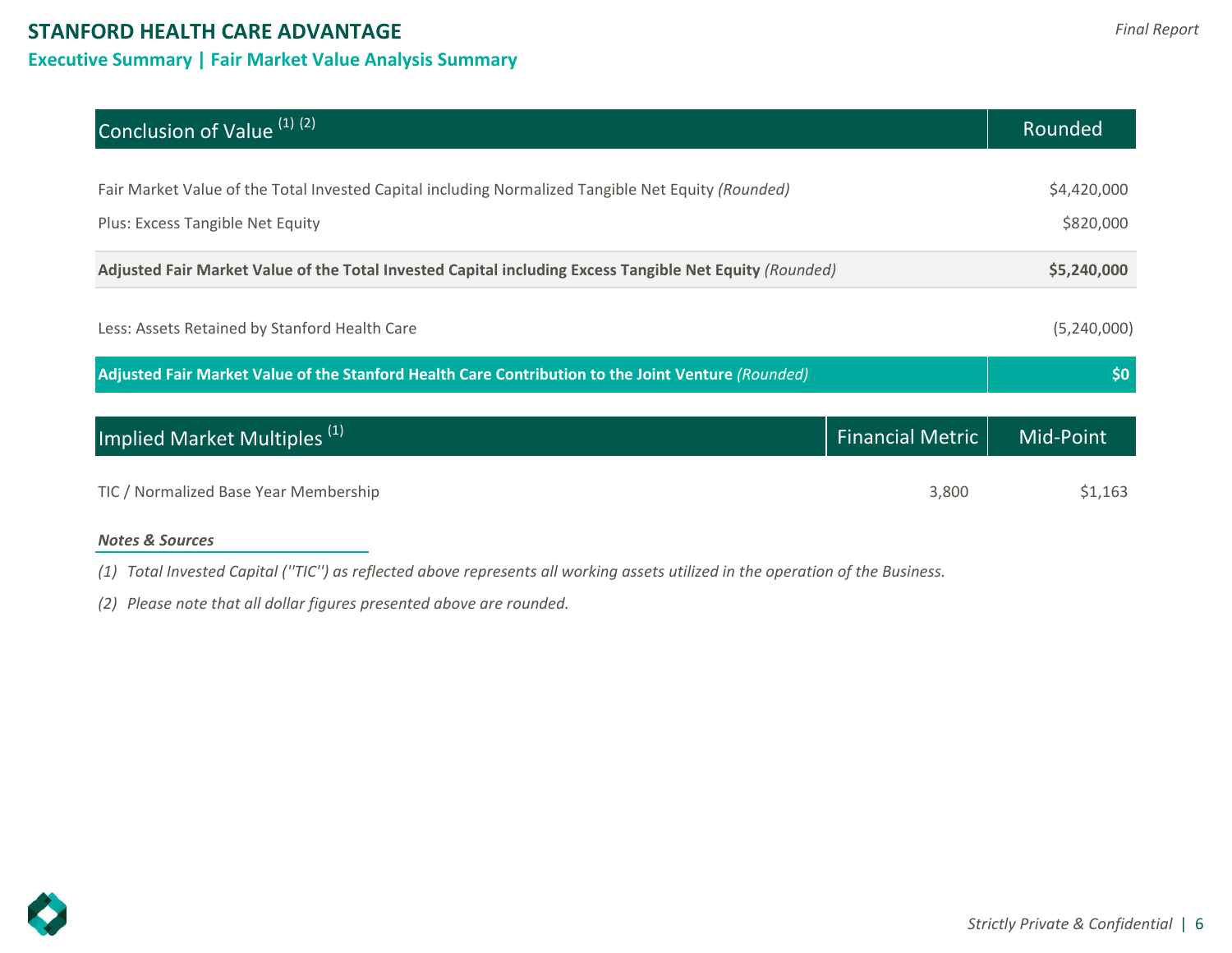## **Executive Summary | Value Reconciliation**

| Mid-Point Value Indications by Methodology $(1)(2)$ | Value       | Weight                   | Conclusion  | <b>Key Assumptions</b>                 |
|-----------------------------------------------------|-------------|--------------------------|-------------|----------------------------------------|
| Income Approach                                     | n/a         | $\overline{\phantom{a}}$ |             | <b>Discounted Cash Flow Analysis</b>   |
| Cost Approach                                       | \$4,420,000 | 100.0%                   | \$4,420,000 | <b>Build-Up Approach</b>               |
| Market Approach - EBITDA                            | n/a         |                          |             | <b>Merger &amp; Acquisition Method</b> |
| Market Approach - Membership                        | n/a         |                          |             | Merger & Acquisition Method            |
| <b>Mid-Point Fair Market Value Indication</b>       |             |                          | \$4,420,000 |                                        |
|                                                     |             |                          |             |                                        |

#### *Notes & Sources*

*(1) Three distinct approaches to value were considered in accordance with generally accepted valuation methodologies; These approaches include the Cost, Market, and Income Approaches. Ultimately, reliance was placed upon the Cost Approach to value the Business. VMG did not rely on the value indication produced by the Income Approach due to the projected negative cash flows. Management indicated the operations of the Business are unlikely to yield positive cash flow in absence of increased membership growth to leverage the existing administrative expenses.*  Further, management indicated that the necessary membership growth is unlikely given the existing Stanford Health Care facility and provider network. The Market Approach was not relied up as *the Business is not projected to have positive EBITDA and membership multiples where not considered given the process run by Management and the lack of resulting interest in the Business.*

*(2) All value indications include a normalized level of working capital.*

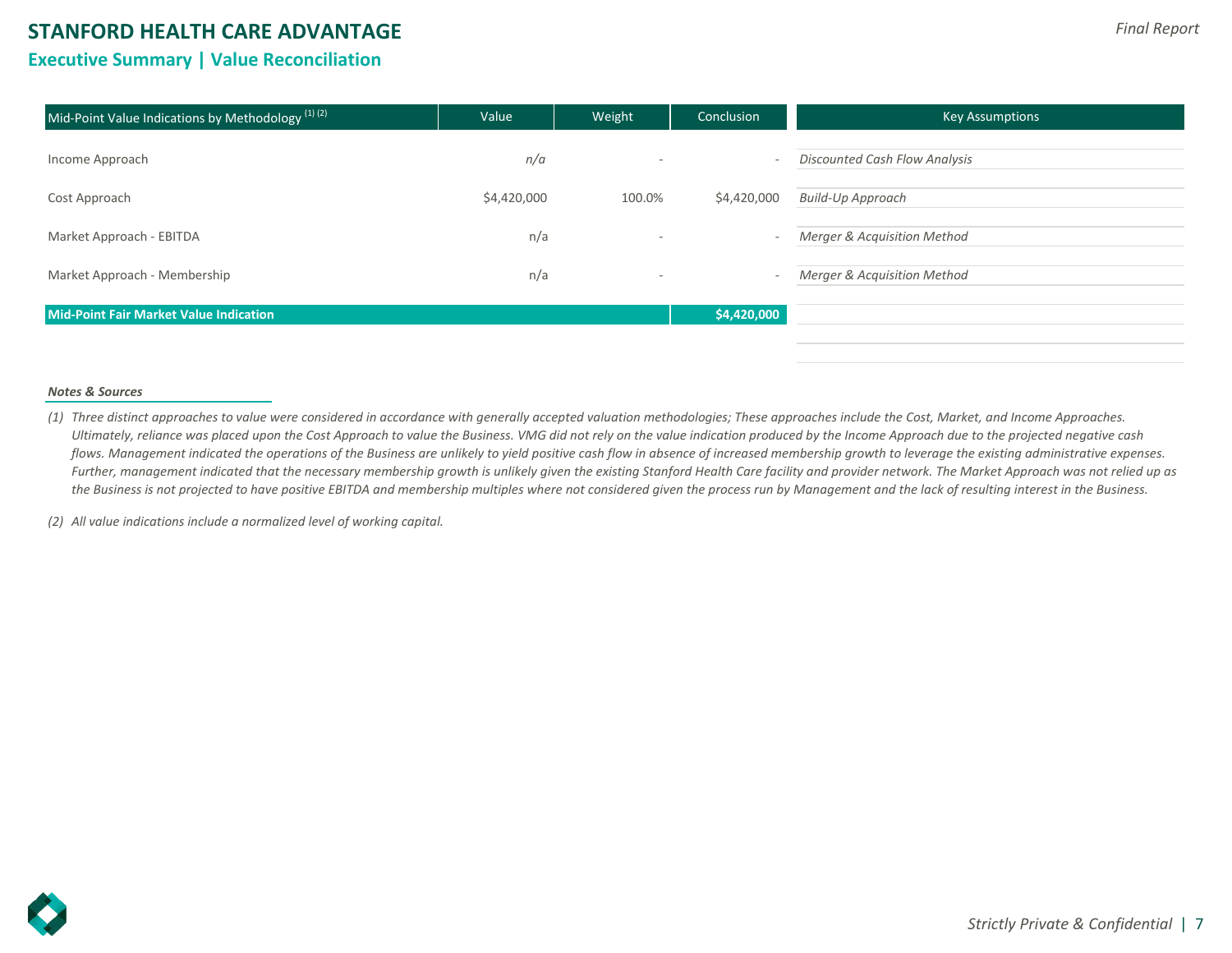## **HISTORICAL FINANCIALS & OPERATIONS**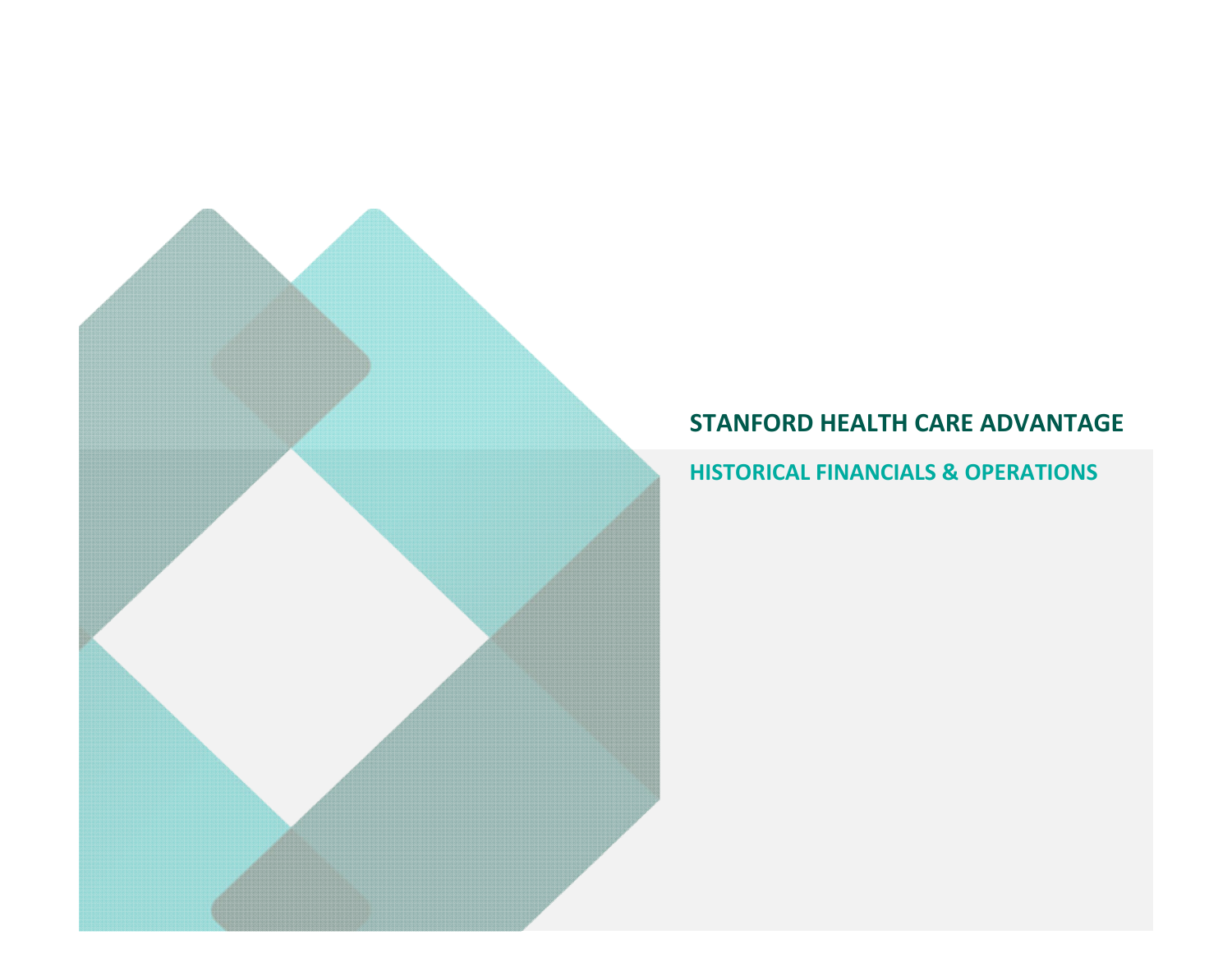## **STANFORD HEALTH CARE ADVANTAGE Historical Financials & Operations | Balance Sheet**

|                                                                             | Footnotes    | CY 2017                | <b>CY 2018</b> | CY 2019      | CY 2017 | <b>CY 2018</b> | CY 2019 |
|-----------------------------------------------------------------------------|--------------|------------------------|----------------|--------------|---------|----------------|---------|
| <b>Assets</b>                                                               |              |                        |                |              |         |                |         |
| <b>Current Assets</b>                                                       |              |                        |                |              |         |                |         |
| Cash & Cash Equivalents                                                     |              | \$7,882,513            | \$13,865,977   | \$11,863,373 | 90.6%   | 90.6%          | 79.2%   |
| <b>Other Receivables</b>                                                    |              | 257,680                | 1,088,225      | 2,725,885    | 3.0%    | 7.1%           | 18.2%   |
| Prepaid Expenses and Other                                                  |              | 252,399                | 38,701         | 56,184       | 2.9%    | 0.3%           | 0.4%    |
|                                                                             |              | 8,392,592              | 14,992,903     | 14,645,442   | 96.4%   | 98.0%          | 97.8%   |
| <b>Other Assets</b>                                                         |              |                        |                |              |         |                |         |
| Deposit                                                                     |              | 311,746                | 311,766        | 327,010      | 3.6%    | 2.0%           | 2.2%    |
|                                                                             |              | 311,746                | 311,766        | 327,010      | 3.6%    | 2.0%           | 2.2%    |
| <b>Total Assets</b>                                                         |              | \$8,704,338            | \$15,304,669   | \$14,972,452 | 100.0%  | 100.0%         | 100.0%  |
| Growth                                                                      |              | n/a                    | 75.8%          | (2.2%)       |         |                |         |
|                                                                             |              |                        |                |              |         |                |         |
| <b>Liabilities &amp; Shareholders' Equity</b><br><b>Current Liabilities</b> |              |                        |                |              |         |                |         |
| Accounts Payable and Accrued Liabilities                                    |              |                        | 7,713,398      | 8,247,693    | 45.4%   | 50.4%          | 55.1%   |
| Due to Related Parties                                                      |              | 3,953,144<br>2,381,935 | 3,407,803      | 1,483,030    | 27.4%   | 22.3%          | 9.9%    |
|                                                                             |              | 6,335,079              | 11,121,201     | 9,730,723    | 72.8%   | 72.7%          | 65.0%   |
| Equity                                                                      |              |                        |                |              |         |                |         |
| <b>Member Equity</b>                                                        | $\mathbf{1}$ | 2,369,259              | 4,183,468      | 5,241,729    | 27.2%   | 27.3%          | 35.0%   |
|                                                                             |              | 2,369,259              | 4,183,468      | 5,241,729    | 27.2%   | 27.3%          | 35.0%   |
| <b>Total Liabilities &amp; Equity</b>                                       |              | \$8,704,338            | \$15,304,669   | \$14,972,452 | 100.0%  | 100.0%         | 100.0%  |
| Growth                                                                      |              | n/a                    | 75.8%          | (2.2%)       |         |                |         |
|                                                                             |              |                        |                |              |         |                |         |
| <b>Required Tangible Net Equity</b>                                         | $\mathbf{1}$ | 1,343,870              | 2,083,976      | 2,209,212    |         |                |         |
| <b>Actual Tangible Net Equity</b>                                           |              | 2,369,259              | 4,183,468      | 5,241,729    |         |                |         |
| <b>Excess Tangible Net Equity</b>                                           |              | 1,025,389              | 2,099,492      | 3,032,517    |         |                |         |

#### *Notes & Sources*

*Sources: We have utilized unaudited financials provided by Business management for the calendar years ended 2017 ("CY 2017"), CY 2018, and CY 2019.*

*(1) Minimum tangible net equity is approximately 8.0% of annualized non-capitated health care expenditures.*

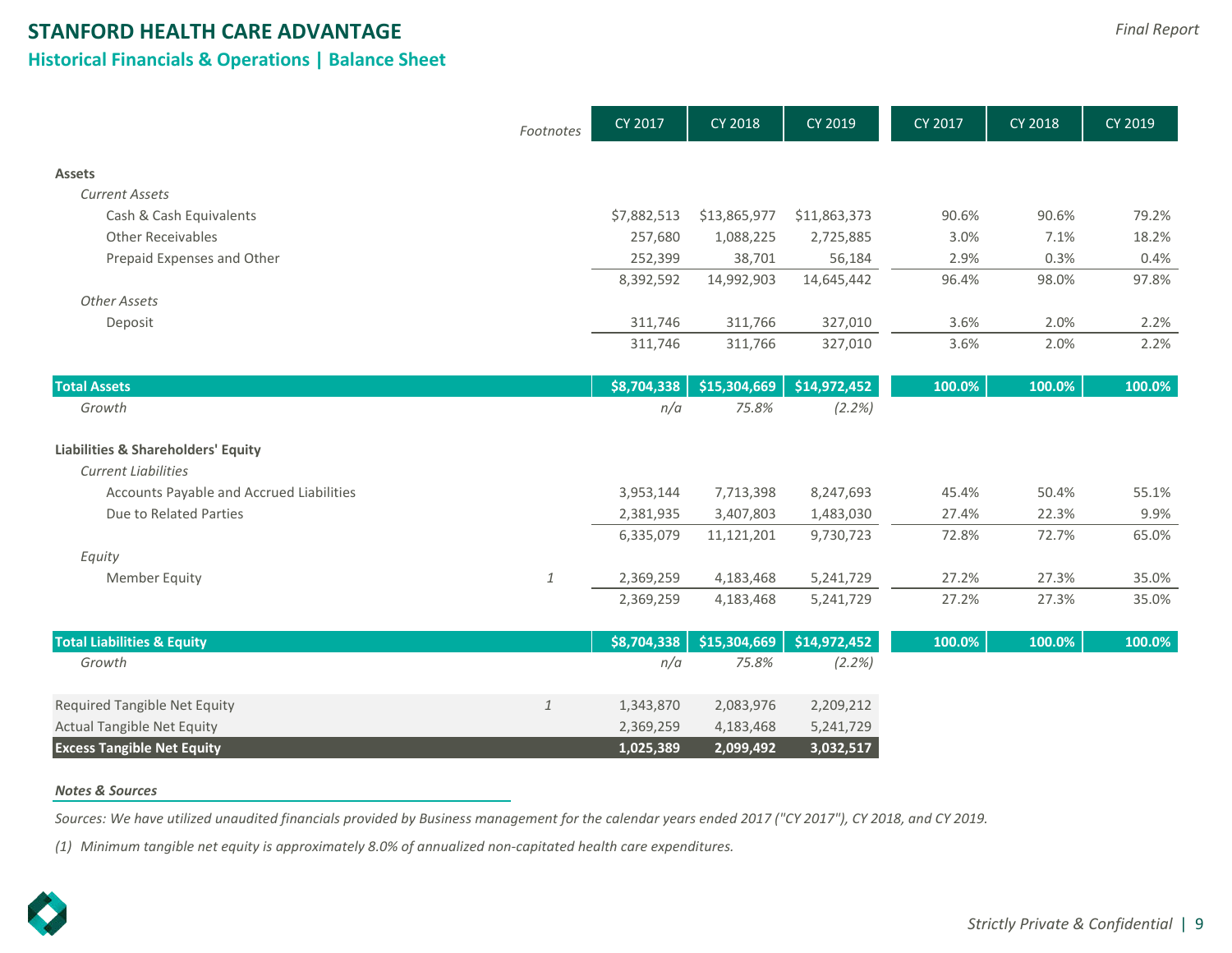## **Historical Financials & Operations | Reported Net Working Capital**

|                                                                             |              | <b>CY 2017</b> | <b>CY 2018</b> | <b>CY 2019</b> |
|-----------------------------------------------------------------------------|--------------|----------------|----------------|----------------|
| <b>Current Assets</b>                                                       |              |                |                |                |
| Cash & Cash Equivalents                                                     |              | \$7,882,513    | \$13,865,977   | \$11,863,373   |
| <b>Other Receivables</b>                                                    |              | 257,680        | 1,088,225      | 2,725,885      |
| Prepaid Expenses and Other                                                  |              | 252,399        | 38,701         | 56,184         |
|                                                                             |              | \$8,392,592    | \$14,992,903   | \$14,645,442   |
| <b>Current Liabilities</b>                                                  |              |                |                |                |
| Accounts Payable and Accrued Liabilities                                    |              | \$3,953,144    | \$7,713,398    | \$8,247,693    |
| Due to Related Parties                                                      |              | 2,381,935      | 3,407,803      | 1,483,030      |
|                                                                             |              | \$6,335,079    | \$11,121,201   | \$9,730,723    |
| <b>Reported Net Working Capital</b>                                         |              | \$2,057,513    | \$3,871,702    | \$4,914,719    |
| <b>Total Net Operating Revenue</b>                                          |              | \$17,057,871   | \$28,586,553   | \$41,525,417   |
| Reported Net Working Capital as a Percentage of Total Net Operating Revenue |              | 12.1%          | 13.5%          | 11.8%          |
| <b>Required Tangible Net Equity</b>                                         | $\mathbf{1}$ | \$1,343,870    | \$2,083,976    | \$2,209,212    |
| <b>Actual Tangible Net Equity</b>                                           |              | 2,369,259      | 4,183,468      | 5,241,729      |
| <b>Excess Tangible Net Equity</b>                                           |              | \$1,025,389    | \$2,099,492    | \$3,032,517    |
| Required Tangible Net Equity as a Percentage of Total Net Operating Revenue |              | 7.9%           | 7.3%           | 5.3%           |
| Selected Tangible Net Equity as a Percentage of Total Net Operating Revenue |              |                |                | 10.6%          |
| <b>Selected Tangible Net Equity</b>                                         |              |                |                | \$4,418,424    |

## *Notes & Sources*

*Sources: We have utilized unaudited financials provided by Business management for the calendar years ended 2017 ("CY 2017"), CY 2018, and CY 2019.*

*(1) Minimum tangible net equity is approximately 8.0% of annualized non-capitated health care expenditures.*

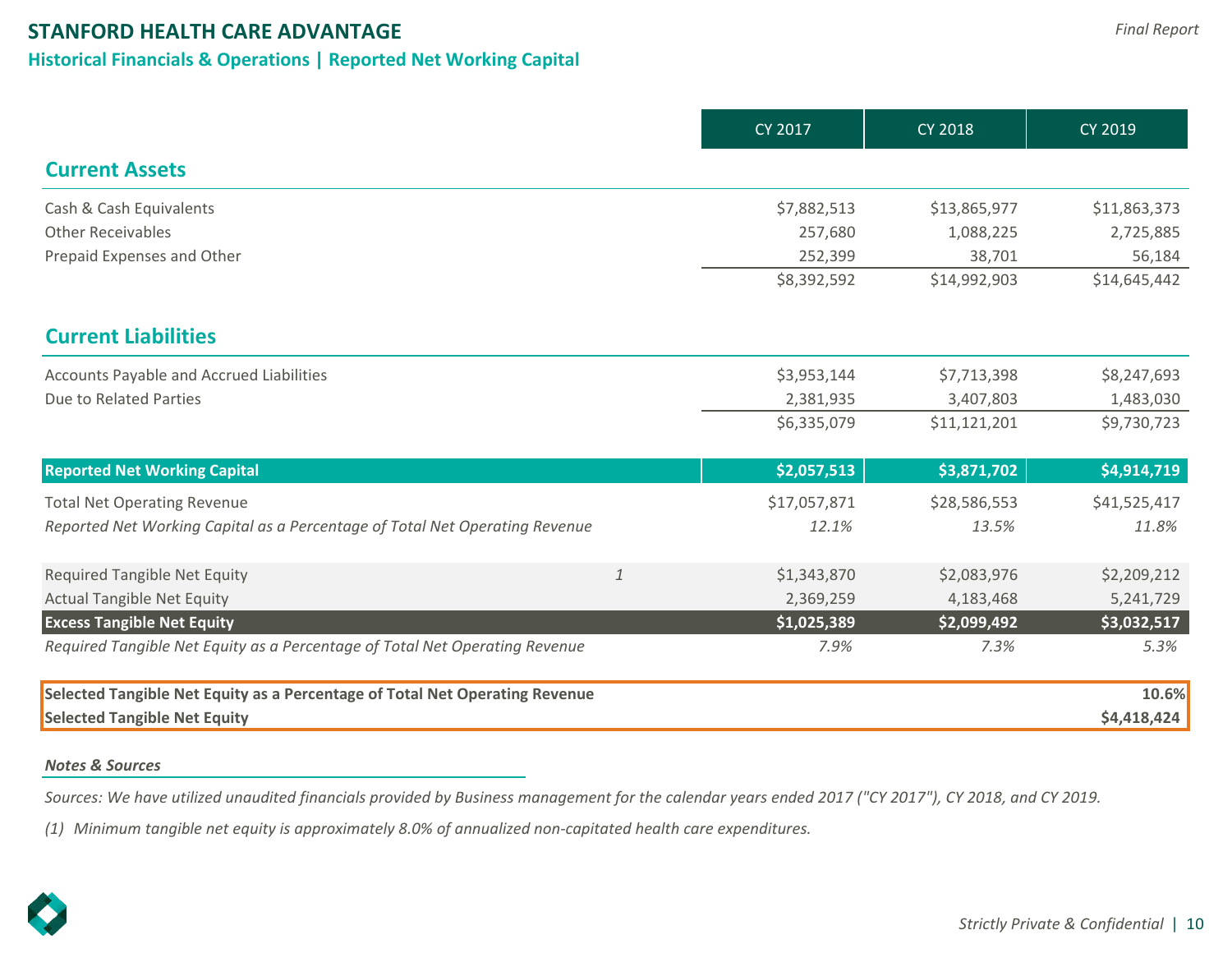## **STANFORD HEALTH CARE ADVANTAGE Historical Financials & Operations | Income Statement**

|                                                |           |              |                |              |                          | <b>Common Size</b> |           |            | Per Member Per Month |             |
|------------------------------------------------|-----------|--------------|----------------|--------------|--------------------------|--------------------|-----------|------------|----------------------|-------------|
|                                                | Footnotes | CY 2017      | <b>CY 2018</b> | CY 2019      | CY 2017                  | CY 2018            | CY 2019   | CY 2017    | CY 2018              | CY 2019     |
| Revenues                                       |           |              |                |              |                          |                    |           |            |                      |             |
| Premium Revenue                                |           | \$17,057,871 | \$28,586,553   | \$41,062,917 | 100.0%                   | 100.0%             | 98.9%     | \$750.98   | \$828.57             | \$904.97    |
| <b>Optional Supplemental Benefits</b>          |           |              |                | 462,500      | $\overline{\phantom{a}}$ |                    | 1.1%      |            |                      | \$10.19     |
| <b>Total Net Operating Revenue</b>             |           | 17,057,871   | 28,586,553     | 41,525,417   | 100.0%                   | 100.0%             | 100.0%    | \$750.98   | \$828.57             | \$915.16    |
| Growth                                         |           | n/a          | 67.6%          | 45.3%        |                          |                    |           |            |                      |             |
| <b>Operating Expenses</b>                      |           |              |                |              |                          |                    |           |            |                      |             |
| <b>Medical Expense</b>                         |           |              |                |              |                          |                    |           |            |                      |             |
| Capitation                                     |           | 5,444,735    | 8,153,158      | 12,321,846   | 31.9%                    | 28.5%              | 29.7%     | \$239.71   | \$236.32             | \$271.56    |
| Inpatient & SNF Claims                         |           | 7,806,985    | 12,666,482     | 12,546,880   | 45.8%                    | 44.3%              | 30.2%     | \$343.71   | \$367.13             | \$276.52    |
| <b>Outpatient &amp; Professional Claims</b>    |           | 4,513,113    | 8,759,548      | 9,475,525    | 26.5%                    | 30.6%              | 22.8%     | \$198.69   | \$253.89             | \$208.83    |
| Out of Network Claims                          |           | 1,995,852    | 2,523,691      | 3,196,116    | 11.7%                    | 8.8%               | 7.7%      | \$87.87    | \$73.15              | \$70.44     |
| Claim Refunds & Recoveries                     |           | (99, 849)    | (801, 872)     | (809, 846)   | $(0.6\%)$                | (2.8%)             | $(2.0\%)$ | (54.40)    | (523.24)             | (\$17.85)   |
| Pharmacy Claims - Part B                       |           | 235,498      | 229,716        | 554,480      | 1.4%                     | 0.8%               | 1.3%      | \$10.37    | \$6.66               | \$12.22     |
| Pharmacy Claims - Part D                       |           | 2,108,854    | 2,907,365      | 3,828,366    | 12.4%                    | 10.2%              | 9.2%      | \$92.84    | \$84.27              | \$84.37     |
| Optional Supplemental Benefits Expense         |           |              |                | 652,792      | $\sim$                   |                    | 1.6%      |            |                      | \$14.39     |
|                                                |           | 22,005,188   | 34,438,088     | 41,766,159   | 129.0%                   | 120.5%             | 100.6%    | \$968.79   | \$998.18             | \$920.47    |
| General & Administrative                       |           |              |                |              |                          |                    |           |            |                      |             |
| Salaries, Wages, and Benefits                  |           | 2,653,492    | 3,172,432      | 2,760,312    | 15.6%                    | 11.1%              | 6.6%      | \$116.82   | \$91.95              | \$60.83     |
| Customer Service (Care Counsel)                |           | 465,707      | 377,910        | 691,606      | 2.7%                     | 1.3%               | 1.7%      | \$20.50    | \$10.95              | \$15.24     |
| Purchased Services (Clinical, Rx, Admin, Misc) |           | 792,859      | 534,462        | 1,331,317    | 4.6%                     | 1.9%               | 3.2%      | \$34.91    | \$15.49              | \$29.34     |
| Commissions                                    |           | 796,693      | 1,256,615      | 1,935,953    | 4.7%                     | 4.4%               | 4.7%      | \$35.07    | \$36.42              | \$42.67     |
| WiPro                                          |           | 390,400      | 346,220        | 616,050      | 2.3%                     | 1.2%               | 1.5%      | \$17.19    | \$10.04              | \$13.58     |
| <b>Professional Fees</b>                       |           | 256,440      | 889,572        | 1,013,727    | 1.5%                     | 3.1%               | 2.4%      | \$11.29    | \$25.78              | \$22.34     |
| Marketing & Outreach                           |           | 320,546      | 335,010        | 228,201      | 1.9%                     | 1.2%               | 0.5%      | \$14.11    | \$9.71               | \$5.03\$    |
| <b>Occupancy Expense</b>                       |           | 70,638       | 75,765         | 65,255       | 0.4%                     | 0.3%               | 0.2%      | 53.11      | \$2.20               | \$1.44      |
| Insurance                                      |           | 264,768      | 220,472        | 291,187      | 1.6%                     | 0.8%               | 0.7%      | \$11.66    | \$6.39               | \$6.42      |
| Other                                          |           | 108,055      | 206,182        | 293,383      | 0.6%                     | 0.7%               | 0.7%      | \$4.76     | \$5.98               | \$6.47      |
|                                                | (2)       | 6,119,598    | 7,414,640      | 9,226,991    | 35.9%                    | 25.9%              | 22.2%     | \$269.42   | \$214.91             | \$203.35    |
| <b>Total Operating Expenses</b>                |           | 28,124,786   | 41,852,728     | 50,993,150   | 164.9%                   | 146.4%             | 122.8%    | \$1,238.21 | \$1,213.09           | \$1,123.82  |
| Growth                                         |           | n/a          | 48.8%          | 21.8%        |                          |                    |           |            |                      |             |
| <b>EBITDA</b>                                  |           | (11,066,915) | (13, 266, 175) | (9,467,733)  | (64.9%)                  | $(46.4\%)$         | (22.8%)   | (5487.23)  | (5384.52)            | ( \$208.66) |
| Growth                                         |           | (nmf)        | (nmf)          | nmf          |                          |                    |           |            |                      |             |

#### *Notes & Sources*

*(1) Sources: We have utilized unaudited financials provided by Business management for the calendar years ended 2017 ("CY 2017"), CY 2018, and CY 2019.*

*(2) Note: The admin. expense detail as presented in the "2018-12 SCH Advantage Financial Package" and "2019-12 SHC Advantage Financial Package" files are not consistent with the summary level statements as presented in the same documents. Presented above are the administrative expenses per the detailed breakout.*

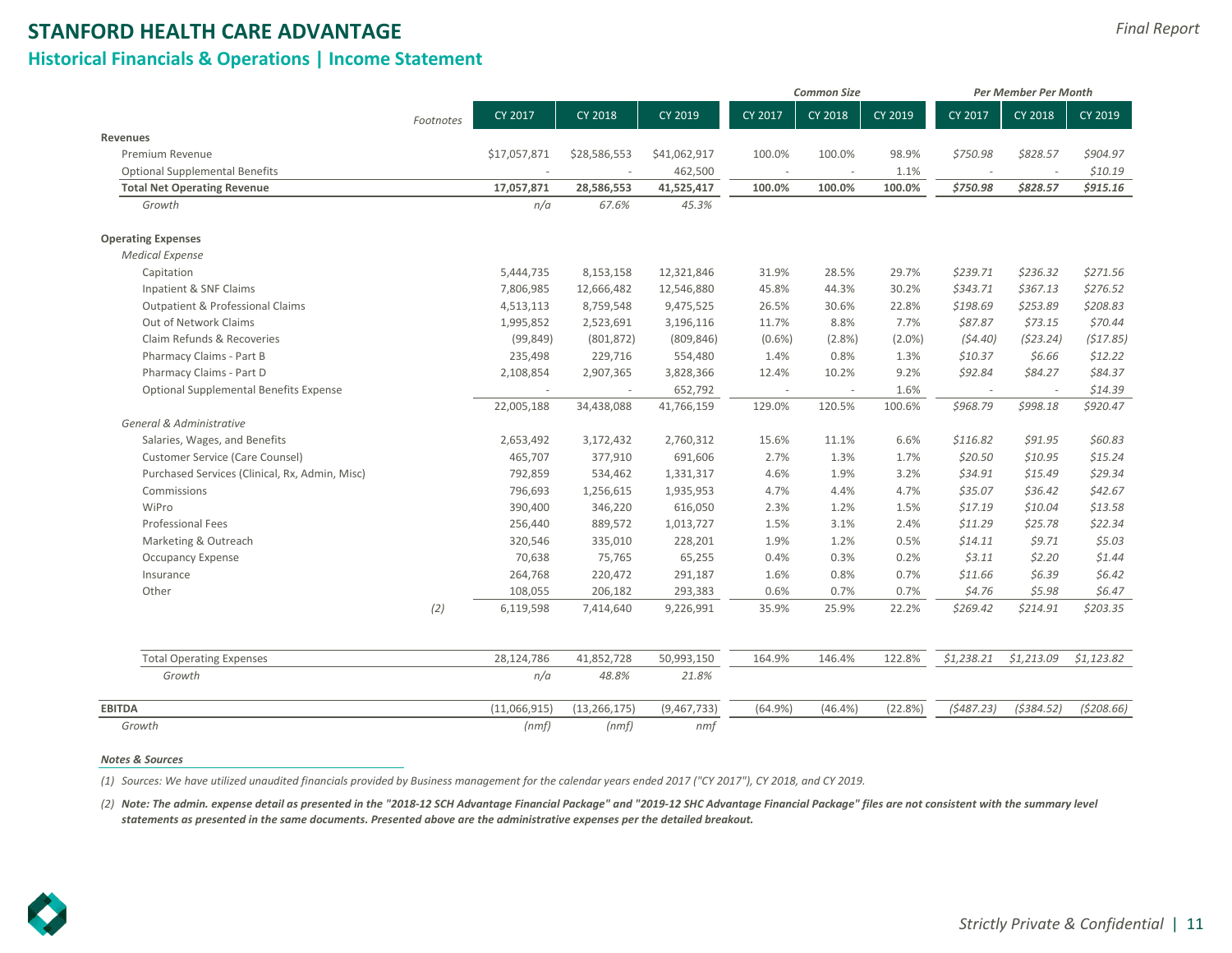## **STANFORD HEALTH CARE ADVANTAGE Historical Financials & Operations | Volume Analysis**

|                                       |              | Gross                           |                | <b>Per Member Per Month</b> |             |             |  |
|---------------------------------------|--------------|---------------------------------|----------------|-----------------------------|-------------|-------------|--|
| <b>Statistics</b>                     | CY 2017      | <b>CY 2018</b>                  | CY 2019        | CY 2017                     | CY 2018     | CY 2019     |  |
| <b>Member Months</b>                  | 22,714       | 34,501                          | 45,375         | 22,714                      | 34,501      | 45,375      |  |
| Implied Average Membership            | 1,893        | 2,875                           | 3,781          | 1,893                       | 2,875       | 3,781       |  |
| Growth                                | n/a          | 51.9%                           | 31.5%          | n/a                         | 51.9%       | 31.5%       |  |
| Revenue                               |              |                                 |                |                             |             |             |  |
| Premium Revenue                       | \$17,057,871 | \$28,586,553                    | \$41,062,917   | \$750.98                    | \$828.57    | \$904.97    |  |
| Growth                                | n/a          | 67.6%                           | 43.6%          | n/a                         | 10.3%       | 9.2%        |  |
| <b>Optional Supplemental Benefits</b> |              |                                 | 462,500        |                             |             | \$10.19     |  |
| Growth                                | n/a          | n/a                             | n/a            | n/a                         | n/a         | n/a         |  |
| <b>Total Net Operating Revenue</b>    | \$17,057,871 | \$28,586,554                    | \$41,525,417   | \$750.98                    | \$828.57    | \$915.16    |  |
| Growth                                | n/a          | 67.6%                           | 45.3%          | n/a                         | 10.3%       | 10.5%       |  |
| Expenses                              |              |                                 |                |                             |             |             |  |
| <b>Medical Expense</b>                | \$22,005,188 | \$34,438,088                    | \$41,766,159   | \$968.79                    | \$998.18    | \$920.47    |  |
| Growth                                | n/a          | 56.5%                           | 21.3%          | n/a                         | 3.0%        | (7.8%)      |  |
| General & Administrative              | 6,119,598    | 7,414,640                       | 9,226,991      | \$269.42                    | \$214.91    | \$203.35    |  |
| Growth                                | n/a          | 21.2%                           | 24.4%          | n/a                         | (20.2%)     | (5.4%)      |  |
| <b>Total Operating Expense</b>        | \$28,124,786 | \$41,852,728                    | \$50,993,150   | \$1,238.21                  | \$1,213.09  | \$1,123.82  |  |
| Growth                                | n/a          | 48.8%                           | 21.8%          | n/a                         | $(2.0\%)$   | (7.4%)      |  |
| <b>EBITDA</b>                         |              | $(511,066,915)$ $(513,266,174)$ | (59, 467, 733) | (5487.23)                   | ( \$384.52) | ( \$208.66) |  |
| Growth                                | n/a          | (nmf)                           | nmf            | n/a                         | nmf         | nmf         |  |
| <b>Medical Loss Ratio</b>             | 129.0%       | 120.5%                          | 100.6%         |                             |             |             |  |
| <b>Administrative Cost Ratio</b>      | 35.9%        | 25.9%                           | 22.2%          |                             |             |             |  |
| <b>EBITDA</b>                         | (64.9%)      | (46.4%)                         | (22.8%)        |                             |             |             |  |
| <b>Medicare Star Rating</b>           | 3.5          | 3.5                             | 3.0            |                             |             |             |  |
| Risk Adjustment Factor ("RAF") Score  | 0.79         | 0.83                            | 1.00           | <b>CONFIDENTIAL</b>         |             |             |  |
| Required Tangible Net Equity          | \$1,343,870  | \$2,083,976                     | \$2,209,212    | \$59.16                     | \$60.40     | \$48.69     |  |
| <b>Actual Tangible Net Equity</b>     | 2,369,259    | 4,183,468                       | 5,241,729      | \$104.31                    | \$121.26    | \$115.52    |  |
| <b>Excess Tangible Net Equity</b>     | \$1,025,389  | \$2,099,492                     | \$3,032,517    | \$45.14                     | \$60.85     | \$66.83     |  |

#### *Notes & Sources*

*Source: Management provided financial statements and operational reports for the calendar years ended December 31, 2017 ("CY 2017"), CY 2018, and CY 2019.*

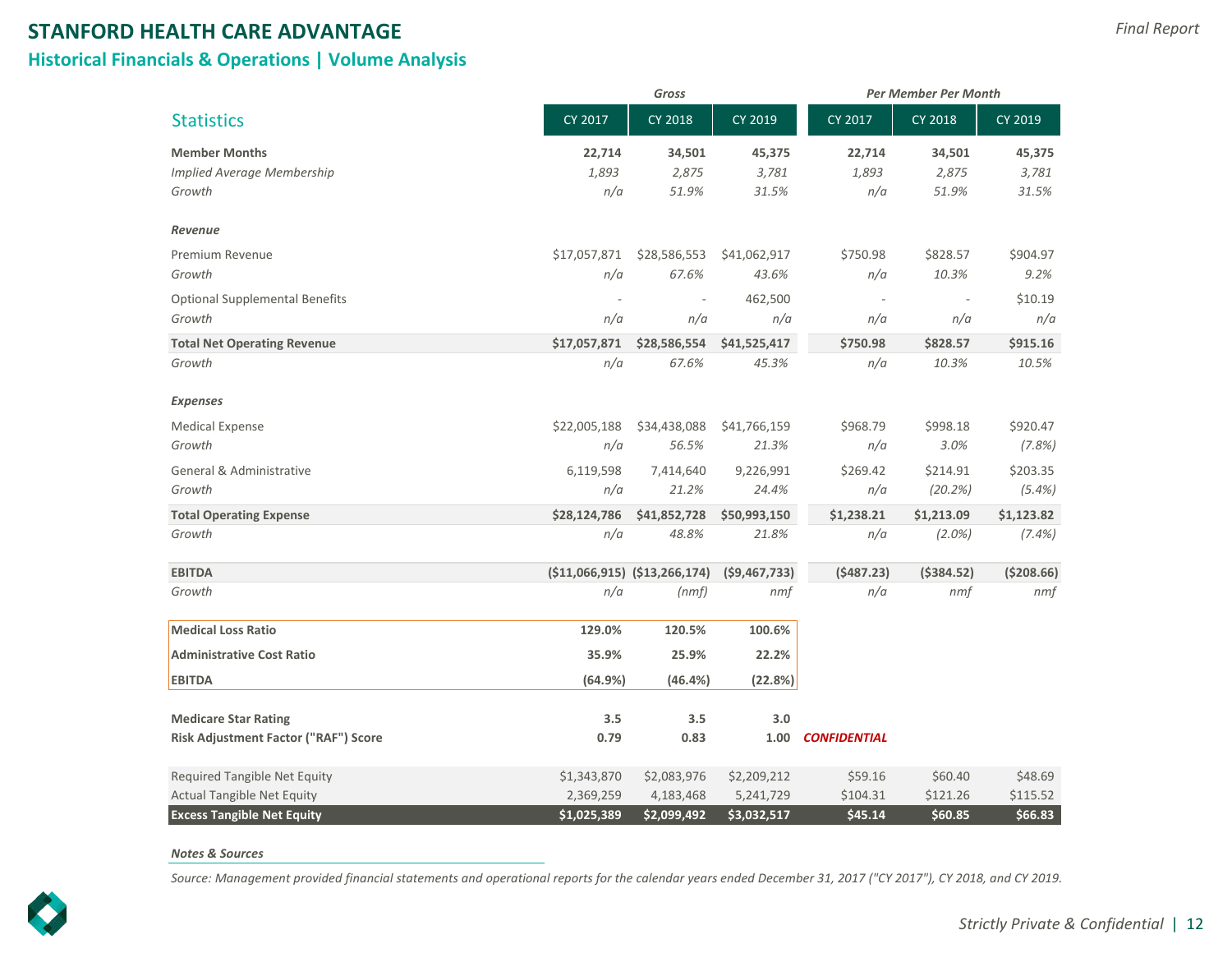**Scenario Value Calculation | Budget Comparison**

|                                                | Actual         | <b>Budget</b>   | Common Size |                | Per Member Per Month |                |  |  |
|------------------------------------------------|----------------|-----------------|-------------|----------------|----------------------|----------------|--|--|
| Footnotes                                      | CY 2019        | <b>CY 2020</b>  | CY 2019     | <b>CY 2020</b> | CY 2019              | <b>CY 2020</b> |  |  |
| <b>Member Months</b>                           | 45,375         | 61,800          | 45,375      | 61,800         | 45,375               | 61,800         |  |  |
| Growth                                         | n/a            | 36.2%           | n/a         | 36.2%          | n/a                  | 36.2%          |  |  |
| <b>Revenues</b>                                |                |                 |             |                |                      |                |  |  |
| Premium Revenue                                | \$41,062,917   | \$53,979,424    | 98.9%       | 98.8%          | \$904.97             | \$873.45       |  |  |
| <b>Optional Supplemental Benefits</b>          | 462,500        | 635,020         | 1.1%        | 1.2%           | \$10.19              | \$10.28        |  |  |
| <b>Total Net Operating Revenue</b>             | 41,525,417     | 54,614,444      | 100.0%      | 100.0%         | \$915.16             | \$883.73       |  |  |
| Growth                                         | n/a            | 31.5%           |             |                | n/a                  | (3.4%)         |  |  |
| <b>Operating Expenses</b>                      |                |                 |             |                |                      |                |  |  |
| <b>Medical Expense</b>                         |                |                 |             |                |                      |                |  |  |
| Capitation                                     |                |                 |             |                |                      |                |  |  |
| Inpatient & SNF Claims                         |                |                 |             |                |                      |                |  |  |
| <b>Outpatient &amp; Professional Claims</b>    |                |                 |             |                |                      |                |  |  |
| Out of Network Claims                          |                |                 |             |                |                      |                |  |  |
| Claim Refunds & Recoveries                     |                |                 |             |                |                      |                |  |  |
| <b>CMS Part C Revenue</b>                      |                |                 |             |                |                      |                |  |  |
| Pharmacy Claims - Part B                       |                |                 |             |                |                      |                |  |  |
| Pharmacy Claims - Part D                       |                |                 |             |                |                      |                |  |  |
| Optional Supplemental Benefits Expense         |                |                 |             |                |                      |                |  |  |
| <b>Total Medical Expense</b>                   | 41,766,159     | 57,243,856      | 100.6%      | 104.8%         | \$920.47             | \$926.28       |  |  |
| Growth                                         | n/a            | 37.1%           |             |                | n/a                  | 0.6%           |  |  |
| General & Administrative                       |                |                 |             |                |                      |                |  |  |
| Salaries, Wages, and Benefits                  |                |                 |             |                |                      |                |  |  |
| Customer Service (Care Counsel)                |                |                 |             |                |                      |                |  |  |
| Purchased Services (Clinical, Rx, Admin, Misc) |                |                 |             |                |                      |                |  |  |
| Commissions                                    |                |                 |             |                |                      |                |  |  |
| WiPro                                          |                |                 |             |                |                      |                |  |  |
| <b>Professional Fees</b>                       |                |                 |             |                |                      |                |  |  |
| Marketing & Outreach                           |                |                 |             |                |                      |                |  |  |
| <b>Occupancy Expense</b>                       |                |                 |             |                |                      |                |  |  |
| Insurance                                      |                |                 |             |                |                      |                |  |  |
| Other                                          |                |                 |             |                |                      |                |  |  |
| <b>Total Medical Expense</b>                   | 9,226,991      | 10,778,954      | 22.2%       | 19.7%          | \$203.35             | \$174.42       |  |  |
| Growth                                         | n/a            | 16.8%           |             |                | n/a                  | (14.2%)        |  |  |
| <b>Total Operating Expenses</b>                | 50,993,150     | 68,022,810      | 122.8%      | 124.6%         | \$1,123.82           | \$1,100.69     |  |  |
| Growth                                         | n/a            | 33.4%           |             |                | n/a                  | (2.1%)         |  |  |
| <b>EBITDA</b>                                  | (59, 467, 733) | ( \$13,408,365) | (22.8%)     | (24.6%)        | ( \$208.66)          | ( \$216.96)    |  |  |
| Growth                                         | (nmf)          | (nmf)           |             |                | (nmf)                | (nmf)          |  |  |

#### *Notes & Sources*

*(1) Management provided financial statements for CY 2019 as well as a budget for the calander year ended December 31, 2020 ("CY 2020").*

*(2) Source: "FY 20 SA Forecast Model\_20190625 7pm" file provided by management.*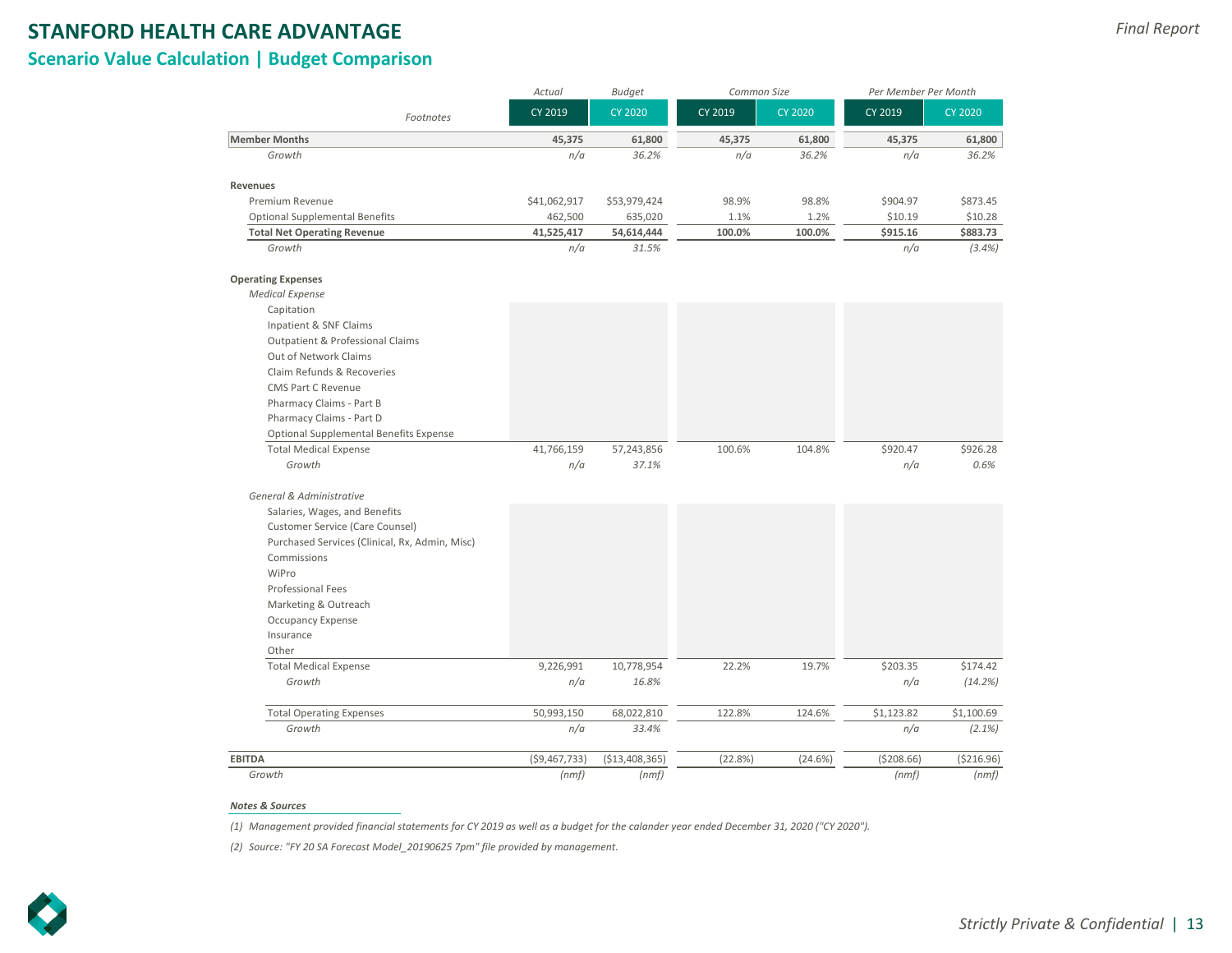



#### *Notes & Sources*

*(1) Per the "7.4\_Org Backgrnd Structure \_July 2018" file provided by management.*

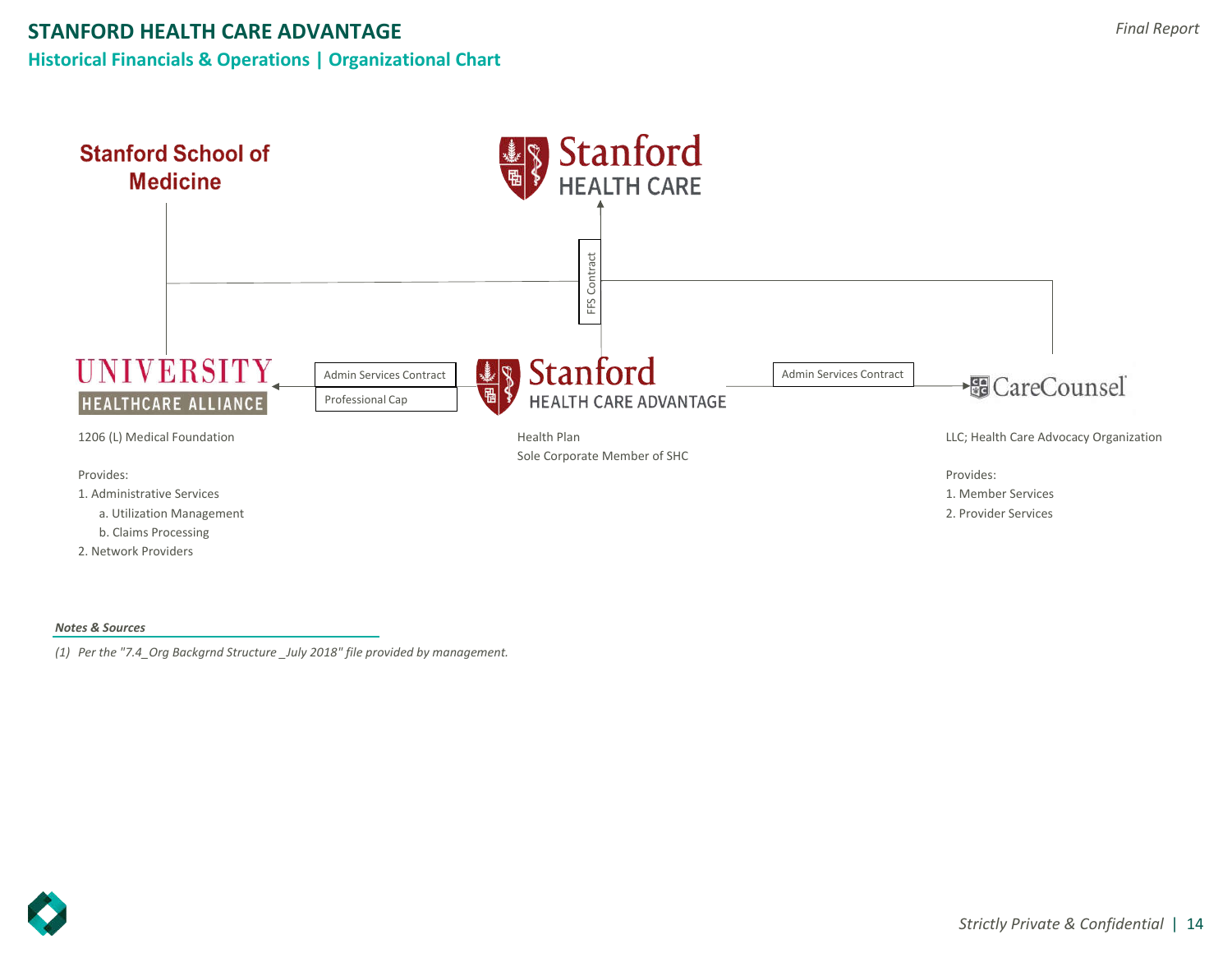**INCOME APPROACH**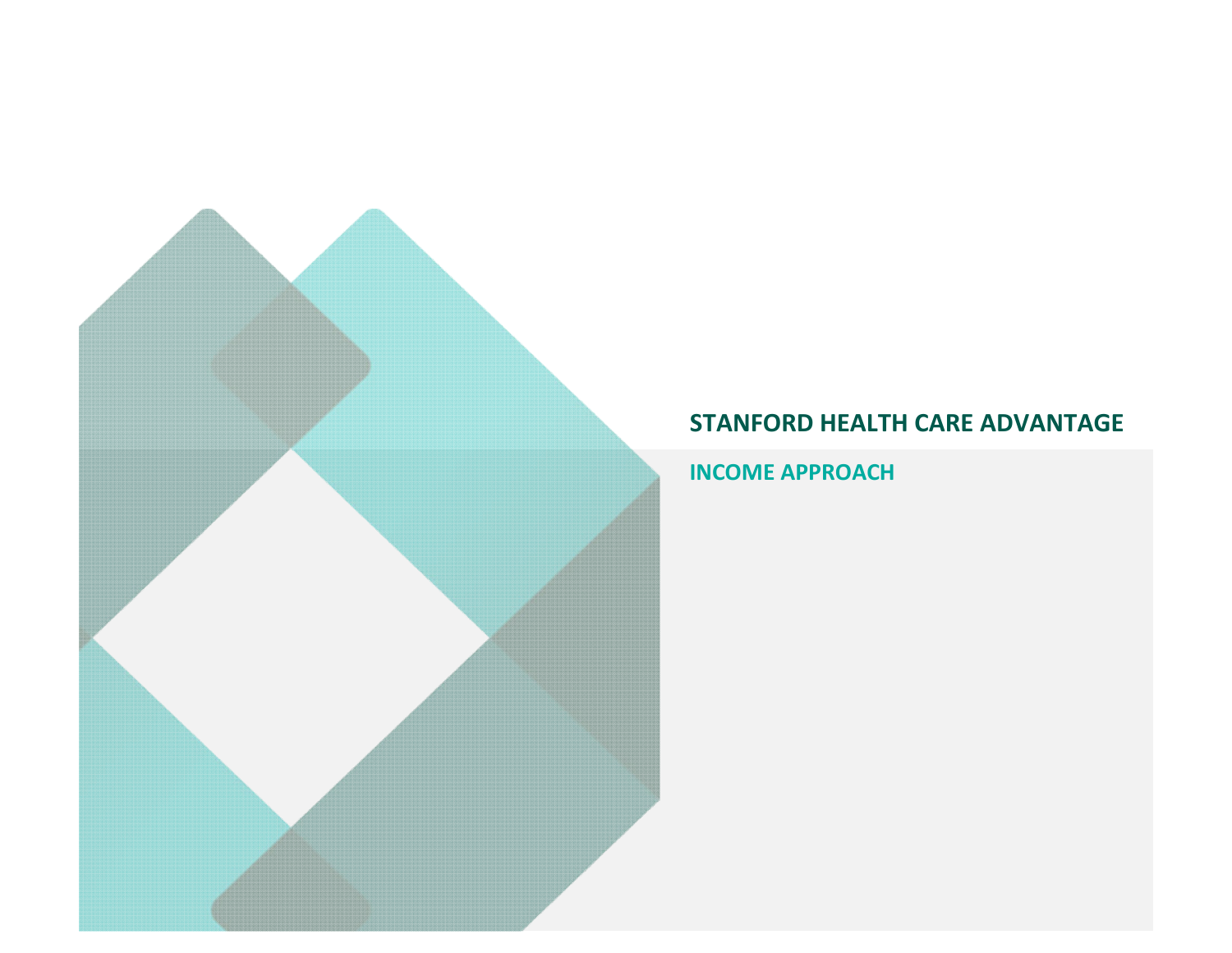**Income Approach | Development of the Normalized Base Year**

| Footnotes                                      | CY 2017      | <b>CY 2018</b> | CY 2019      | Adjustments              | <b>NBY</b>   | CY 2017    | <b>CY 2018</b> | CY 2019   | <b>NBY</b> |
|------------------------------------------------|--------------|----------------|--------------|--------------------------|--------------|------------|----------------|-----------|------------|
| <b>Revenues</b>                                |              |                |              |                          |              |            |                |           |            |
| Premium Revenue                                | \$17,057,871 | \$28,586,553   | \$41,062,917 |                          | \$41,062,917 | 100.0%     | 100.0%         | 98.9%     | 98.9%      |
| <b>Optional Supplemental Benefits</b>          |              |                | \$462,500    |                          | 462,500      |            |                | 1.1%      | 1.1%       |
| <b>Total Net Operating Revenue</b>             | 17,057,871   | 28,586,553     | 41,525,417   | $\sim$                   | 41,525,417   | 100.0%     | 100.0%         | 100.0%    | 100.0%     |
| <b>Operating Expenses</b>                      |              |                |              |                          |              |            |                |           |            |
| <b>Medical Expense</b>                         |              |                |              |                          |              |            |                |           |            |
| Capitation                                     | 5,444,735    | 8,153,158      | 12,321,846   |                          | 12,321,846   | 31.9%      | 28.5%          | 29.7%     | 29.7%      |
| Inpatient & SNF Claims                         | 7,806,985    | 12,666,482     | 12,546,880   |                          | 12,546,880   | 45.8%      | 44.3%          | 30.2%     | 30.2%      |
| <b>Outpatient &amp; Professional Claims</b>    | 4,513,113    | 8,759,548      | 9,475,525    |                          | 9,475,525    | 26.5%      | 30.6%          | 22.8%     | 22.8%      |
| Out of Network Claims                          | 1,995,852    | 2,523,691      | 3,196,116    |                          | 3,196,116    | 11.7%      | 8.8%           | 7.7%      | 7.7%       |
| Claim Refunds & Recoveries                     | (99, 849)    | (801, 872)     | (809, 846)   |                          | (809, 846)   | $(0.6\%)$  | $(2.8\%)$      | $(2.0\%)$ | $(2.0\%)$  |
| Pharmacy Claims - Part B                       | 235,498      | 229,716        | 554,480      |                          | 554,480      | 1.4%       | 0.8%           | 1.3%      | 1.3%       |
| Pharmacy Claims - Part D                       | 2,108,854    | 2,907,365      | 3,828,366    | $\sim$                   | 3,828,366    | 12.4%      | 10.2%          | 9.2%      | 9.2%       |
| Optional Supplemental Benefits Expense         |              |                | 652,792      |                          | 652,792      |            |                | 1.6%      | 1.6%       |
|                                                | 22,005,188   | 34,438,088     | 41,766,159   |                          | 41,766,159   | 129.0%     | 120.5%         | 100.6%    | 100.6%     |
| General & Administrative                       |              |                |              |                          |              |            |                |           |            |
| Salaries, Wages, and Benefits                  | 2,653,492    | 3,172,432      | 2,760,312    |                          | 2,760,312    | 15.6%      | 11.1%          | 6.6%      | 6.6%       |
| Customer Service (Care Counsel)                | 465,707      | 377,910        | 691,606      |                          | 691,606      | 2.7%       | 1.3%           | 1.7%      | 1.7%       |
| Purchased Services (Clinical, Rx, Admin, Misc) | 792,859      | 534,462        | 1,331,317    |                          | 1,331,317    | 4.6%       | 1.9%           | 3.2%      | 3.2%       |
| Commissions                                    | 796,693      | 1,256,615      | 1,935,953    |                          | 1,935,953    | 4.7%       | 4.4%           | 4.7%      | 4.7%       |
| WiPro                                          | 390,400      | 346,220        | 616,050      |                          | 616,050      | 2.3%       | 1.2%           | 1.5%      | 1.5%       |
| <b>Professional Fees</b>                       | 256,440      | 889,572        | 1,013,727    |                          | 1,013,727    | 1.5%       | 3.1%           | 2.4%      | 2.4%       |
| Marketing & Outreach                           | 320,546      | 335,010        | 228,201      |                          | 228,201      | 1.9%       | 1.2%           | 0.5%      | 0.5%       |
| <b>Occupancy Expense</b>                       | 70,638       | 75,765         | 65,255       |                          | 65,255       | 0.4%       | 0.3%           | 0.2%      | 0.2%       |
| Insurance                                      | 264,768      | 220,472        | 291,187      |                          | 291,187      | 1.6%       | 0.8%           | 0.7%      | 0.7%       |
| Other                                          | 108,055      | 206,182        | 293,383      | $\overline{\phantom{a}}$ | 293,383      | 0.6%       | 0.7%           | 0.7%      | 0.7%       |
|                                                | 6,119,598    | 7,414,640      | 9,226,991    | $\sim$                   | 9,226,991    | 35.9%      | 25.9%          | 22.2%     | 22.2%      |
| <b>Total Operating Expenses</b>                | 28,124,786   | 41,852,728     | 50,993,150   | $\sim$                   | 50,993,150   | 164.9%     | 146.4%         | 122.8%    | 122.8%     |
| <b>EBITDA</b>                                  | (11,066,915) | (13, 266, 175) | (9,467,733)  | $\sim$                   | (9,467,733)  | $(64.9\%)$ | $(46.4\%)$     | (22.8%)   | (22.8%)    |

#### *Notes & Sources*

*(1) The Normalized Base Year (the ''NBY'') is based on the CY 2019 income statement. The NBY eliminates any unusual or non-recurring items from revenue and expenses.*

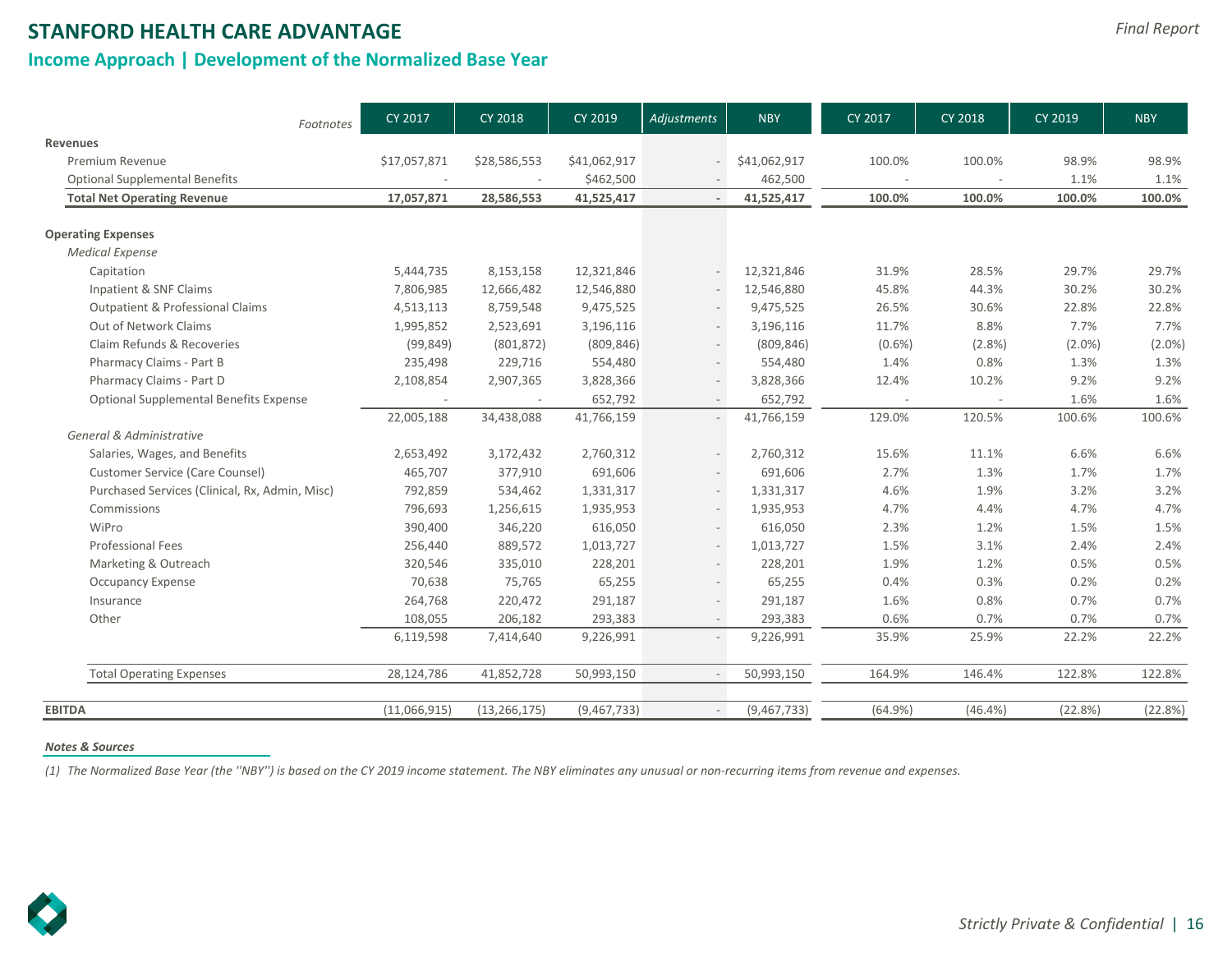## **Income Approach | Revenue Assumptions**

|                                                |              |                                 |                |                          |              |                                                 | <b>Projection Period</b> |              |                            |                                                    |
|------------------------------------------------|--------------|---------------------------------|----------------|--------------------------|--------------|-------------------------------------------------|--------------------------|--------------|----------------------------|----------------------------------------------------|
|                                                | CY 2017      | CY 2018                         | CY 2019        | <b>NBY</b>               | Year 1       | Year 2                                          | Year 3                   | Year 4       | Year 5                     | <b>Key Assumptions</b>                             |
|                                                |              |                                 |                |                          |              |                                                 |                          |              |                            |                                                    |
| <b>Revenue</b>                                 |              |                                 |                |                          |              |                                                 |                          |              |                            |                                                    |
| <b>Estimated Member Months</b>                 | 22,714       | 34,501                          | 45,375         | 45,375                   | 55,117       | 66,952                                          | 81,327                   | 98,789       | 120,000                    | Assumed membership increases to 10,000 covered     |
| Growth                                         | n/a          | 51.9%                           | 31.5%          |                          | 21.5%        | 21.5%                                           | 21.5%                    | 21.5%        | 21.5%                      | lives by Yr. 5                                     |
|                                                |              |                                 |                |                          |              |                                                 |                          |              |                            |                                                    |
| Average Net Revenue per Member Month           | \$750.98     | \$828.57                        | \$904.97       | \$904.97                 | \$923.07     | \$941.53                                        | \$960.36                 | \$979.57     | \$999.16                   |                                                    |
| Growth                                         | n/a          | 10.3%                           | 9.2%           |                          | 2.0%         | 2.0%                                            | 2.0%                     | 2.0%         | 2.0%                       |                                                    |
| Medicare Advantage Net Premium Revenue         | \$17,057,871 | \$28,586,553                    | \$41,062,917   | \$41,062,917             | \$50,877,127 | \$63,036,974                                    | \$78,103,075             |              | \$96,770,038 \$119,898,483 |                                                    |
| <b>Optional Supplemental Benefits</b>          |              |                                 | 462,500        | 462,500                  | 462,500      | 462,500                                         | 462,500                  | 462,500      | 462,500                    | No Growth                                          |
|                                                |              |                                 |                |                          |              |                                                 |                          |              |                            |                                                    |
| <b>Total Net Operating Revenue</b>             | \$17,057,871 | \$28.586.553                    | \$41.525.417   | \$41,525,417             | \$51,339,627 | \$63.499.474                                    | \$78,565,575             | \$97,232,538 | \$120,360,983              |                                                    |
| Growth                                         | n/a          | 67.6%                           | 45.3%          |                          | 23.6%        | 23.7%                                           | 23.7%                    | 23.8%        | 23.8%                      |                                                    |
| <b>Medical Expenses</b>                        |              |                                 |                |                          |              |                                                 |                          |              |                            |                                                    |
| Capitation                                     | \$5,444,735  | \$8,153,158                     | \$12,321,846   | \$12,321,846             |              |                                                 |                          |              |                            | Management represented that Year 5 MLR of          |
| Inpatient & SNF Claims                         | 7,806,985    | 12,666,482                      | 12,546,880     | 12,546,880               |              |                                                 |                          |              |                            | 90.0% is achievable with increased care            |
| Outpatient & Professional Claims               | 4,513,113    | 8,759,548                       | 9,475,525      | 9,475,525                |              |                                                 |                          |              |                            | management and care coordination efforts.          |
| Out of Network Claims                          | 1,995,852    | 2,523,691                       | 3,196,116      | 3,196,116                |              |                                                 |                          |              |                            | Projected expenses reflect existing contractual    |
| Claim Refunds & Recoveries                     | (99, 849)    | (801, 872)                      | (809, 846)     | (809, 846)               |              |                                                 |                          |              |                            | rates with health care providers.                  |
| Pharmacy Claims - Part B                       | 235,498      | 229,716                         | 554,480        | 554,480                  |              |                                                 |                          |              |                            |                                                    |
| Pharmacy Claims - Part D                       | 2,108,854    | 2,907,365                       | 3,828,366      | 3,828,366                |              |                                                 |                          |              |                            | The improvement in MLR is forecasted linearly      |
| Optional Supplemental Benefits Expense         |              |                                 | 652,792        | 652,792                  |              |                                                 |                          |              |                            | over the five year discrete forecast.              |
|                                                | \$22,005,188 | \$34,438,088                    | \$41,766,159   | \$41,766,159             | \$50,550,946 | \$61,180,376                                    | \$74,033,833             |              | \$89,566,675 \$108,324,885 |                                                    |
|                                                |              |                                 |                |                          |              |                                                 |                          |              |                            |                                                    |
| <b>Medical Loss Ratio ("MLR")</b>              | 129.0%       | 120.5%                          | 100.6%         | 100.6%                   | 98.5%        | 96.3%                                           | 94.2%                    | 92.1%        | 90.0%                      | Per Management                                     |
| Growth                                         | n/a          | (6.6%)                          | (16.5%)        | n/a                      | $(2.1\%)$    | $(2.1\%)$                                       | (2.2%)                   | (2.2%)       | (2.3%)                     |                                                    |
| <b>Administrative Expenses</b>                 |              |                                 |                |                          |              |                                                 |                          |              |                            |                                                    |
| Salaries, Wages, and Benefits                  | \$2,653,492  | \$3,172,432                     | \$2,760,312    | \$2,760,312              |              |                                                 |                          |              |                            | Management represented that Year 5 ACR of          |
| Customer Service (Care Counsel)                | 465,707      | 377,910                         | 691,606        | 691,606                  |              |                                                 |                          |              |                            | 17.0% is achievable given the projected decline in |
| Purchased Services (Clinical, Rx, Admin, Misc) | 792,859      | 534,462                         | 1,331,317      | 1,331,317                |              |                                                 |                          |              |                            | medical loss ratios.                               |
| Commissions                                    | 796,693      | 1,256,615                       | 1,935,953      | 1,935,953                |              |                                                 |                          |              |                            |                                                    |
| WiPro                                          | 390,400      | 346,220                         | 616,050        | 616,050                  |              |                                                 |                          |              |                            | The improvement in ACR is forecasted linearly      |
| Professional Fees                              | 256,440      | 889,572                         | 1,013,727      | 1,013,727                |              |                                                 |                          |              |                            | over the five year discrete forecast.              |
| Marketing & Outreach                           | 320,546      | 335,010                         | 228,201        | 228,201                  |              |                                                 |                          |              |                            |                                                    |
| Occupancy Expense                              | 70,638       | 75,765                          | 65,255         | 65,255                   |              |                                                 |                          |              |                            |                                                    |
| Insurance                                      | 264,768      | 220,472                         | 291,187        | 291,187                  |              |                                                 |                          |              |                            |                                                    |
| Other                                          | 108,055      | 206,182                         | 293,383        | 293.383                  |              |                                                 |                          |              |                            |                                                    |
|                                                | \$6,119,598  | \$7,414,640                     | \$9,226,991    | \$9,226,991              | \$10,871,722 | \$12,783,754                                    | \$14,996,630             | \$17,544,659 | \$20,461,367               |                                                    |
| Administrative Cost Ratio ("ACR")              | 35.9%        | 25.9%                           | 22.2%          | 22.2%                    | 21.2%        | 20.1%                                           | 19.1%                    | 18.0%        | 17.0%                      | Per Management                                     |
| Growth                                         | n/a          | (27.7%)                         | (14.3%)        | $\overline{\phantom{a}}$ | (4.7%)       | (4.9%)                                          | (5.2%)                   | (5.5%)       | (5.8%)                     |                                                    |
| <b>EBITDA</b>                                  |              | $(511,066,915)$ $(513,266,175)$ | (59, 467, 733) | ( \$9,467,733)           |              | $(510,083,041)$ $(510,464,656)$ $(510,464,888)$ |                          | (59,878,797) | ( \$8,425,269)             |                                                    |
| <b>EBITDA Margin</b>                           | (64.9%       | (46.4%                          | (22.8%)        | (22.8%                   | (19.6%)      | (16.5%)                                         | (13.3%)                  | (10.2%       | $(7.0\%)$                  |                                                    |

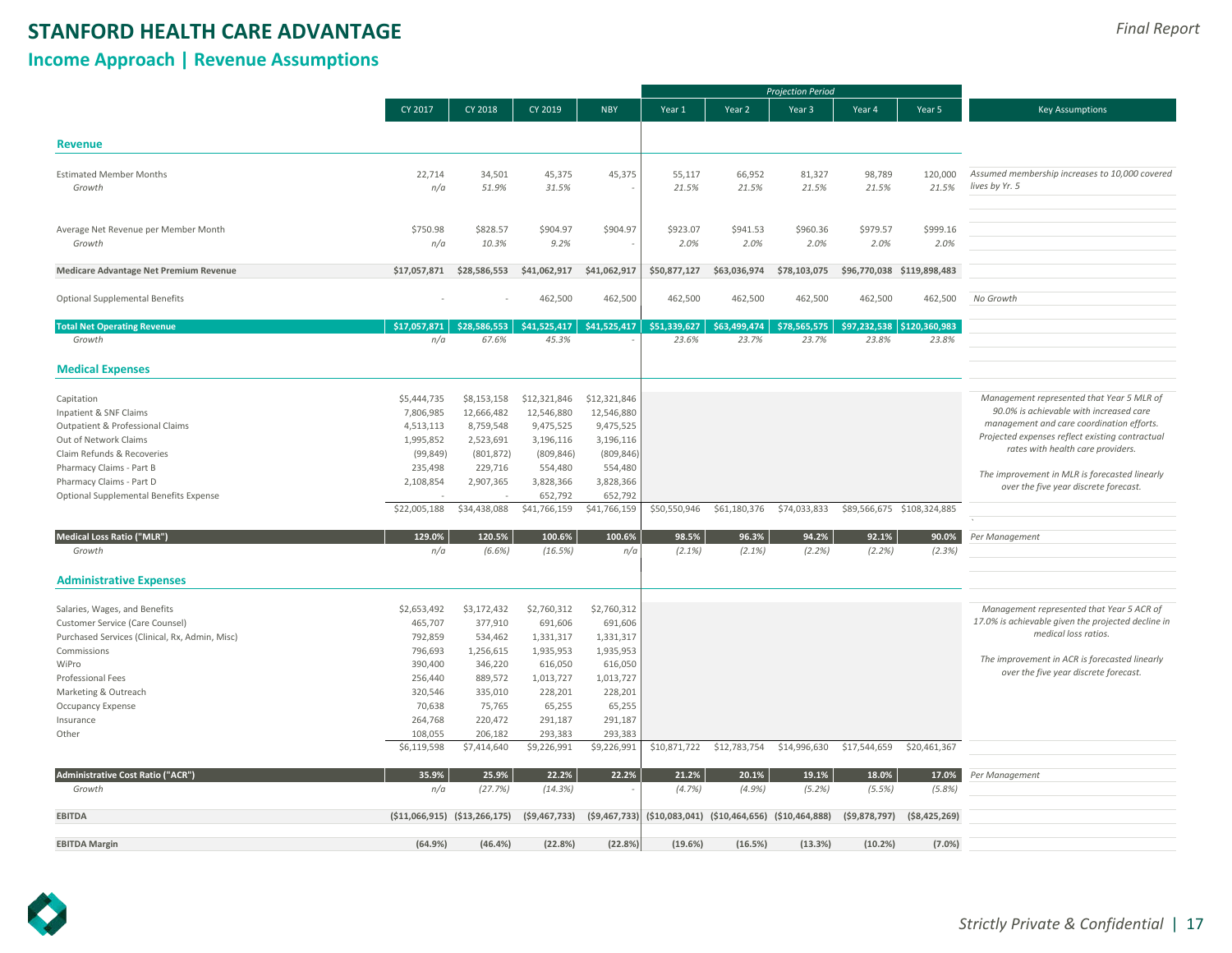## **Income Approach | Discounted Cash Flow Assumptions**

## **Discounted Cash Flow Analysis Assumptions**

| <b>Depreciation Assumptions</b>                                                                        |             |
|--------------------------------------------------------------------------------------------------------|-------------|
| $\blacksquare$ Tax Rate                                                                                | 28.0%       |
| • Terminal Growth Rate                                                                                 | 2.0%        |
| • Inflation Rate                                                                                       | 3.0%        |
| • Selected Incremental Net Working Capital Requirements as a Percentage of Total Net Operating Revenue | 10.6%       |
| • Normalized Net Working Capital as a Percentage of Total Net Operating Revenue                        | 10.6%       |
| • Normalized Net Working Capital                                                                       | \$4,418,424 |
| • Discount Rate                                                                                        | 15.0%       |
|                                                                                                        |             |

| • Net Initial Depreciable Basis of Furniture, Fixtures, Equipment & Leasehold Improvements                     |      |
|----------------------------------------------------------------------------------------------------------------|------|
| <b>Example 15 Estimated Useful Life of Initial Furniture, Fixtures, Equipment &amp; Leasehold Improvements</b> |      |
| Estimated Useful Life of Projected Furniture, Fixtures, Equipment & Leasehold Improvement Expenditures         | 10.0 |

| Projected Capital Expenditures & Depreciation Expense <sup>(1),(2)</sup> | Year 1                   | Year 2                   | Year 3                   | Year 4                   | Year <sub>5</sub>        | <b>Terminal Year</b> |
|--------------------------------------------------------------------------|--------------------------|--------------------------|--------------------------|--------------------------|--------------------------|----------------------|
|                                                                          |                          |                          |                          |                          |                          |                      |
| <b>Capital Expenditures &amp; Improvements</b>                           |                          |                          |                          |                          |                          |                      |
| Furniture, Fixtures, Equipment & Leasehold Improvements                  | $\sim$                   | $\overline{\phantom{a}}$ |                          |                          |                          |                      |
| Real Estate                                                              |                          | $\sim$                   |                          |                          |                          |                      |
| <b>Total Capital Expenditures</b>                                        |                          | $\,$                     |                          |                          |                          |                      |
| As a Percentage of Total Net Operating Revenue                           | $\overline{\phantom{a}}$ | $\overline{\phantom{a}}$ | $\sim$                   |                          | $\overline{\phantom{a}}$ |                      |
| <b>Depreciation Schedule</b>                                             |                          |                          |                          |                          |                          |                      |
| Depreciation of Initial Net Fixed Assets                                 | $\sim$                   | -                        |                          |                          |                          |                      |
| Calculated Depreciation of Capital Expenditures                          | $\sim$                   | $\sim$                   | $\overline{\phantom{a}}$ | $\overline{\phantom{a}}$ | $\overline{\phantom{a}}$ |                      |
| <b>Total Depreciation</b>                                                | $\sim$                   | $\overline{\phantom{a}}$ | $\overline{\phantom{a}}$ | $\overline{\phantom{a}}$ | $\overline{\phantom{a}}$ | $\,$                 |

#### *Notes & Sources*

*(1) No discrete capital is projected as it is assumed to be captured in the administrative cost ratio charge.*

*(2) Projected Depreciation & Amortization expense was based on the Tax Cut and Jobs Act signed into law on December 22, 2017. Depreciation was modeled assuming a hypothetical control transaction using an asset deal structure. A hypothetical buyers is assumed to take full advantage of this new law and, therefore, depreciation expense in Year One includes the full expensing of acquired net fixed assets plus the full expensing of any capital expenditures. Depreciation in Year 2 through Year 5 assumes full expensing for all assets with tax lives of 15.0 years or less, including qualified leasehold improvements. Please note, this bonus depreciation is subject to phase-out in the future.*

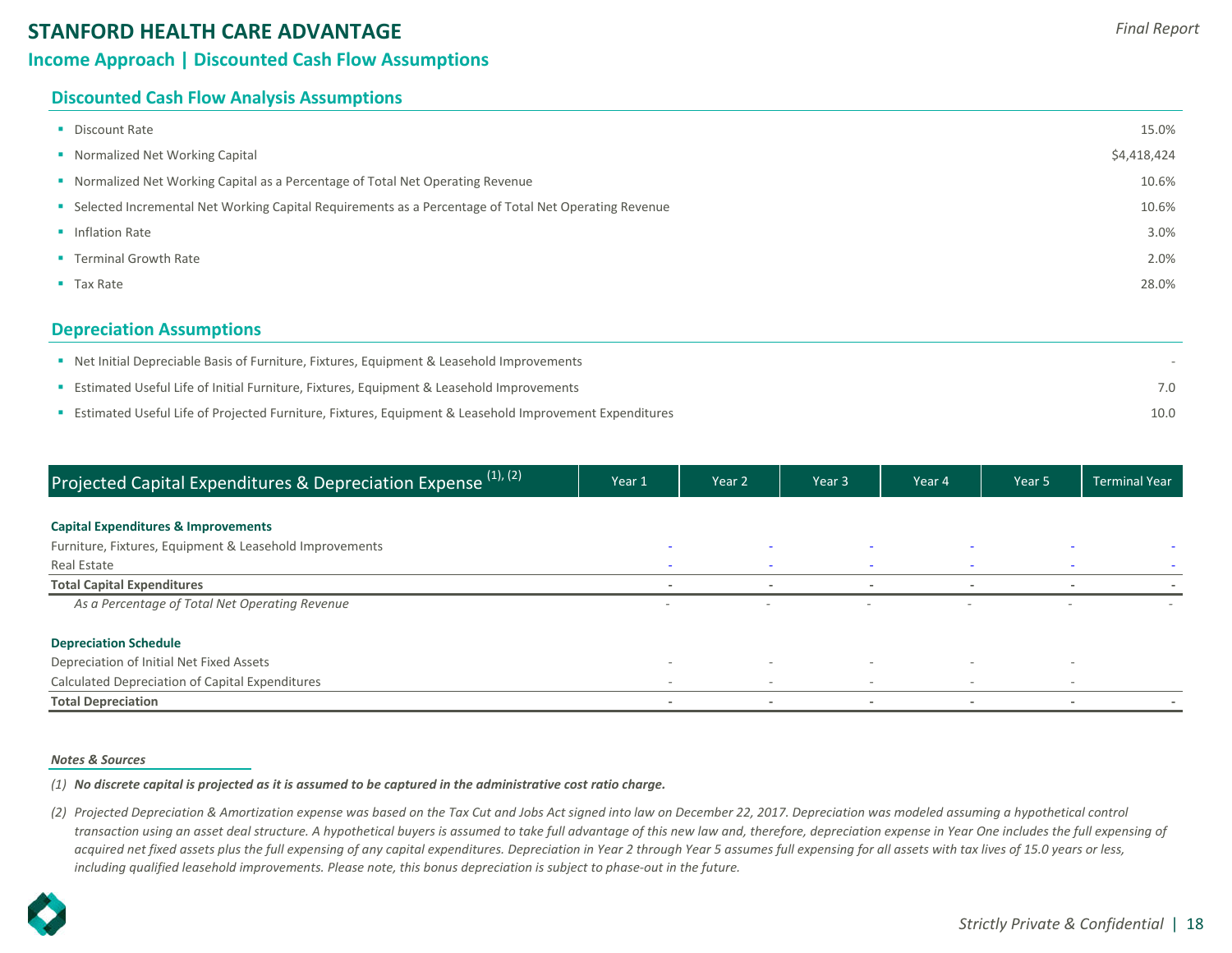## **Income Approach | Cash Flow Projections**

*Final Report*

|                                       | CY 2017         | <b>CY 2018</b>    | CY 2019        | CY 2019                  | <b>NBY</b>     | Year 1        | Year <sub>2</sub> | Year 3          | Year 4       | Year 5         | <b>Terminal Year</b> |
|---------------------------------------|-----------------|-------------------|----------------|--------------------------|----------------|---------------|-------------------|-----------------|--------------|----------------|----------------------|
| Revenues                              |                 |                   |                |                          |                |               |                   |                 |              |                |                      |
| Premium Revenue                       | \$17,057,871    | \$28,586,553      | \$41,062,917   | \$41,062,917             | \$41,062,917   | \$50,877,127  | \$63,036,974      | \$78,103,075    | \$96,770,038 | \$119,898,483  |                      |
| <b>Optional Supplemental Benefits</b> | $\sim$          |                   | 462,500        | 462,500                  | 462,500        | 462,500       | 462,500           | 462,500         | 462,500      | 462,500        |                      |
| <b>Total Net Operating Revenue</b>    | 17,057,871      | 28,586,553        | 41,525,417     | 41,525,417               | 41,525,417     | 51,339,627    | 63,499,474        | 78,565,575      | 97,232,538   | 120,360,983    | 122,768,203          |
| Growth                                | n/a             | 67.6%             | 45.3%          | $\sim$                   | $\sim$         | 23.6%         | 23.7%             | 23.7%           | 23.8%        | 23.8%          | 2.0%                 |
| <b>Operating Expenses</b>             |                 |                   |                |                          |                |               |                   |                 |              |                |                      |
| <b>Medical Expense</b>                | 22,005,188      | 34,438,088        | 41,766,159     | 41,766,159               | 41,766,159     | 50,550,946    | 61,180,376        | 74,033,833      | 89,566,675   | 108,324,885    |                      |
| General & Administrative              | 6,119,598       | 7,414,640         | 9,226,991      | 9,226,991                | 9,226,991      | 10,871,722    | 12,783,754        | 14,996,630      | 17,544,659   | 20,461,367     |                      |
| <b>Total Operating Expenses</b>       | 28,124,786      | 41,852,728        | 50,993,150     | 50,993,150               | 50,993,150     | 61,422,668    | 73,964,130        | 89,030,463      | 107,111,335  | 128,786,252    |                      |
| Growth                                | n/a             | 48.8%             | 21.8%          | $\overline{\phantom{a}}$ | $\sim$         | 20.5%         | 20.4%             | 20.4%           | 20.3%        | 20.2%          |                      |
| <b>EBITDA</b>                         | (11,066,915)    | (13, 266, 175)    | (9,467,733)    | (9,467,733)              | (9,467,733)    | (10,083,041)  | (10, 464, 656)    | (10, 464, 888)  | (9,878,797)  | (8,425,269)    | (8,593,774)          |
| Growth                                | (nmf)           | (nmf)             | nmf            | (nmf)                    | (nmf)          | (nmf)         | (nmf)             | (nmf)           | nmf          | nmf            | 2.0%                 |
| Depreciation & Amortization Expense   |                 |                   |                |                          |                |               |                   |                 |              |                |                      |
| <b>Interest Expense</b>               |                 |                   |                |                          |                |               |                   |                 |              |                |                      |
| <b>Earnings Before Income Taxes</b>   | (11,066,915)    | (13, 266, 175)    | (9,467,733)    | (9,467,733)              | (9,467,733)    | (10,083,041)  | (10, 464, 656)    | (10, 464, 888)  | (9,878,797)  | (8,425,269)    | (8,593,774)          |
| Federal & State Income Tax Expense    |                 |                   |                |                          |                |               |                   |                 |              |                |                      |
| <b>Earnings After Income Taxes</b>    | ( \$11,066,915) | ( \$13, 266, 175) | ( \$9,467,733) | ( \$9,467,733]           | (59, 467, 733) | (510,083,041) | (510, 464, 656)   | (510, 464, 888) | (59,878,797) | ( \$8,425,269) | ( \$8,593,774)       |

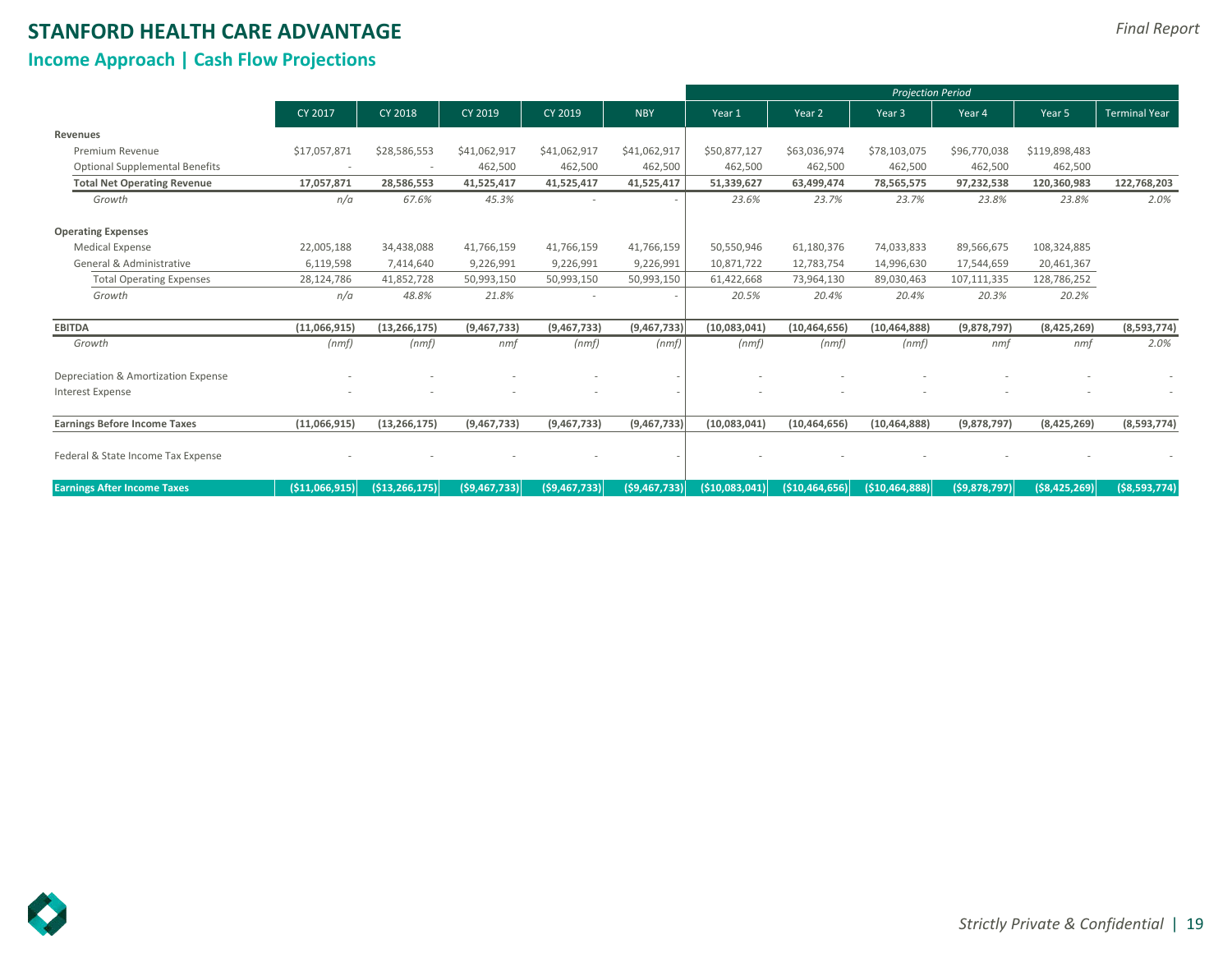## **Income Approach | Cash Flow Projections**

|                                       |         |         |         |         |                          |         |         | <b>Projection Period</b> |         |        |                      |
|---------------------------------------|---------|---------|---------|---------|--------------------------|---------|---------|--------------------------|---------|--------|----------------------|
|                                       | CY 2017 | CY 2018 | CY 2019 | CY 2019 | <b>NBY</b>               | Year 1  | Year 2  | Year 3                   | Year 4  | Year 5 | <b>Terminal Year</b> |
| Revenues                              |         |         |         |         |                          |         |         |                          |         |        |                      |
| Premium Revenue                       | 100.0%  | 100.0%  | 98.9%   | 98.9%   | 98.9%                    | 99.1%   | 99.3%   | 99.4%                    | 99.5%   | 99.6%  |                      |
| <b>Optional Supplemental Benefits</b> |         |         | 1.1%    | 1.1%    | 1.1%                     | 0.9%    | 0.7%    | 0.6%                     | 0.5%    | 0.4%   |                      |
| <b>Total Net Operating Revenue</b>    | 100.0%  | 100.0%  | 100.0%  | 100.0%  | 100.0%                   | 100.0%  | 100.0%  | 100.0%                   | 100.0%  | 100.0% | 100.0%               |
| <b>Operating Expenses</b>             |         |         |         |         |                          |         |         |                          |         |        |                      |
| <b>Medical Expense</b>                | 129.0%  | 120.5%  | 100.6%  | 100.6%  | 100.6%                   | 98.5%   | 96.3%   | 94.2%                    | 92.1%   | 90.0%  |                      |
| General & Administrative              | 35.9%   | 25.9%   | 22.2%   | 22.2%   | 22.2%                    | 21.2%   | 20.1%   | 19.1%                    | 18.0%   | 17.0%  |                      |
| <b>Total Operating Expenses</b>       | 164.9%  | 146.4%  | 122.8%  | 122.8%  | 122.8%                   | 119.6%  | 116.5%  | 113.3%                   | 110.2%  | 107.0% |                      |
| <b>EBITDA</b>                         | (64.9%) | (46.4%) | (22.8%) | (22.8%) | (22.8%)                  | (19.6%) | (16.5%) | (13.3%)                  | (10.2%) | (7.0%  | (7.0%)               |
| Depreciation & Amortization Expense   |         |         |         |         |                          |         |         |                          |         |        |                      |
| Interest Expense                      |         | $\sim$  | $\sim$  |         | $\overline{\phantom{a}}$ |         |         | $\sim$                   |         | $\sim$ | $\sim$               |
| <b>Earnings Before Income Taxes</b>   | (64.9%) | (46.4%) | (22.8%) | (22.8%) | (22.8%)                  | (19.6%) | (16.5%) | (13.3%)                  | (10.2%) | (7.0%) | (7.0%)               |
| Federal & State Income Tax Expense    |         |         |         |         |                          |         |         |                          |         |        |                      |
| <b>Earnings After Income Taxes</b>    | (64.9%) | (46.4%) | (22.8%) | (22.8%) | (22.8%)                  | (19.6%) | (16.5%) | (13.3%)                  | (10.2%) | (7.0%) | (7.0%)               |

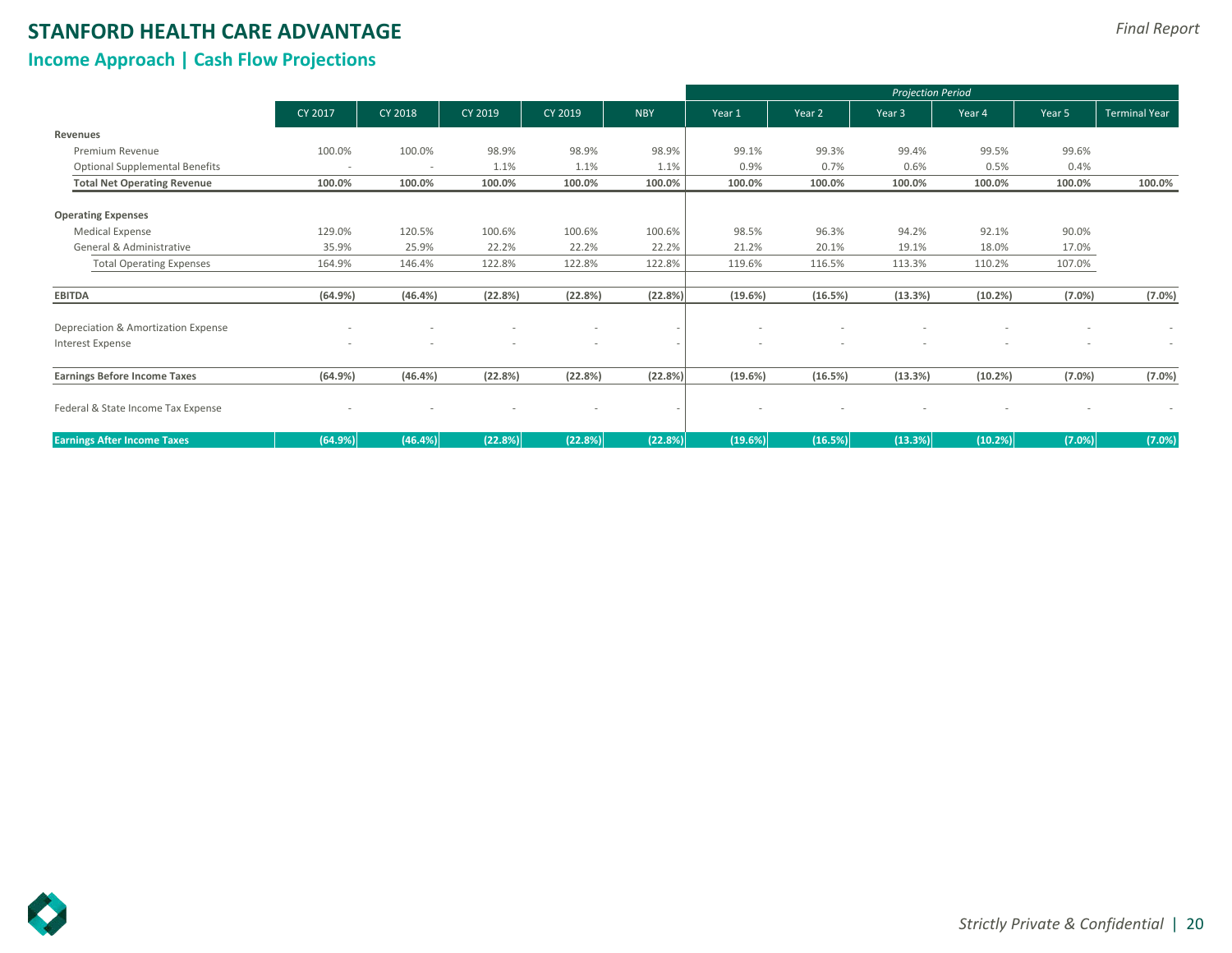## **STANFORD HEALTH CARE ADVANTAGE Income Approach | Discounted Cash Flow Analysis**

|                                                                             | Year 1          | Year 2          | Year 3           | Year 4         | Year 5                           | <b>Terminal Year</b> | <b>Key Assumptions</b>                 |
|-----------------------------------------------------------------------------|-----------------|-----------------|------------------|----------------|----------------------------------|----------------------|----------------------------------------|
|                                                                             |                 |                 |                  |                |                                  |                      |                                        |
| <b>EBITDA</b>                                                               | ( \$10,083,041) | ( \$10,464,656) | ( \$10,464,888)  | (59,878,797)   | ( \$8,425,269)                   | $($ \$8,593,774)     |                                        |
| Depreciation & Amortization Expense                                         |                 |                 |                  |                |                                  |                      |                                        |
| Earnings Before Income Taxes                                                | (10,083,041)    | (10, 464, 656)  | (10, 464, 888)   | (9,878,797)    | (8,425,269)                      | (8,593,774)          |                                        |
| Federal & State Income Tax Expense                                          |                 |                 |                  |                |                                  |                      | 28.0% Blended Federal & State Tax Rate |
| Earnings After Income Taxes                                                 | (10,083,041)    | (10, 464, 656)  | (10, 464, 888)   | (9,878,797)    | (8,425,269)                      | (8,593,774)          |                                        |
| Plus: Depreciation & Amortization                                           |                 |                 |                  |                |                                  |                      |                                        |
| Less: Required Annual Capital Expenditures                                  |                 |                 |                  |                |                                  |                      |                                        |
| Less: Incremental Working Capital Requirements                              | (1,044,260)     | (1, 293, 843)   | (1,603,077)      | (1,986,219)    | (2,460,933)                      | (256, 135)           | 10.6% of Total Net Operating Revenues  |
| Net Discretionary Cash Flow                                                 | (11, 127, 301)  | (11,758,499)    | (12,067,964)     | (11,865,015)   | (10,886,202)                     | (8,849,909)          |                                        |
|                                                                             |                 |                 |                  |                | <b>Indicated Residual Value:</b> | (68,076,226)         | 2.0% Long-Term Growth Rate             |
| Present Value Period (Mid-Year Convention)                                  | 0.50            | 1.50            | 2.50             | 3.50           | 4.50                             | 4.50                 |                                        |
| <b>Present Value Factor</b>                                                 | 0.9325          | 0.8109          | 0.7051           | 0.6131         | 0.5332                           | 0.5332               | 15.0% Weighted Average Cost of Capital |
| <b>Discounted Net Discretionary Cash Flows</b>                              | (510, 376, 262) | (59, 534, 658)  | $($ \$8,509,213) | (57, 274, 881) | (55,804,116)                     | ( \$36, 295, 701)    |                                        |
|                                                                             |                 |                 |                  |                |                                  |                      |                                        |
| Sum of the Present Value of the Years One through Five Projected Cash Flows |                 |                 |                  |                | (541, 499, 131)                  |                      |                                        |
| Present Value of the Terminal Year                                          |                 |                 |                  |                | ( \$36, 295, 701)                |                      |                                        |
| <b>Mid-Point Fair Market Value Indication</b>                               |                 |                 |                  |                | nmf                              |                      |                                        |

Please note, VMG did not rely on the value indication produced by the Income Approach due to the projected negative cash flows. Management indicated the operations of the Business are unlikely to yield positive cash flow in absence of increased membership growth to leverage the existing administrative expenses. Further, management indicated that the necessary membership growth is unlikely given the existing *Stanford Health Care facility and provider network.* 

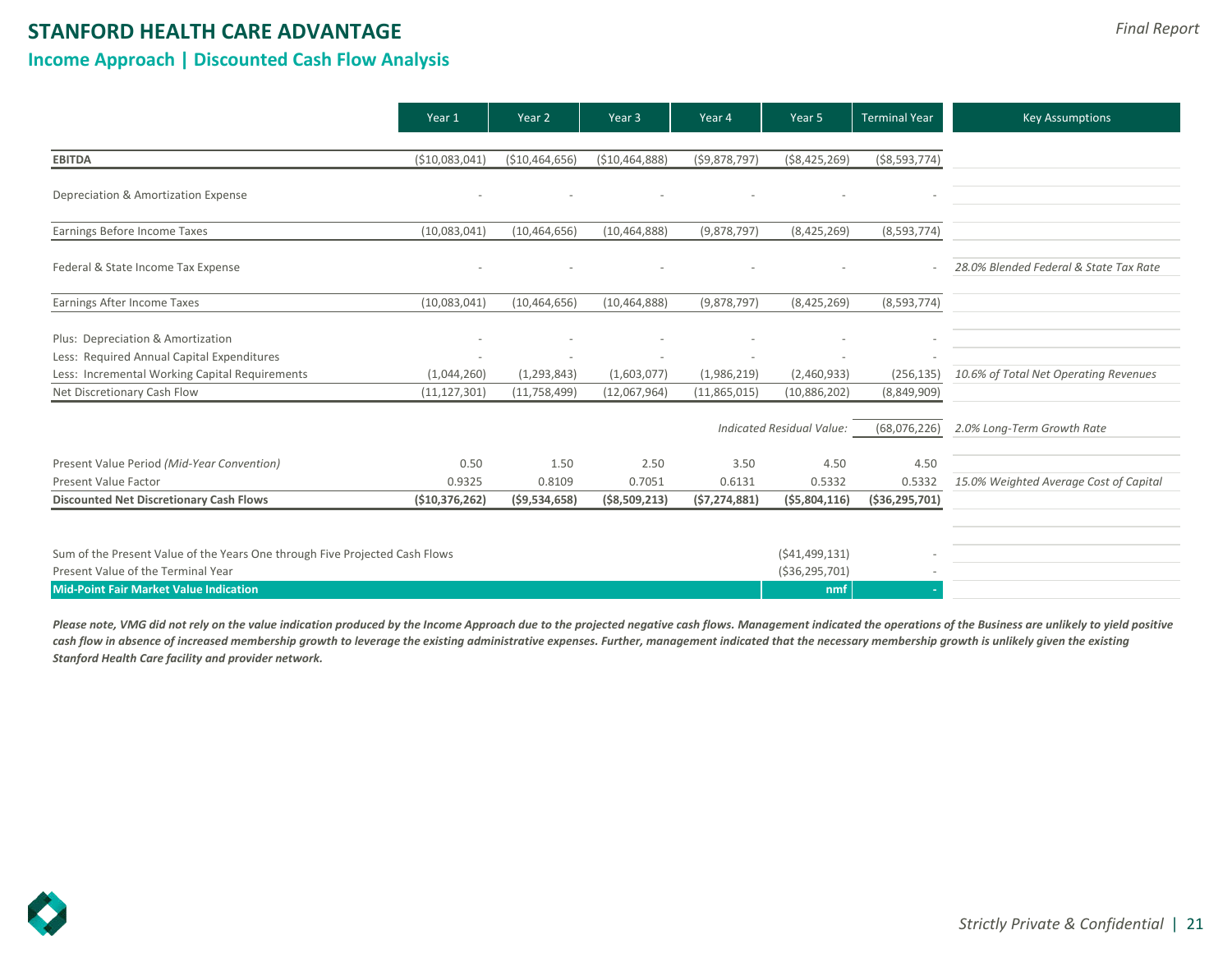**COST OF CAPITAL**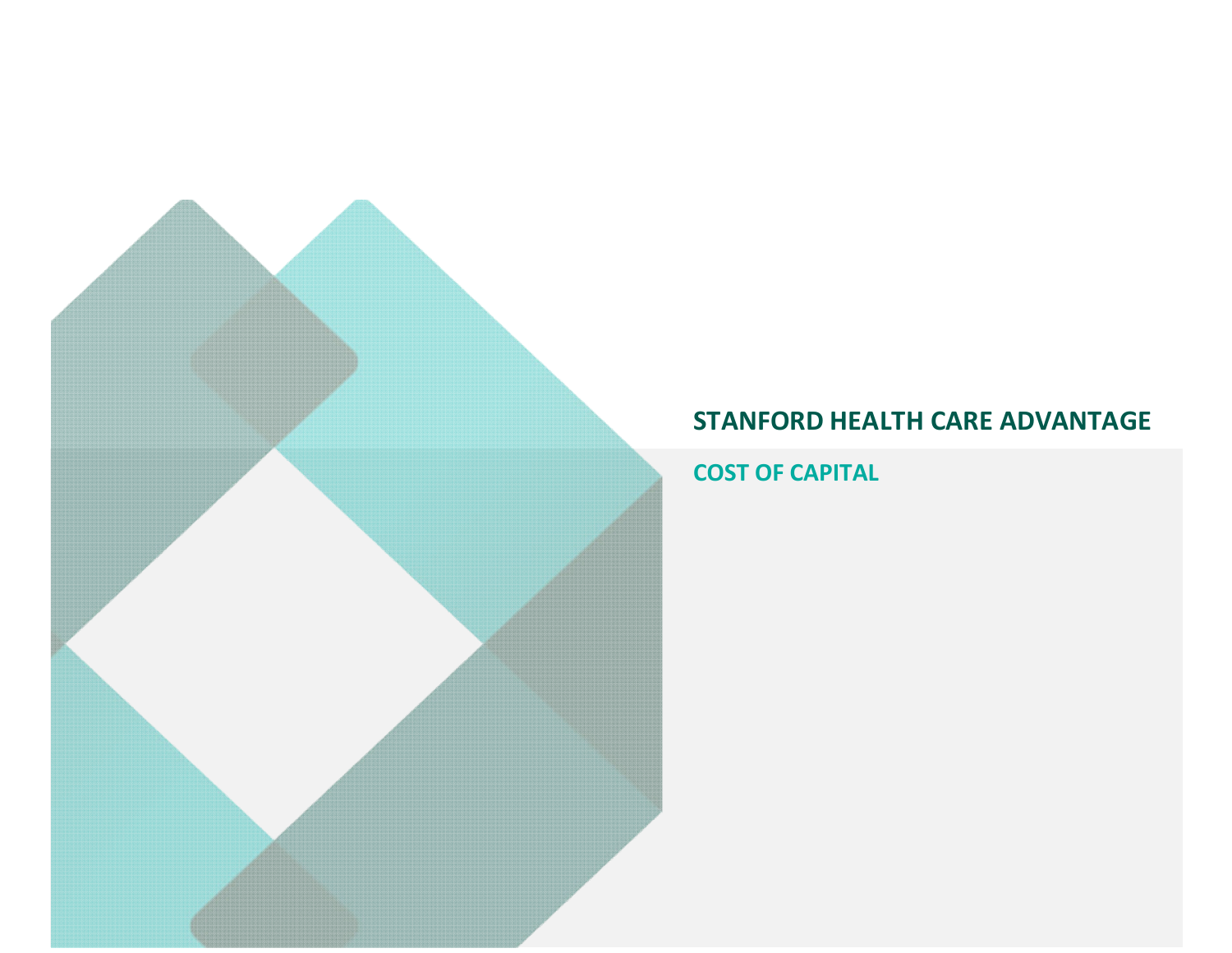## **STANFORD HEALTH CARE ADVANTAGE Cost of Capital | Capital Asset Pricing Model**

|                                                             | Footnotes      |        | <b>Key Assumptions</b>                                                                                   |
|-------------------------------------------------------------|----------------|--------|----------------------------------------------------------------------------------------------------------|
| <b>Cost of Equity</b>                                       |                |        | $K_e = R_f + [R_m \times B_i] + R_s + R_u$                                                               |
| Market Risk Premium $(R_M)$                                 | 1              | 6.00%  | Based upon VMG's review of published articles and academic studies.                                      |
| x Subject Company Re-levered Beta (B <sub>i</sub> )         | 2              | 0.9355 | Please refer to the Beta Calculation page for more detail.                                               |
| Adjusted Market Risk Premium                                |                | 5.61%  |                                                                                                          |
| + Size Premium (R <sub>s</sub> )                            | 3              | 5.37%  | Duff & Phelps: 2018 Valuation Handbook, Market Capitalization of companies in the 10th Decile.           |
| + Company Specific Risk Premium (R <sub>u</sub> )           | $\overline{4}$ | 6.00%  |                                                                                                          |
| <b>Total Estimated Equity Risk Premium</b>                  |                | 16.98% |                                                                                                          |
| + Risk-Free Rate of Return $(R_F)$                          | 5              | 1.10%  | Yield of 20 Year Treasury securities as of March 16, 2020, as published by the Federal Reserve.          |
| Total Cost of Equity (K <sub>e</sub> )                      |                | 18.08% |                                                                                                          |
| x Equity as a Percentage of Total Capital (W <sub>e</sub> ) | 6              | 80.00% |                                                                                                          |
| Pro-Rata Cost of Equity                                     |                | 14.47% |                                                                                                          |
|                                                             |                |        |                                                                                                          |
| <b>Cost of Debt</b>                                         |                |        |                                                                                                          |
| Pre-Tax Cost of Debt $(K_d)$                                | 7              | 4.08%  | Moody's yield on corporate bonds, rating Baa, as of March 16, 2020, as published by the Federal Reserve. |
| $x$ Tax Rate $(t)$                                          | 8              | 27.98% | Blended state and federal tax rate for businesses operating in the state of California.                  |
| After-Tax Cost of Debt                                      |                | 2.94%  | After-Tax Cost of Debt = Pre-Tax Cost of Debt $*(1$ -Tax Rate)                                           |

| Pre-Tax Cost of Debt $(K_d)$                    |   | 4.08%  | Moody's yield on corporate bonds, rating Baa, as of March 16, 2020, as published by the Federal Reserve. |
|-------------------------------------------------|---|--------|----------------------------------------------------------------------------------------------------------|
| x Tax Rate (t)                                  | Ο | 27.98% | Blended state and federal tax rate for businesses operating in the state of California.                  |
| After-Tax Cost of Debt                          |   | 2.94%  | After-Tax Cost of Debt = Pre-Tax Cost of Debt $*(1$ -Tax Rate)                                           |
| x Debt as a Percentage of Total Capital $(W_d)$ |   | 20.00% | The selected debt weighting is based on the Industry Norm.                                               |
| Pro-Rata Cost of Debt                           |   | 0.59%  |                                                                                                          |

## **Weighted Average Cost of Capital** WACC =  $[K_e \times W_e] + [K_d \times (1-t) \times W_d]$

| Pro-Rata Cost of Equity                    | 14.47% |
|--------------------------------------------|--------|
| Pro-Rata Cost of Debt                      | 0.59%  |
| Weighted Average Cost of Capital (Rounded) | 15.00% |

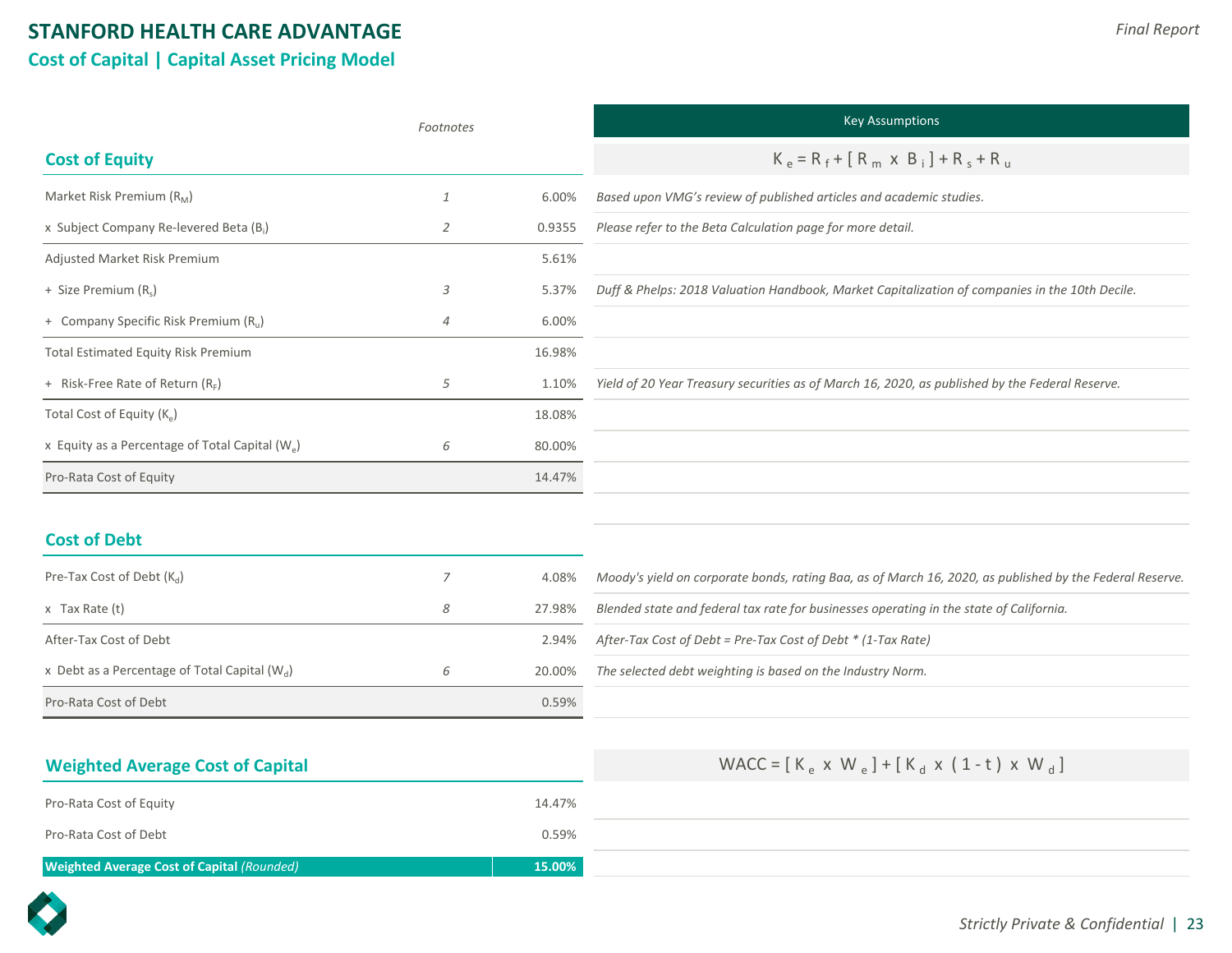## **Cost of Capital | Capital Asset Pricing Model**

|                 |       |       |       |       | <b>Company-Specific Risk Premium</b> |       |
|-----------------|-------|-------|-------|-------|--------------------------------------|-------|
|                 |       | 5.0%  | 5.5%  | 6.0%  | 6.5%                                 | 7.0%  |
|                 | 10.0% | 15.0% | 15.5% | 16.0% | 16.5%                                | 17.0% |
|                 | 15.0% | 14.5% | 15.0% | 15.5% | 16.0%                                | 16.5% |
| $\overline{U}C$ | 20.0% | 14.5% | 14.5% | 15.0% | 15.5%                                | 16.0% |
|                 | 25.0% | 14.0% | 14.0% | 14.5% | 15.0%                                | 15.5% |
| Debt,           | 30.0% | 13.5% | 13.5% | 14.0% | 14.5%                                | 14.5% |

#### *Notes & Sources*

- *(1) The equity risk premium is the additional return an investor expects to receive to compensate for the risk associated with investing in equities as opposed to investing in riskless assets. The equity risk premium applied was selected based upon VMG's review of published articles and academic studies that attempt to quantify the expected market risk premium for United States common stocks by utilizing both historical and forward-looking sources. The selected equity risk premium was considered to reasonably represent a consensus viewpoint of the market equity risk premium.*
- (2) The beta is a measure of statistical volatility, or systemic risk, of an industry relative to the market as a whole. Beta is used to measure the price sensitivity of a company, or in this case an industry, in **(2)**<br>**DECAUSE 10**<br>**(4)**<br>(4)<br>(5)<br>(6)<br>(7)<br>(8) relation to changes in overall market prices. Public quideline company betas are unlevered in order to remove any positive effects they might receive by adding debt to their capital structures. These *unlevered betas are then re-levered using the selected capital structure for the entity under question. Please refer to the following page for the publicly-traded guideline companies utilized and our calculation of beta.*
- *(3) The small company (or small size) premium is the additional return an investor expects to receive to compensate for the additional risk associated with investing in a small, and inherently more risky, company. The small size risk premium utilized was the risk premium calculated for companies included in the 10th decile of the stock exchanges analyzed in the 2018 Duff & Phelps Valuation Handbook as of the Valuation Date. The size premium was based on equity value before consideration of non-operating assets.*
- *(4) The final common component of the CAPM model is the specific company risk premium. The specific company risk quantifies the risk associated with the specific operations of the company or the "unsystematic" risk of the company. Our selection of a company specific risk premium adjusts not only for the additional risks inherent in the operations, but also accounts for the mitigating factors present in the operations. These risks are relative to the public markets from which the market equity risk premium, industry risk premium and small company risk premium were derived.*
- (5) The risk-free rate is a proxy for the return available on a security that the market generally regards as free of default risk. The rate of return on a risk-free security was found by looking at the yields of *United States Treasury securities. Ideally, the duration of the security used as an indication of the risk-free rate should match the horizon of the projected cash flows being discounted (which is into perpetuity in the present case). We used the available 20 Year Treasury rate as published by the Federal Reserve and sourced from Standard & Poor's Capital IQ as of March 16, 2020.*
- *(6) We reviewed capital structures for public companies operating in the industry, the current capital structure of the subject entity, and our experience with similar businesses in selecting the capital structure utilized in the WACC analysis. Please refer to the Beta Calculation page for additional detail.*
- *(7) The cost of debt utilized in the calculation of the WACC was based upon the available Moody's yield on seasoned corporate bonds, rating Baa, as published by the Federal Reserve and sourced from Standard & Poor's Capital IQ as of March 16, 2020.*
- *To calculate the after-tax cost of debt component in the WACC formula, we utilized the blended state and federal income tax rate applicable to the state of California.*

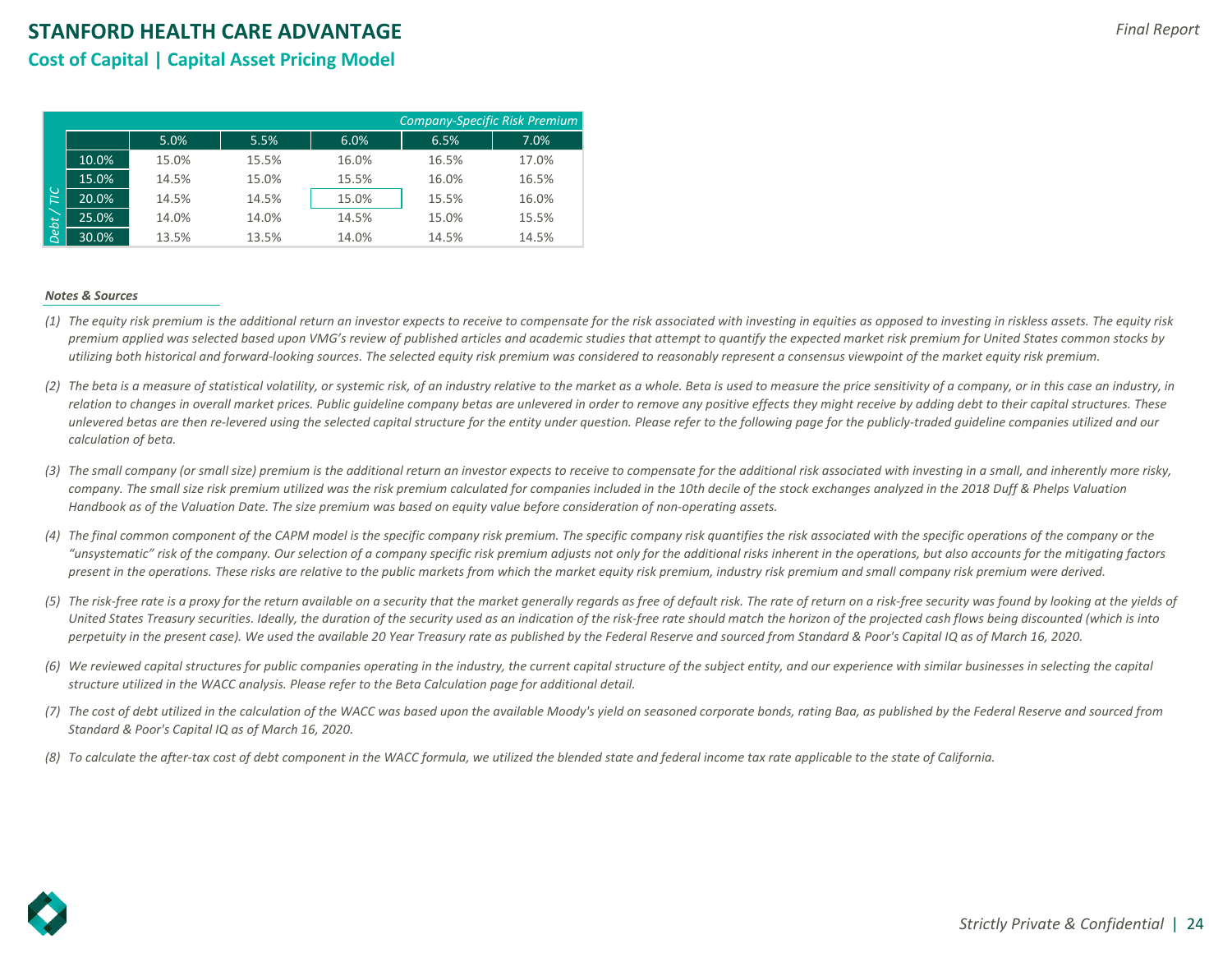## **STANFORD HEALTH CARE ADVANTAGE Cost of Capital | Beta Calculation**

|                                     | <b>Ticker</b> | <b>S&amp;P Credit</b><br>Rating | Market<br>Capitalization | Total Debt   | Minority<br>Interest | <b>Preferred Equity</b>         | Debt / TIC <sup>(3)</sup> | Debt / Equity | Effective<br>Tax Rate <sup>(4)</sup> | Levered Beta <sup>(2)</sup> | <b>Unlevered Beta</b><br>(5) |
|-------------------------------------|---------------|---------------------------------|--------------------------|--------------|----------------------|---------------------------------|---------------------------|---------------|--------------------------------------|-----------------------------|------------------------------|
| 1. Centene Corporation              | <b>CNC</b>    | BBB-                            | \$31,705,383             | \$14,520,000 | \$141,000            | $\hspace{0.1mm}-\hspace{0.1mm}$ | 31.3%                     | 45.6%         | 36.0%                                | 0.921                       | 0.713                        |
| 2. Humana Inc.                      | <b>HUM</b>    | BBB+                            | \$35,701,186             | \$6,339,000  |                      |                                 | 15.1%                     | 17.8%         | 35.6%                                | 0.972                       | 0.872                        |
| 3. Molina Healthcare, Inc.          | <b>MOH</b>    | BB-                             | \$7,398,752              | \$1,567,000  |                      | $\hspace{0.1mm}-\hspace{0.1mm}$ | 17.5%                     | 21.2%         | 40.2%                                | 1.022                       | 0.907                        |
| 4. Anthem, Inc.                     | <b>ANTM</b>   |                                 | \$56,531,995             | \$21,076,000 |                      |                                 | 27.2%                     | 37.3%         | 28.0%                                | 0.847                       | 0.668                        |
| 5. Cigna Corporation                |               | $A-$                            | \$56,044,550             | \$38,038,000 | \$41,000             | $\qquad \qquad -$               | 40.4%                     | 67.8%         | 30.6%                                | 0.958                       | 0.652                        |
| 6. United Health Group Incorporated | <b>UNH</b>    | $A+$                            | \$213,466,952            | \$44,637,000 | \$4,546,000          |                                 | 17.0%                     | 20.5%         | 28.1%                                | 1.018                       | 0.887                        |

| Number of Observations    | 6     | 6     | 6     | 6     | 6     |
|---------------------------|-------|-------|-------|-------|-------|
| Low                       | 15.1% | 17.8% | 28.0% | 0.847 | 0.652 |
| 25th Percentile           | 17.1% | 20.7% | 28.7% | 0.931 | 0.679 |
| Median                    | 22.3% | 29.2% | 33.1% | 0.965 | 0.793 |
| Mean                      | 24.7% | 35.0% | 33.1% | 0.957 | 0.783 |
| 75th Percentile           | 30.3% | 43.5% | 35.9% | 1.006 | 0.883 |
| High                      | 40.4% | 67.8% | 40.2% | 1.022 | 0.907 |
| <b>Standard Deviation</b> | 0.091 | 0.178 | 0.045 | 0.060 | 0.108 |
| Coefficient of Variation  | 36.9% | 50.7% | 13.7% | 6.3%  | 13.7% |
|                           |       |       |       |       |       |

#### **Re-Levered Beta Calculation**

| Median Public Comparable Unlevered Beta         | Median of the Guideline Public Company Unlevered Betas: | 0.793 |
|-------------------------------------------------|---------------------------------------------------------|-------|
| Target Company Debt / Equity                    | Based on the Industry Norm:                             | 25.0% |
| Blended Federal & State Income Tax Expense      | Business' Marginal Tax Rate:                            | 28.0% |
| Re-Levered Beta, Subject Company <sup>(6)</sup> |                                                         | 0.935 |

#### *Notes & Sources*

*(1) Source: Standard & Poor's Capital IQ as of March 16, 2020. Please note that United States dollars are presented in thousands.* 

- (2) The 5 Year levered beta was sourced from Standard & Poor's Capital IQ, and computed by taking the slope of a weekly regression line of the percentage change of the stock relative to the percentage price change in the *S&P 500 as of March 16, 2020.*
- *(3) The Debt / TIC ratio was sourced from Standard & Poor's Capital IQ, and represents the median of the public companies' debt structure as of March 16, 2020.*
- (4) A 5 Year effective tax rate was calculated to match the beta calculation period and adjust for single-period inconsistencies. A marginal tax rate was selected for the following companies (tickers) due to the calculatio *a negative effective tax rate:*
- *(5) Unlevered Beta = Levered Beta / ( 1 + ((D/E) \* (1 T)) + P/E)*

*(6) Re-levered Beta = Unlevered Beta \* ( 1 + ((D/E) \* (1 - T))*

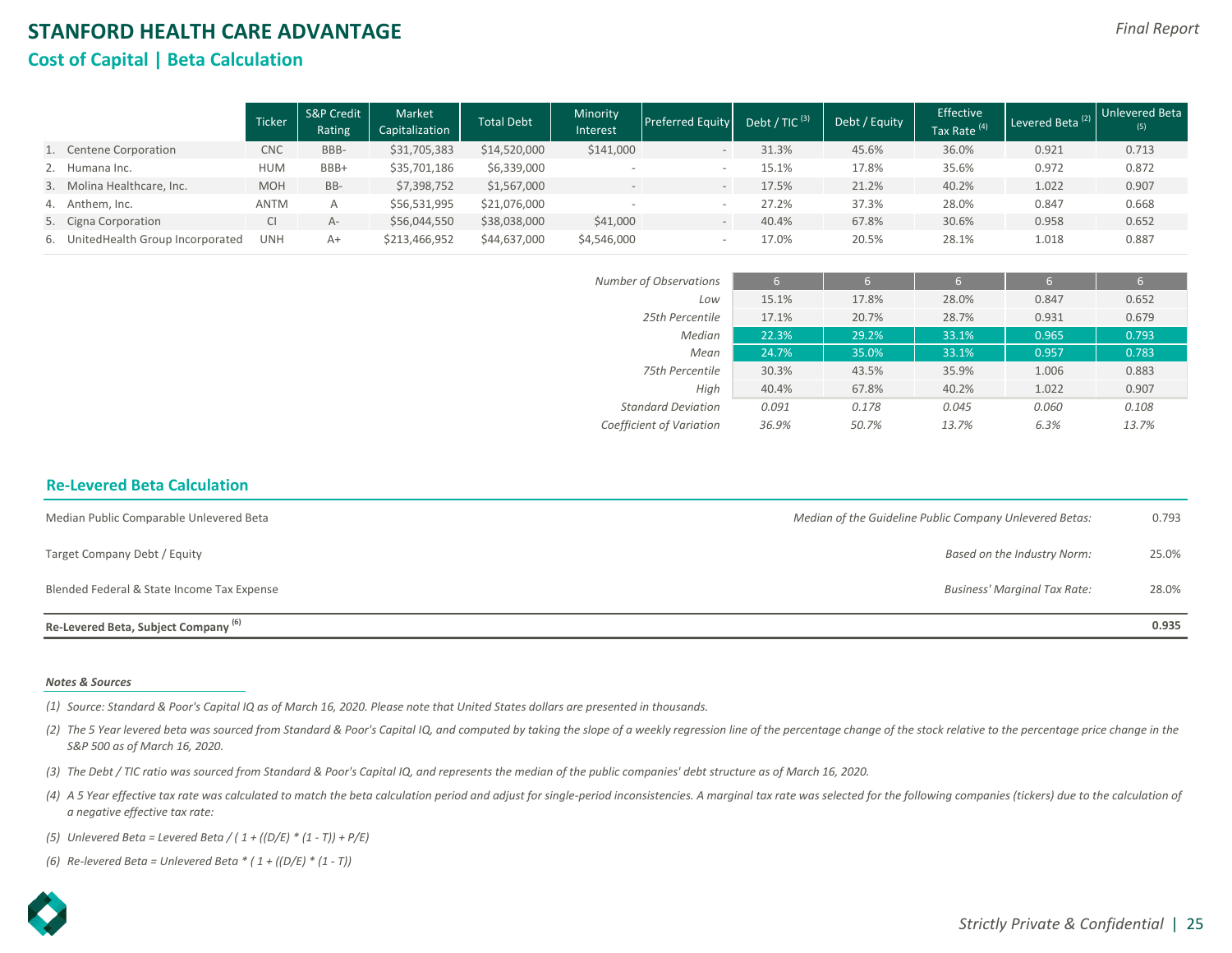**COST APPROACH**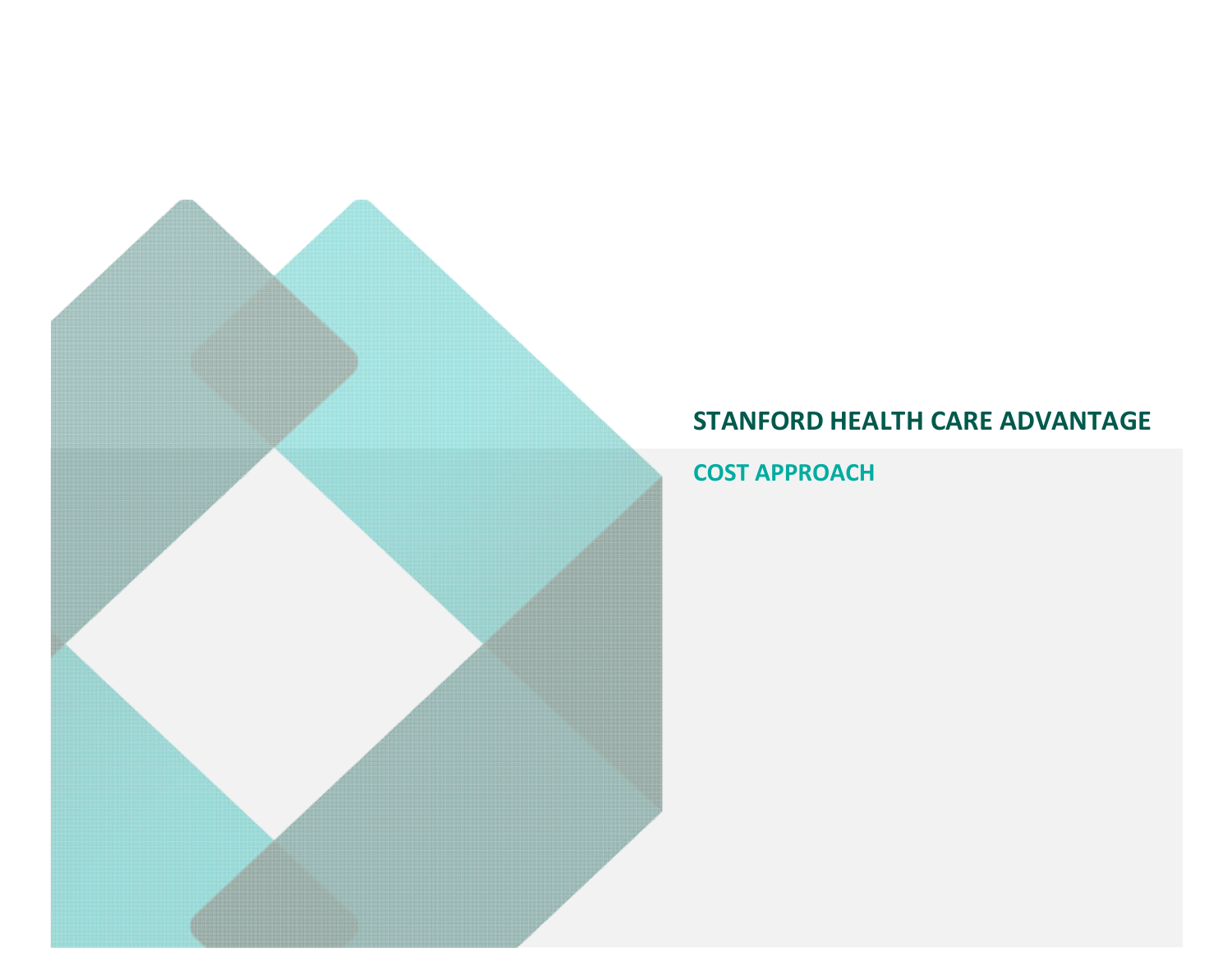## **STANFORD HEALTH CARE ADVANTAGE Cost Approach | Build-Up Approach**

|                                                     | <b>Estimated Value</b> | Stated as a % of TIC<br><b>Estimated Value</b> | <b>Key Assumptions</b>                                            |
|-----------------------------------------------------|------------------------|------------------------------------------------|-------------------------------------------------------------------|
| Estimated Normalized Tangible Net Equity            | 4,418,424              | 100.0%                                         | Estimated at 10.6% of Total Net Operating Revenue See Footnote 1. |
| <b>Limited Scope Cost Approach Value Indication</b> | \$4,418,424            | 100.0%                                         |                                                                   |

## *Notes & Sources*

*(1) VMG assumed a normalized level of TNE at approximately 10.6% of Net Operating Revenue based on 200% of the existing required level of TNE.*

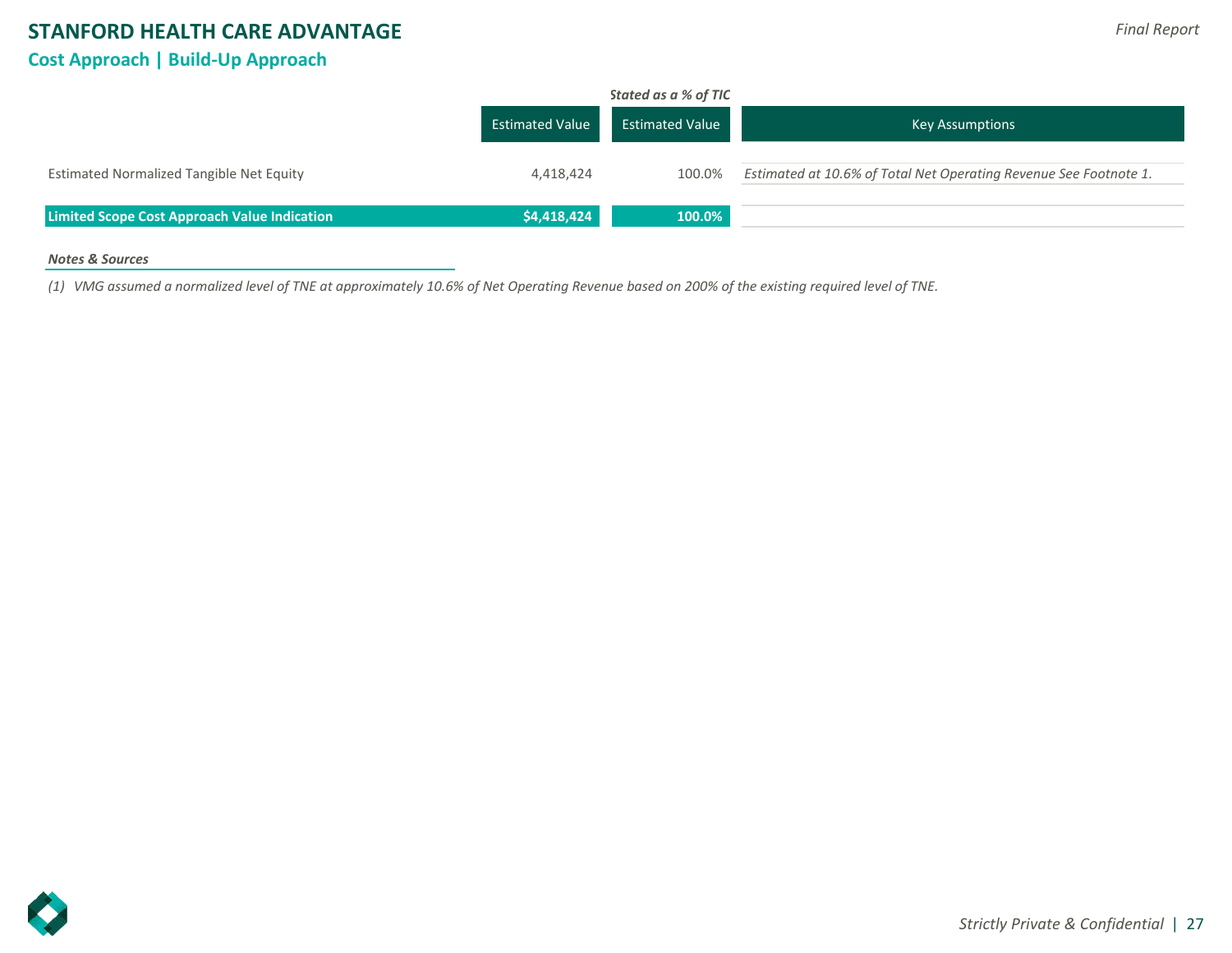**MARKET APPROACH**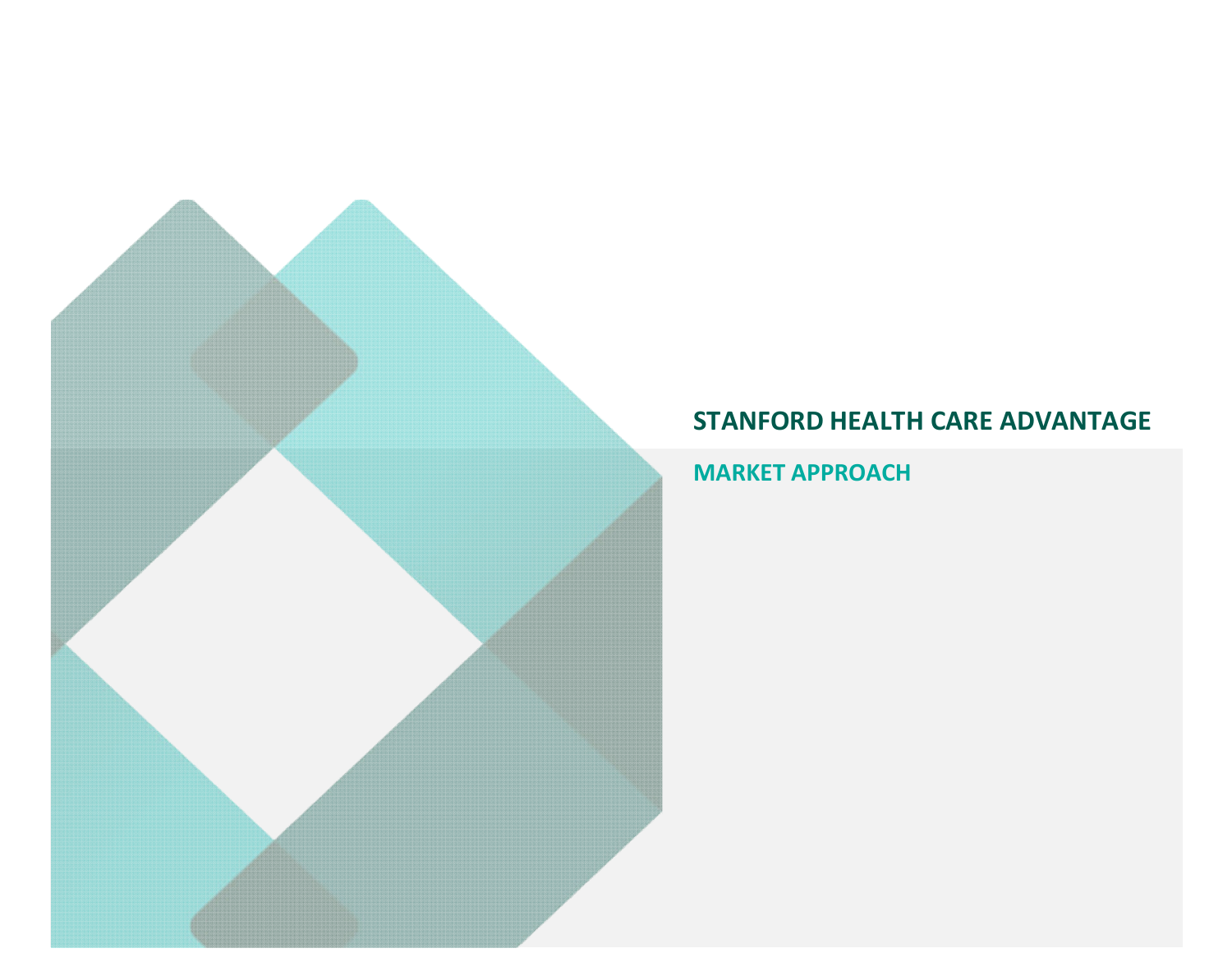## **Market Approach | Guideline Public Company Method**

| <b>Capitalization Data</b>         | <b>Ticker</b> | Market Capitalization | Total<br>Debt | <b>Minority Interest</b> | <b>Preferred Equity</b>      | Cash & Short-Term<br><b>Investments</b> | Total Invested Capital |
|------------------------------------|---------------|-----------------------|---------------|--------------------------|------------------------------|-----------------------------------------|------------------------|
| 1. Centene Corporation             | <b>CNC</b>    | \$31,705,383          | \$14,520,000  | \$141,000                |                              | \$12,986,000                            | \$46,366,383           |
| 2. Humana Inc.                     | <b>HUM</b>    | 35,701,186            | 6,339,000     |                          | $\overline{\phantom{m}}$     | 15,026,000                              | 42,040,186             |
| 3. Molina Healthcare, Inc.         | <b>MOH</b>    | 7,398,752             | 1,567,000     |                          |                              | 4,398,000                               | 8,965,752              |
| 4. Anthem, Inc.                    | <b>ANTM</b>   | 56,531,995            | 21,076,000    |                          | $\qquad \qquad \blacksquare$ | 25,635,000                              | 77,607,995             |
| 5. Cigna Corporation               |               | 56,044,550            | 38,038,000    | 41,000                   |                              | 5,556,000                               | 94,123,550             |
| 6. UnitedHealth Group Incorporated | <b>UNH</b>    | 213,466,952           | 44,637,000    | 4,546,000                | $\overline{\phantom{m}}$     | 14,245,000                              | 262,649,952            |

|                      | <b>Financial Performance</b>       | Ticker      | <b>TTM</b><br>Revenue | $FY + 1$<br>Revenue | $FY + 2$<br>Revenue | <b>TTM</b><br><b>EBITDA</b> | $FY + 1$<br><b>EBITDA</b> | $FY + 2$<br><b>EBITDA</b> |
|----------------------|------------------------------------|-------------|-----------------------|---------------------|---------------------|-----------------------------|---------------------------|---------------------------|
|                      | 1. Centene Corporation             | <b>CNC</b>  | \$70,791,000          | \$105,350,387       | \$113,855,872       | \$3,410,000                 | \$5,126,321               | \$5,352,985               |
| 2. Humana Inc.       |                                    | <b>HUM</b>  | 64,888,000            | 74,055,823          | 81,103,270          | 3,676,000                   | 4,195,586                 | 4,530,914                 |
|                      | 3. Molina Healthcare, Inc.         | <b>MOH</b>  | 16,340,000            | 18,401,245          | 18,836,622          | 1,140,000                   | 1,169,032                 | 1,175,149                 |
| 4. Anthem, Inc.      |                                    | <b>ANTM</b> | 104,212,000           | 117,559,708         | 127,047,541         | 7,523,000                   | 9,072,728                 | 9,733,593                 |
| 5. Cigna Corporation |                                    |             | 153,743,000           | 154,040,923         | 163,342,859         | 12,051,000                  | 11,587,964                | 12,010,704                |
|                      | 6. UnitedHealth Group Incorporated | <b>UNH</b>  | 242,155,000           | 261,714,115         | 282,294,489         | 22,684,000                  | 24,981,320                | 27,269,428                |

| <b>Valuation Multiples</b>         | <b>Ticker</b> | <b>TTM</b><br>Revenue | $FY + 1$<br>Revenue | $FY + 2$<br>Revenue | <b>TTM</b><br><b>EBITDA</b> | $FY + 1$<br><b>EBITDA</b> | $FY + 2$<br><b>EBITDA</b> |
|------------------------------------|---------------|-----------------------|---------------------|---------------------|-----------------------------|---------------------------|---------------------------|
| 1. Centene Corporation             | <b>CNC</b>    | 0.7x                  | 0.4x                | 0.4x                | 13.6x                       | 9.0x                      | 8.7x                      |
| 2. Humana Inc.                     | <b>HUM</b>    | 0.6x                  | 0.6x                | 0.5x                | 11.4x                       | 10.0x                     | 9.3x                      |
| 3. Molina Healthcare, Inc.         | <b>MOH</b>    | 0.5x                  | 0.5x                | 0.5x                | 7.9x                        | 7.7x                      | 7.6x                      |
| 4. Anthem, Inc.                    | <b>ANTM</b>   | 0.7x                  | 0.7x                | 0.6x                | 10.3x                       | 8.6x                      | 8.0x                      |
| 5. Cigna Corporation               |               | 0.6x                  | 0.6x                | 0.6x                | 7.8x                        | 8.1x                      | 7.8x                      |
| 6. UnitedHealth Group Incorporated | <b>UNH</b>    | 1.1x                  | 1.0x                | 0.9x                | 11.6x                       | 10.5x                     | 9.6x                      |

| Low             | 0.5x | 0.4x | 0.4x | 7.8x  | 7.7x  | 7.6x |
|-----------------|------|------|------|-------|-------|------|
| 25th Percentile | 0.6x | 0.5x | 0.5x | 8.5x  | 8.2x  | 7.9x |
| Median          | 0.7x | 0.6x | 0.5x | 10.9x | 8.8x  | 8.3x |
| Mean            | 0.7x | 0.6x | 0.6x | 10.4x | 9.0x  | 8.5x |
| 75th Percentile | 0.7x | 0.6x | 0.6x | 11.5x | 9.8x  | 9.1x |
| High            | 1.1x | 1.0x | 0.9x | 13.6x | 10.5x | 9.6x |

#### *Notes & Sources*

*(1) Sources: Standard & Poor's Capital IQ as of March 16, 2020.*

*(2) Total Invested Capital ("TIC") is defined as Market Value of Equity plus Interest-bearing Debt.*

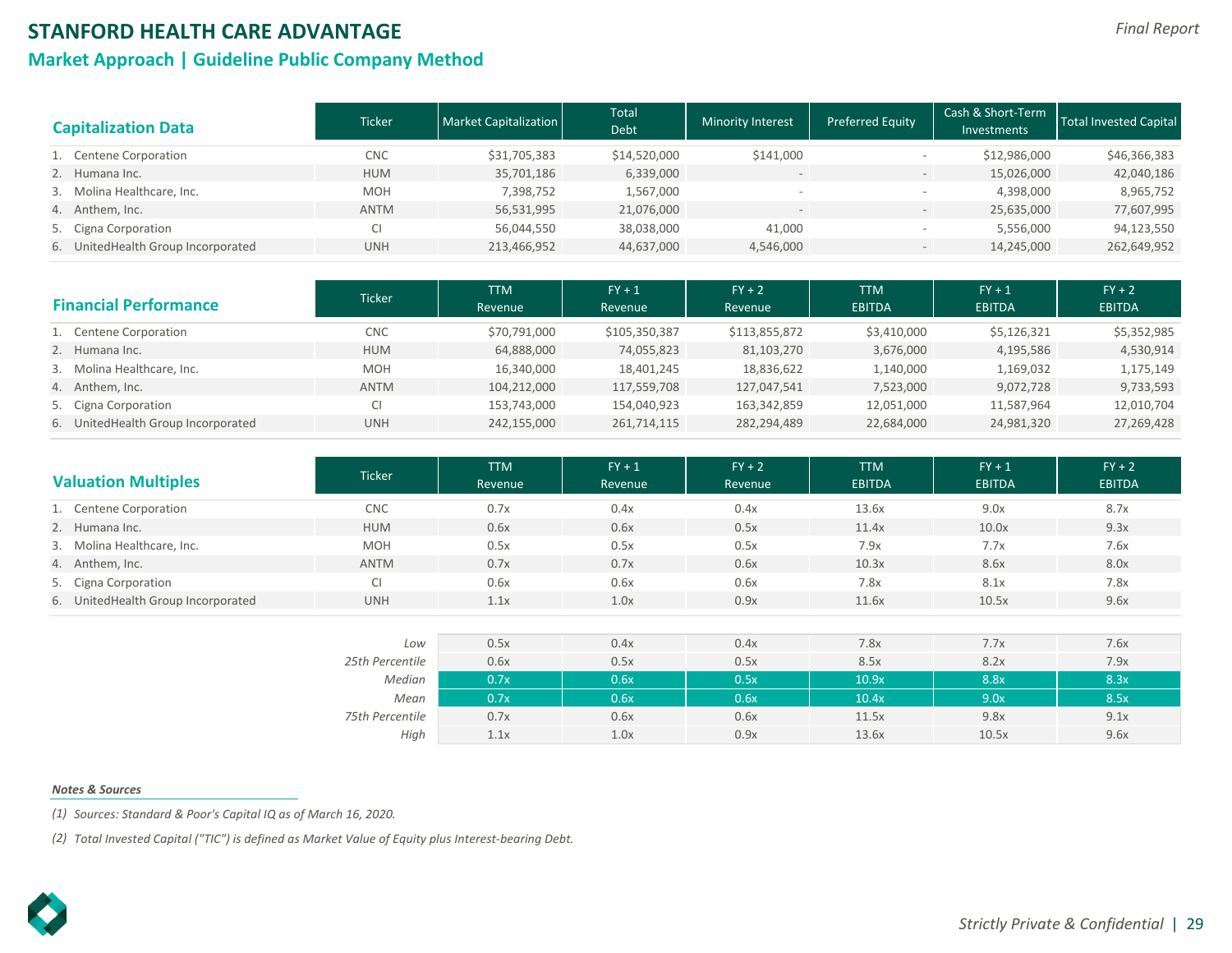## **Market Approach | Guideline Public Company Analysis**

| <b>Revenue Growth</b> | <b>CNC</b> | <b>HUM</b>  | <b>MOH</b>      | ANTM  | $\sim$ Cl $\sim$       |       |       |         |                       | UNH Mean Median Subject EBITDA Growth | <b>CNC</b> | HUM             | MOH ANTM         |       | Cl                            |       |       |       | UNH Mean Median Subject |
|-----------------------|------------|-------------|-----------------|-------|------------------------|-------|-------|---------|-----------------------|---------------------------------------|------------|-----------------|------------------|-------|-------------------------------|-------|-------|-------|-------------------------|
| $FYE - 2$             | 21.5%      |             | $(1.1\%)$ 14.2% | 6.1%  | $5.1\%$                | 8.8%  | 9.1%  | $7.5\%$ |                       | $n/a$ FYE - 2                         |            | $(3.3\%)$ 78.7% | $(42.0\%)$       |       | $(5.4\%)$ 29.2% 16.5%         |       | 12.3% | 6.6%  | n/a                     |
| $FYE - 1$             | 23.7%      | 5.8%        | (6.7%)          | 2.3%  | 15.5%                  | 12.5% | 8.9%  | 9.2%    |                       | 67.6% FYE-1                           | 43.9%      |                 | $(9.2\%)$ 462.6% |       | 19.4% 12.9% 13.4%             |       | 90.5% | 16.4% | n/a                     |
| <b>FYE</b>            |            | 24.9% 14.0% |                 |       | $(9.9\%)$ 13.2% 216.5% | 7.0%  |       |         | 44.3% 13.6% 45.3% FYE |                                       | 22.1%      | 4.0%            |                  |       | $(11.4\%)$ 14.6% 126.0% 13.1% |       | 28.1% | 13.9% | n/a                     |
| Year 1                | 48.8%      | 14.1%       | 12.6%           | 12.8% | 0.2%                   | 8.1%  | 16.1% | 12.7%   | 23.6% Year 1          |                                       | 59.8%      | 20.9%           | 5.7%             | 24.4% | $(1.9\%)$                     | 15.2% | 20.7% | 18.0% | n/a                     |
| Year 2                | 8.1%       | 9.5%        | 2.4%            | 8.1%  | 6.0%                   | 7.9%  | 7.0%  | 8.0%    | 23.7% Year 2          |                                       | 4.4%       | 8.0%            | 0.5%             | 7.3%  | 3.6%                          | 9.2%  | 5.5%  | 5.9%  | n/a                     |
| Year 3                | 7.0%       | 8.7%        | 8.4%            | 8.3%  | 6.4%                   | 6.5%  | 7.6%  | 7.7%    |                       | 23.7% Year 3                          | 5.4%       | 10.6%           | 6.5%             | n/a   | 2.4%                          | 10.2% | 7.0%  | 6.5%  | n/a                     |

| <b>EBITDA Margin</b> | <b>CNC</b> | <b>HUM</b> |      | MOH ANTM CI |       |         |      |         |                            | UNH Mean Median <i>Subject</i> Capital Expenditures | CNC     | <b>HUM</b> |      | MOH ANTM | $\blacksquare$ CI $\blacksquare$ |      |      |      | UNH Mean Median <i>Subject</i> |
|----------------------|------------|------------|------|-------------|-------|---------|------|---------|----------------------------|-----------------------------------------------------|---------|------------|------|----------|----------------------------------|------|------|------|--------------------------------|
| $FYE - 2$            | 4.0%       | 6.8%       | 1.1% | 5.9%        | 11.0% | 8.4%    | 6.2% |         | $6.4\%$ $(64.9\%)$ FYE - 3 |                                                     | 0.8%    | 1.0%       | 1.0% | 0.7%     | 1.2%                             | 0.9% | 0.9% | 0.9% | n/a                            |
| $FYE - 1$            | 4.6%       | 5.9%       | 6.9% | 6.9%        | 10.8% | 8.5%    | 7.3% | $6.9\%$ | (46.4%) FYE-2              |                                                     | $0.9\%$ | 1.0%       | 0.4% | 0.9%     | 1.1%                             | 1.0% | 0.9% | 0.9% | n/a                            |
| <b>FYE</b>           | 4.5%       | 5.3%       | 6.8% | 7.0%        | 7.7%  | $9.0\%$ | 6.7% |         | 6.9% (22.8%) FYE-1         |                                                     | 1.2%    | 1.1%       | 0.2% | 1.3%     | 1.1%                             | 0.9% | 1.0% | 1.1% | n/a                            |
| <b>TTM</b>           | 4.5%       | 5.3%       | 6.8% | 7.0%        | 7.7%  | 9.0%    | 6.7% |         | 6.9% (22.8%) FYE           |                                                     | 1.0%    | 1.1%       | 0.3% | 1.0%     | 0.7%                             | 0.9% | 0.8% | 0.9% | n/a                            |
| Year 1               | 4.9%       | 5.7%       | 6.4% | 7.7%        | 7.5%  | 9.5%    | 6.9% |         | 6.9% (19.6%) TTM           |                                                     | 1.0%    | 1.1%       | 0.3% | 1.0%     | 0.7%                             | 0.9% | 0.8% | 0.9% | n/a                            |
| Year 2               | 4.7%       | 5.6%       | 6.2% | 7.7%        | 7.4%  | 9.7%    | 6.9% | 6.8%    | (16.5%)                    |                                                     |         |            |      |          |                                  |      |      |      |                                |
| Year 3               | 4.6%       | 5.7%       | 6.1% | n/a         | 7.1%  | 10.0%   | 6.7% |         | $6.1\%$ $(13.3\%)$         |                                                     |         |            |      |          |                                  |      |      |      |                                |

| <b>Net Working Capital</b> | <b>CNC</b> | HUM        |       | MOH ANTM | $\overline{\phantom{a}}$ cr $\overline{\phantom{a}}$ |           |                 |       |                       | UNH Mean Median Subject Cash-Free NWC | <b>CNC</b> | <b>HUM</b>      |           |          | MOH ANTM CI           |                       |           | UNH Mean Median <i>Subject</i> |                      |
|----------------------------|------------|------------|-------|----------|------------------------------------------------------|-----------|-----------------|-------|-----------------------|---------------------------------------|------------|-----------------|-----------|----------|-----------------------|-----------------------|-----------|--------------------------------|----------------------|
| $FYE - 3$                  | 0.7%       | 30.3%      | 21.4% | 40.2%    | 4.1%                                                 | $(4.6\%)$ | 15.4%           | 12.8% |                       | $n/a$ FYE - 3                         | $(11.1\%)$ | $9.2\%$         | $(5.5\%)$ | $13.4\%$ |                       | $(5.5\%)$ $(11.7\%)$  | $(1.9\%)$ | $(5.5\%)$                      | n/a                  |
| $FYE - 2$                  | $(0.2\%)$  | 33.2%      | 26.4% | 41.0%    | 1.5%                                                 | $(5.0\%)$ | 16.1%           | 14.0% |                       | 12.1% FYE-2                           | $(10.3\%)$ | 7.9%            | $(3.0\%)$ | 13.7%    |                       | $(10.6\%)$ $(12.7\%)$ | (2.5%)    |                                | $(6.6\%)$ $(34.1\%)$ |
| $FYE - 1$                  |            | 1.4% 33.0% | 22.8% |          | 36.0% (13.4%)                                        |           | $(5.4\%)$ 12.4% |       | 12.1% 13.5% FYE-1     |                                       |            | $(9.3\%)$ 11.2% | $(2.0\%)$ |          | 12.0% (25.5%) (11.7%) |                       | $(4.2\%)$ |                                | $(5.7\%)$ $(35.0\%)$ |
| <b>FYE</b>                 | 12.0%      | 32.3%      | 28.7% | 37.3%    | $(2.4\%)$                                            | $(5.9\%)$ | 17.0%           | 20.4% | 11.8% FYE             |                                       | (6.3%)     | 9.2%            | 1.8%      | 12.7%    |                       | $(6.0\%)$ $(11.8\%)$  | $(0.1\%)$ |                                | $(2.1\%)$ $(16.7\%)$ |
| <b>TTM</b>                 | 12.0%      | 32.3%      | 28.7% | 37.3%    | $(2.4\%)$                                            | $(5.9\%)$ |                 |       | 17.0% 20.4% 11.8% TTM |                                       | (6.3%)     | $9.2\%$         | 1.8%      | 12.7%    |                       | $(6.0\%)$ $(11.8\%)$  | $(0.1\%)$ |                                | $(2.1\%)$ $(16.7\%)$ |

| <b>Capital Structure</b> | <b>CNC</b> | <b>HUM</b> | <b>MOH</b> | <b>ANTM</b> | CI    | <b>UNH</b> | Mean  | Median | Subject |            | <b>CNC</b> | <b>HUM</b> | <b>MOH</b> | ANTM    | CI    | UNH   |       | Mean Median |        |
|--------------------------|------------|------------|------------|-------------|-------|------------|-------|--------|---------|------------|------------|------------|------------|---------|-------|-------|-------|-------------|--------|
| $FYE - 3$                | 32.5%      | 12.4%      | 34.8%      | 30.7%       | 12.8% | 17.6%      | 23.5% | 24.2%  | n/a     | SW&B       |            | n/a        | n/a        | n/a     | n/a   | n/a   | n/a   | n/a         | n/a    |
| $FYE - 2$                | 21.5%      | 12.8%      | 33.1%      | 26.1%       | 9.8%  | 12.7%      | 19.3% | 17.1%  | n/a     | Supplies   | n/a        | n/a        | n/a        | n/a     | n/a   | n/a   | n/a   | n/a         | n/a    |
| $FYE - 1$                | 22.1%      | 13.7%      | 16.7%      | 22.6%       | 37.0% | 13.0%      | 20.9% | 19.4%  |         | $n/a$ COGS | 83.1%      | 83.0%      | 85.1%      | 78.5%   | 83.6% | 76.2% | 81.6% | 83.1%       | 100.6% |
| <b>FYE</b>               | 35.7%      |            | 15.6%      | 21.6%       | 33.2% | 13.6%      | 21.9% | 18.6%  | n/a     | SG&A       |            | 11.3%      | 7.9%       | 14.7%   | 8.6%  | 14.5% | 11.0% | 10.2%       | 22.2%  |
| <b>TTM</b>               | 31.3%      | 15.1%      | 17.5%      | 27.2%       | 40.4% | 17.0%      | 24.7% | 22.3%  | n/a     | D&A        | 0.4%       | 0.7%       | 0.5%       | $0.3\%$ | 1.9%  | 1.1%  | 0.8%  | 0.6%        | n/a    |

#### *Notes & Sources*

*(1) Sources: Standard & Poor's Capital IQ as of March 16, 2020.*

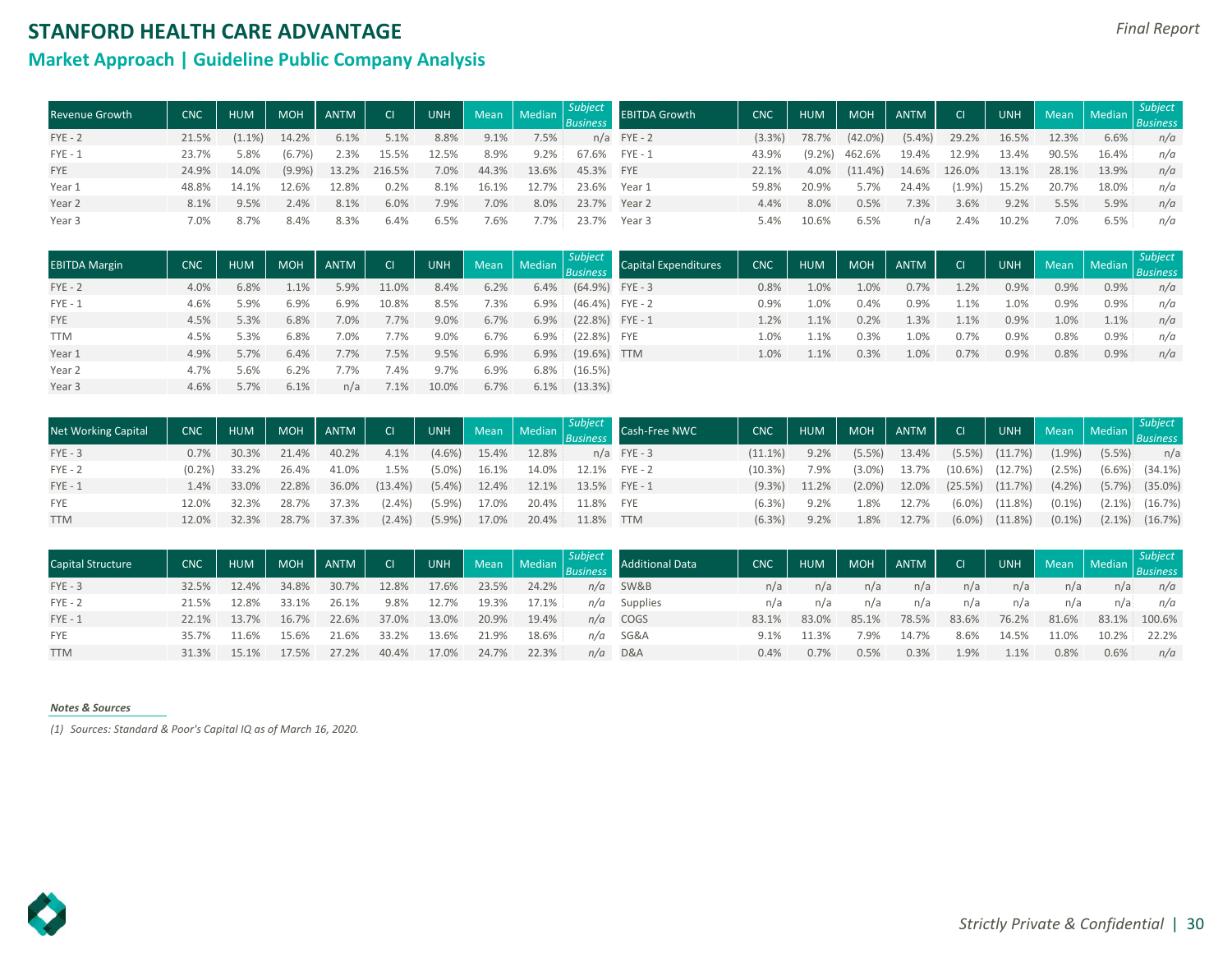## **Market Approach | Public Guideline Company Comparables**



| Membership                               | Aetna                                  | Anthem                   | Cigna                  | UnitedHealth            | Centene              | Humana                  | Molina                   |
|------------------------------------------|----------------------------------------|--------------------------|------------------------|-------------------------|----------------------|-------------------------|--------------------------|
| Commercial                               | 3,591,000                              | 3,920,000                | 2,379,000              | 8,575,000               | 2,331,100            | 1,207,000               |                          |
| Government<br>Dental / Specialty / Other | 10,594,000<br>$\overline{\phantom{0}}$ | 11,945,000<br>18,482,000 | 1,096,000<br>1,597,000 | 20,075,000<br>5,720,000 | 9,043,200<br>779,800 | 14,931,000<br>5,147,000 | 3,331,000                |
| ASO                                      | 14,717,000                             | 30,934,000               | 12,073,000             | 19,185,000              | 3,087,700            | 808,100                 | $\overline{\phantom{a}}$ |
| <b>Total Membership</b>                  | 28,902,000                             | 65,281,000               | 17,145,000             | 53,555,000              | 15,241,800           | 22,093,100              | 3,331,000                |

#### *Notes & Sources*

*(1) Source: S&P Capital IQ*

*(2) Please note, individual public guideline companies do not report membership statistics uniformly.*

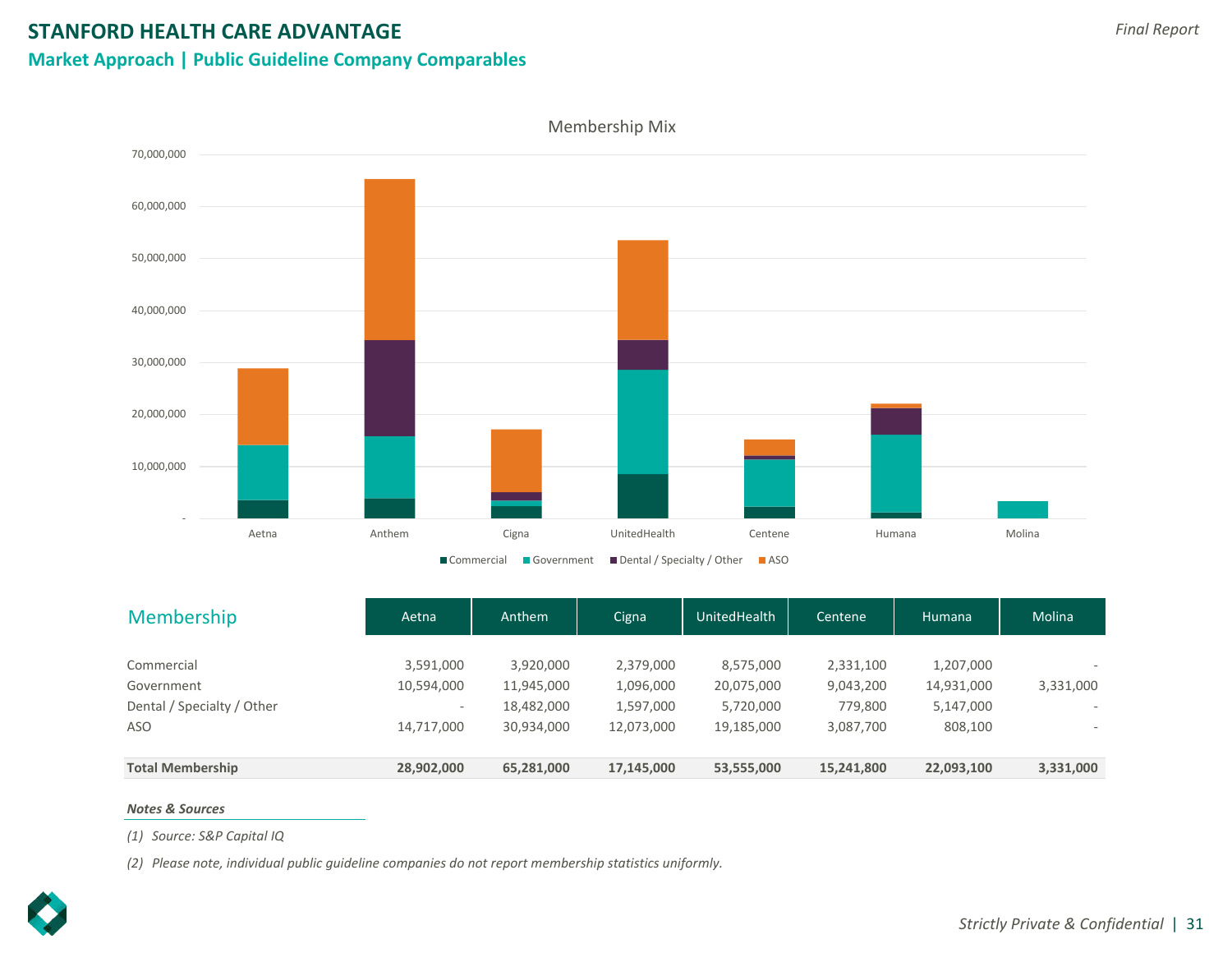## **Market Approach | Public Guideline Company Comparables**

## Public Managed Care Medical Loss Ratios



 $2017$  2018 2019

## *Notes & Sources*

*(1) Source: S&P Capital IQ*



*Final Report*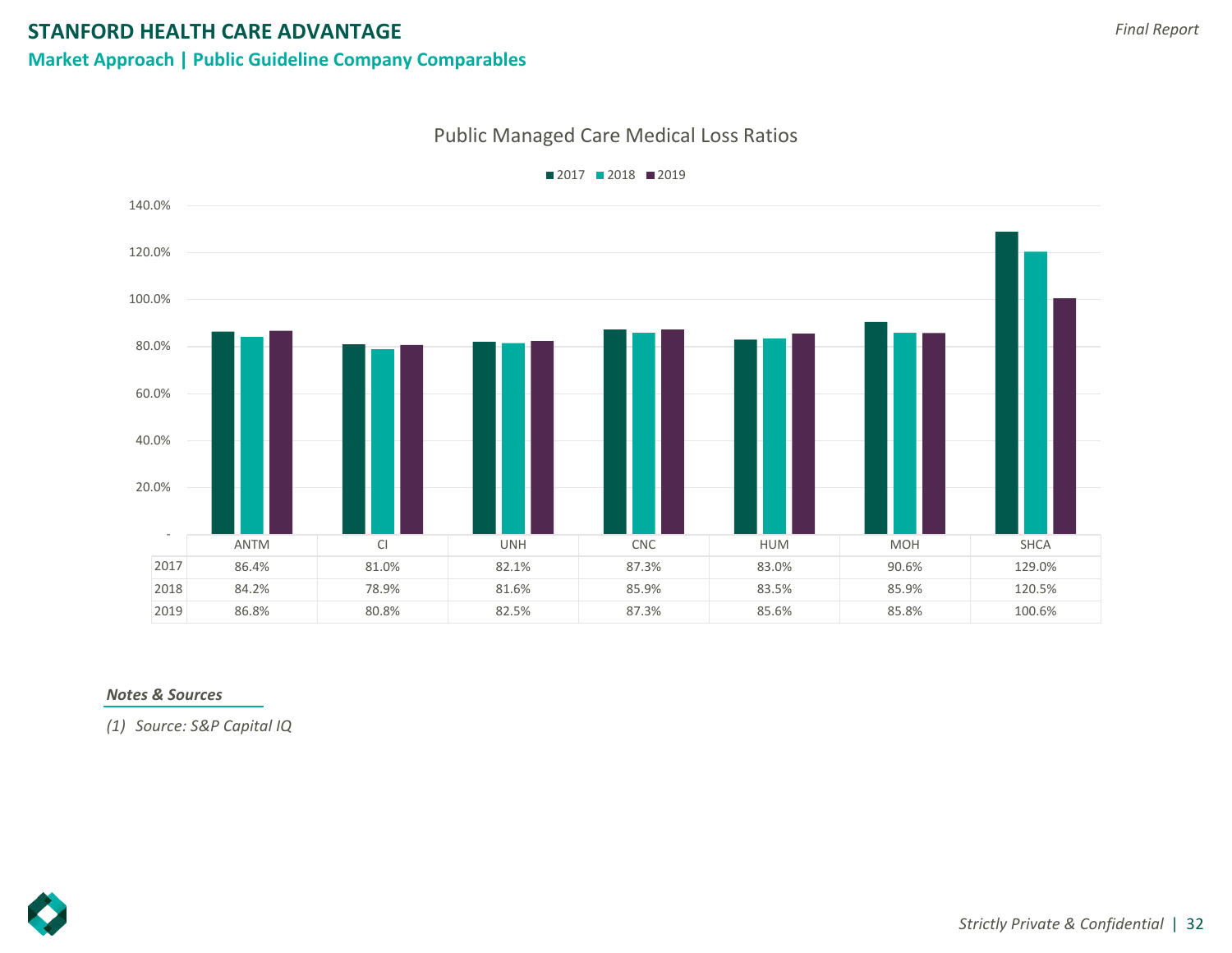## **Market Approach | Public Guideline Company Comparables**

## Public Managed Care Administrative Cost Ratios



■2017 ■2018 ■2019

## *Notes & Sources*

*(1) Source: S&P Capital IQ*

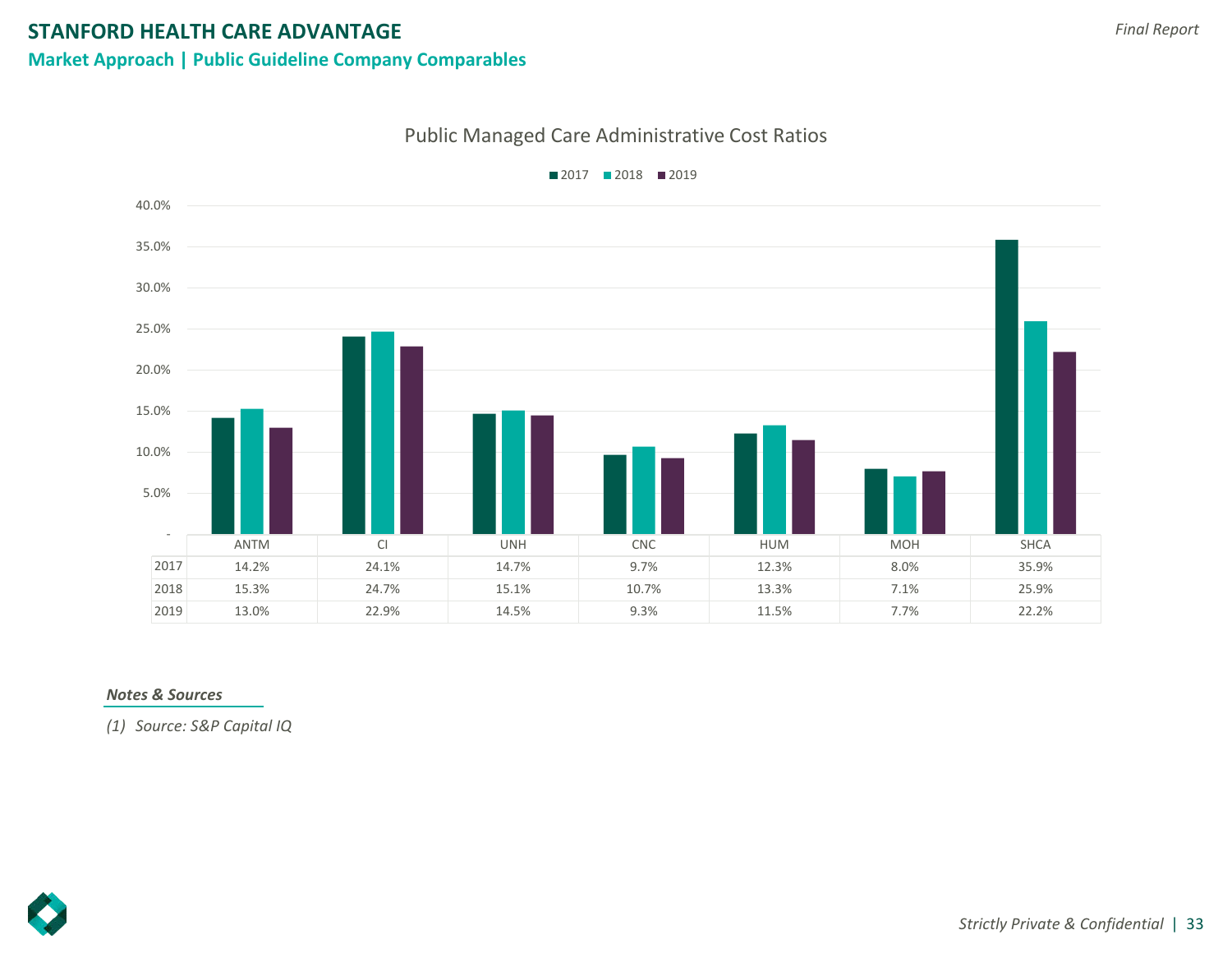## **STANFORD HEALTH CARE ADVANTAGE Market Approach | GPC Detailed Descriptions**

**CNC** Centene Corporation operates as a multi-national healthcare enterprise that provides programs and services to under-insured and uninsured individuals in the United States. Its Managed Care segment offers health plan coverage to individuals through government subsidized programs, including Medicaid, the State children's health insurance program, long-term services and support, foster care, and medicare-medicaid plans, which cover dually eligible individuals, as well as aged, blind, or disabled programs. Its health plans include primary and specialty physician care, inpatient and outpatient hospital care, emergency and urgent care, prenatal care, laboratory and X-ray, home-based primary care, transportation assistance, vision care, dental care, telehealth, immunization, specialty pharmacy, therapy, social work, nurse advisory, and care coordination services, as well as prescriptions and limited over-the-counter drugs, medical equipment, and behavioral health and abuse services. This segment also offers various individual, small group, and large group commercial healthcare products to employers and directly to members in the Managed Care segment. The company's Specialty Services segment provides pharmacy benefits management services; health, triage, wellness, and disease management services; and vision and dental, and management services, as well as care management software that automate the clinical, administrative, and technical components of care management programs; staffing services; and services to Military Health System eligible beneficiaries. This segment offers its services and products to state programs, correctional facilities, healthcare organizations, employer groups, and other commercial organizations. The company provides its services through primary and specialty care physicians, hospitals, and ancillary providers. Centene Corporation was founded in 1984 and is headquartered in St. Louis, Missouri.

- **HUM** Humana Inc., together with its subsidiaries, operates as a health and well-being company in the United States. It operates through Retail, Group and Specialty, and Healthcare Services segments. The company offers medical and supplemental benefit plans to individuals. It also has contract with Centers for Medicare and Medicaid Services to administer the Limited Income Newly Eligible Transition prescription drug plan program; and contracts with various states to provide Medicaid, dual eligible, and long-term support services benefits. In addition, the company provides commercial fully-insured medical and specialty health insurance benefits comprising dental, vision, and other supplemental health benefits; financial protection products; and administrative services only products to individuals and employer groups, as well as military services, such as TRICARE South Region contract. Further, it offers pharmacy solutions, provider services, predictive modeling and informatics services, and clinical care services, such as home health and other services to its health plan members, as well as to third parties. As of December 31, 2019, the company had approximately 17 million members in medical benefit plans, as well as approximately 5 million members in specialty products. Humana Inc. was founded in 1961 and is headquartered in Louisville, Kentucky.
- **MOH** Molina Healthcare, Inc. provides managed health care services to low-income families and individuals under the Medicaid and Medicare programs and through the state insurance marketplaces. The company operates in two segments, Health Plans and Other. As of December 31, 2019, it served approximately 3.3 million members in 14 states and the Commonwealth of Puerto Rico, who are eligible for Medicaid, Medicare, and other government-sponsored health care programs. The company offers its health care services for its members through contracts with a network of providers, including independent physicians and physician groups, hospitals, ancillary providers, and pharmacies. Molina Healthcare, Inc. was founded in 1980 and is headquartered in Long Beach, California.

**ANTM** Anthem, Inc., through its subsidiaries, operates as a health benefits company in the United States. It operates through three segments: Commercial & Specialty Business, Government Business, and Other. The company offers a spectrum of network-based managed care health benefit plans to large and small group, individual, Medicaid, and Medicare markets. Its managed care plans include preferred provider organizations; health maintenance organizations; point-of-service plans; traditional indemnity plans and other hybrid plans, such as consumer-driven health plans; and hospital only and limited benefit products. The company also provides a range of managed care services to selffunded customers, including claims processing, underwriting, stop loss insurance, actuarial services, provider network access, medical cost management, disease management, wellness programs, and other administrative services. In addition, it offers an array of specialty and other insurance products and services, such as dental, vision, life and disability insurance benefits, radiology benefit management, and analytics-driven personal health care guidance; and Medicare administrative services. Further, the company provides services to the federal government in connection with the Federal Employee Program; and operates as a licensee of the Blue Cross and Blue Shield Association. As of December 31, 2019, it served 41 million medical members through its affiliated health plans. The company was formerly known as WellPoint, Inc. and changed its name to Anthem, Inc. in December 2014. Anthem, Inc. was founded in 1944 and is headquartered in Indianapolis, Indiana.

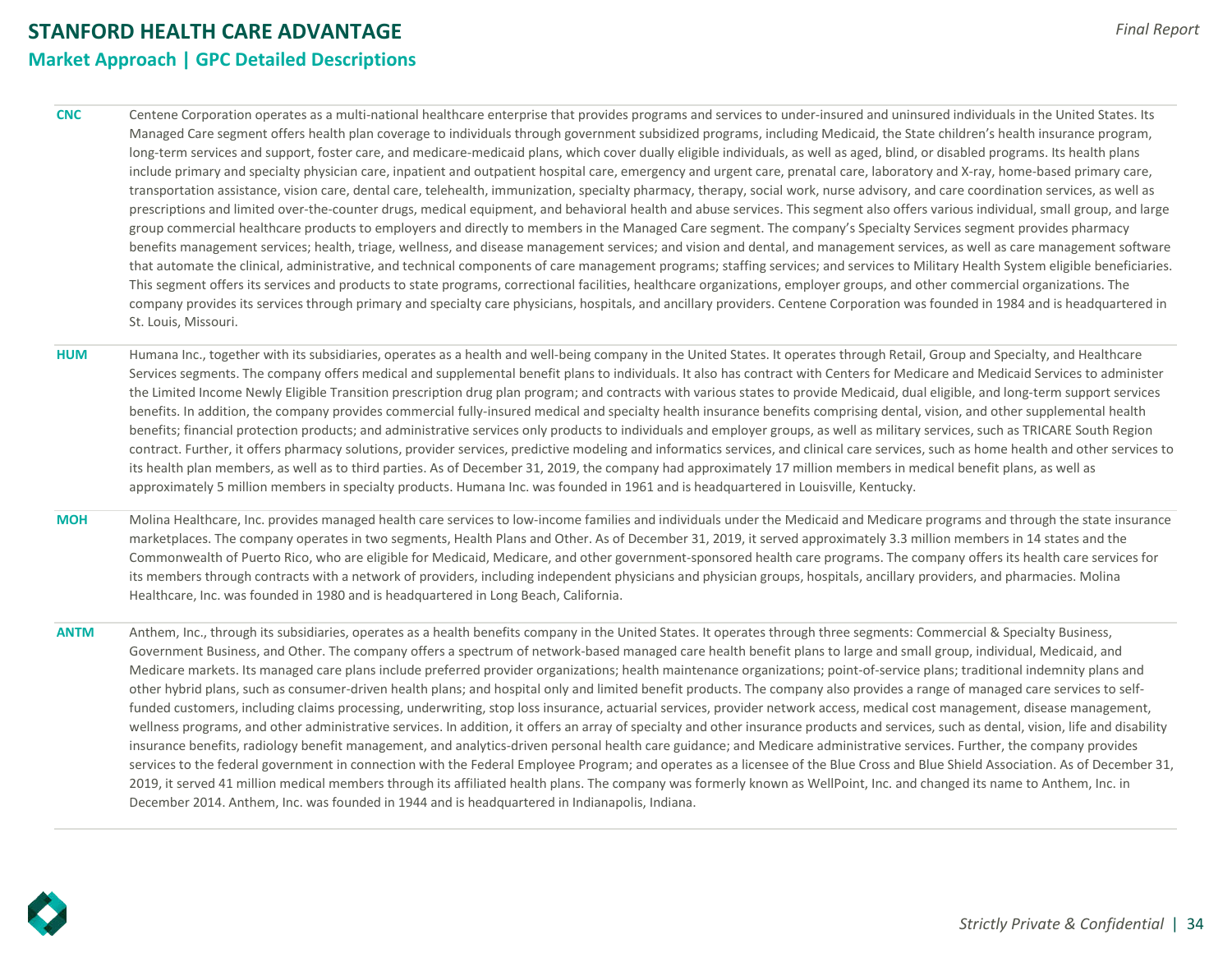## **STANFORD HEALTH CARE ADVANTAGE Market Approach | GPC Detailed Descriptions**

**CI** Cigna Corporation, a health service organization, provides insurance and related products and services in the United States and internationally. It operates through Integrated Medical, Health Services, International Markets, and Group Disability and Other segments. The Integrated Medical segment offers medical, pharmacy, dental, behavioral health and vision, health advocacy programs, and other products and services to insured and self-insured clients; Medicare Advantage, Medicare Supplement, and Medicare Part D plans to Medicare-eligible beneficiaries, as well as Medicaid plans; and health insurance coverage to individual customers on and off the public exchanges. The Health Services segment provides clinical solutions, specialized pharmacy care, home delivery pharmacy, retail network pharmacy administration, benefit design consultation, drug utilization review, drug formulary management drug claim adjudication, digital consumer health and drug information, provider, and medical benefit management services. The International Markets segment offers supplemental health, life, and accident insurance products; and health care coverage, as well as health care benefits to mobile employees of multinational organizations. This segment offers health coverage, hospitalization, dental, critical illness, personal accident, term life, and variable universal life products. The Group Disability and Other segment provides group long-term and short-term disability, group life, accident, and voluntary and specialty insurance products and related services; and permanent insurance contracts to corporations to provide coverage on the lives of certain employees for the purpose of financing employer-paid future benefit obligations. The company distributes its products and services through insurance brokers and insurance consultants; and directly to employers, unions and other groups, or individuals. Cigna Corporation was founded in 1792 and is headquartered in Bloomfield, Connecticut.

**UNH** UnitedHealth Group Incorporated operates as a diversified health care company in the United States. It operates through four segments: UnitedHealthcare, OptumHealth, OptumInsight, and OptumRx. The UnitedHealthcare segment offers consumer-oriented health benefit plans and services for national employers, public sector employers, midsized employers, small businesses, and individuals; health and well-being services to individuals age 50 and older, addressing their needs for preventive and acute health care services, as well as services dealing with chronic disease and other specialized issues for older individuals; Medicaid plans, Children's Health Insurance Program, and health care programs; medical and dental benefits; and health care delivery. The OptumHealth segment provides access to networks of care provider specialists, health management services, care delivery, consumer engagement, and financial services. This segment serves individuals through programs offered by employers, payers, government entities, and directly with the care delivery systems. The OptumInsight segment offers software and information products, advisory consulting arrangements, and services outsourcing contracts to hospital systems, physicians, health plans, governments, life sciences companies, and other organizations. The OptumRx segment provides pharmacy care services and programs, including retail network contracting, home delivery, specialty and compounding pharmacy, and purchasing and clinical, as well as develops programs in areas, such as step therapy, formulary management, drug adherence, and disease/drug therapy management. UnitedHealth Group Incorporated was founded in 1974 and is based in Minnetonka, Minnesota.

#### *Notes & Sources*

*(1) Sources: Standard & Poor's Capital IQ as of March 16, 2020.*

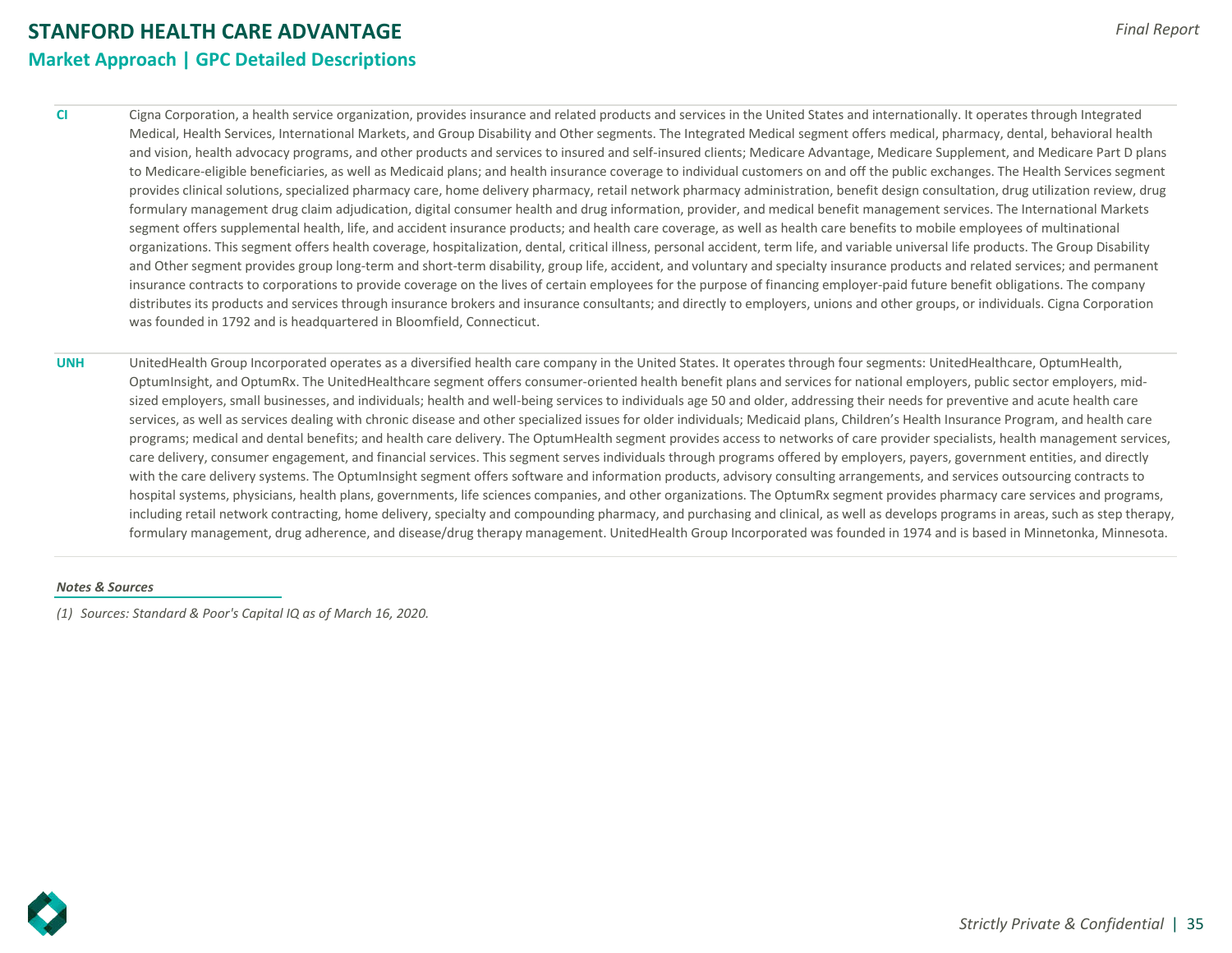## **Market Approach | M&A Multiples**

| VMG Medicare Advantage Database <sup>(1)</sup> | TIC / Revenue | TIC / EBITDA | TIC / Membership |
|------------------------------------------------|---------------|--------------|------------------|
| 25th Percentile                                | 0.4x          | 8.0x         | \$2,217          |
| Median                                         | 0.5x          | 11.3x        | \$3,478          |
| Mean                                           | 0.7x          | 12.7x        | \$4,947          |
| 75th Percentile                                | 0.9x          | 13.6x        | \$6,353          |

## *Notes & Sources*

*(1) Sources: S&P Capital IQ, Irving Levin Associates, and company specific SEC filings.*

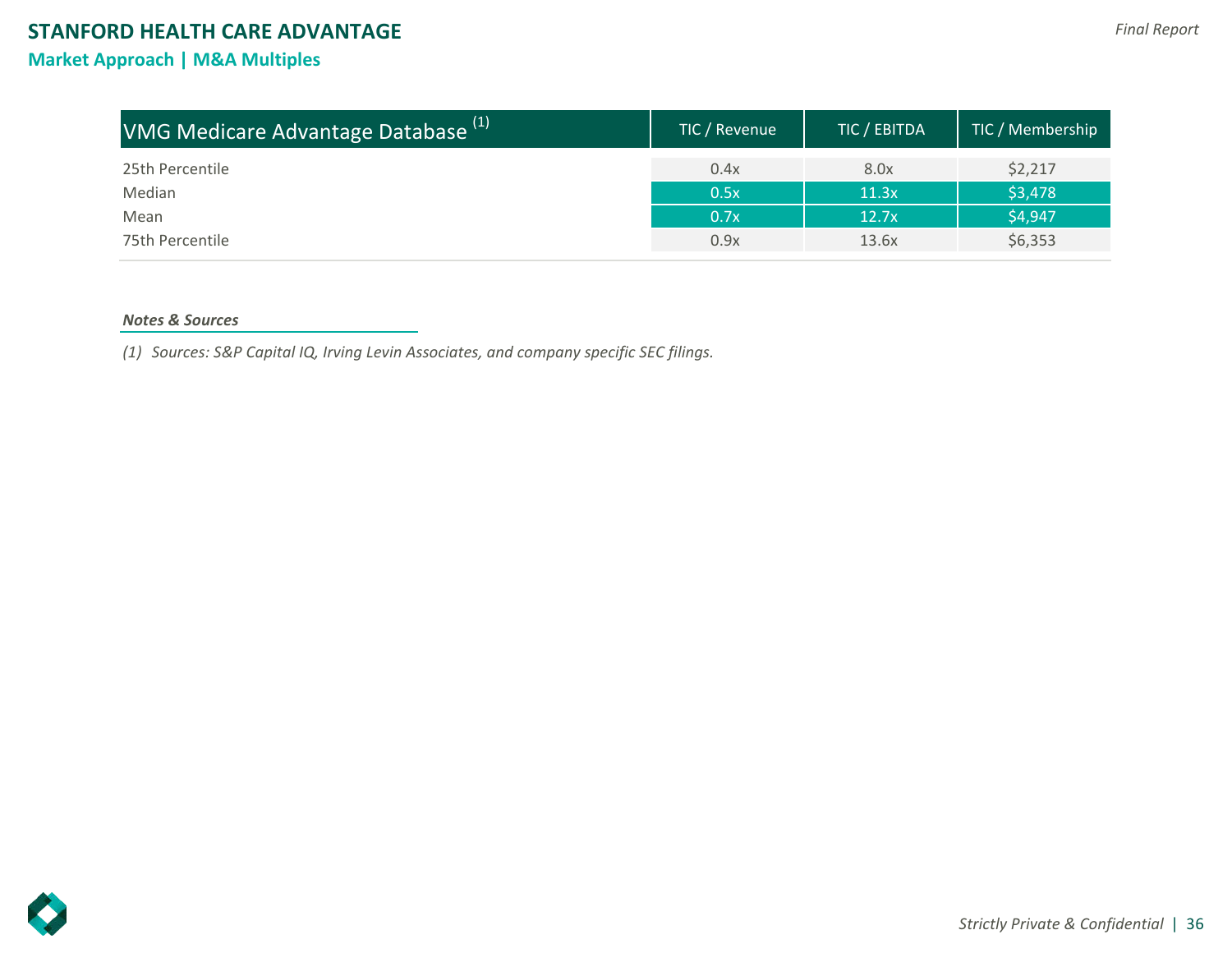**SUPPLEMENTAL ANALYSES -**  *SCENARIO VALUE CALCULATION*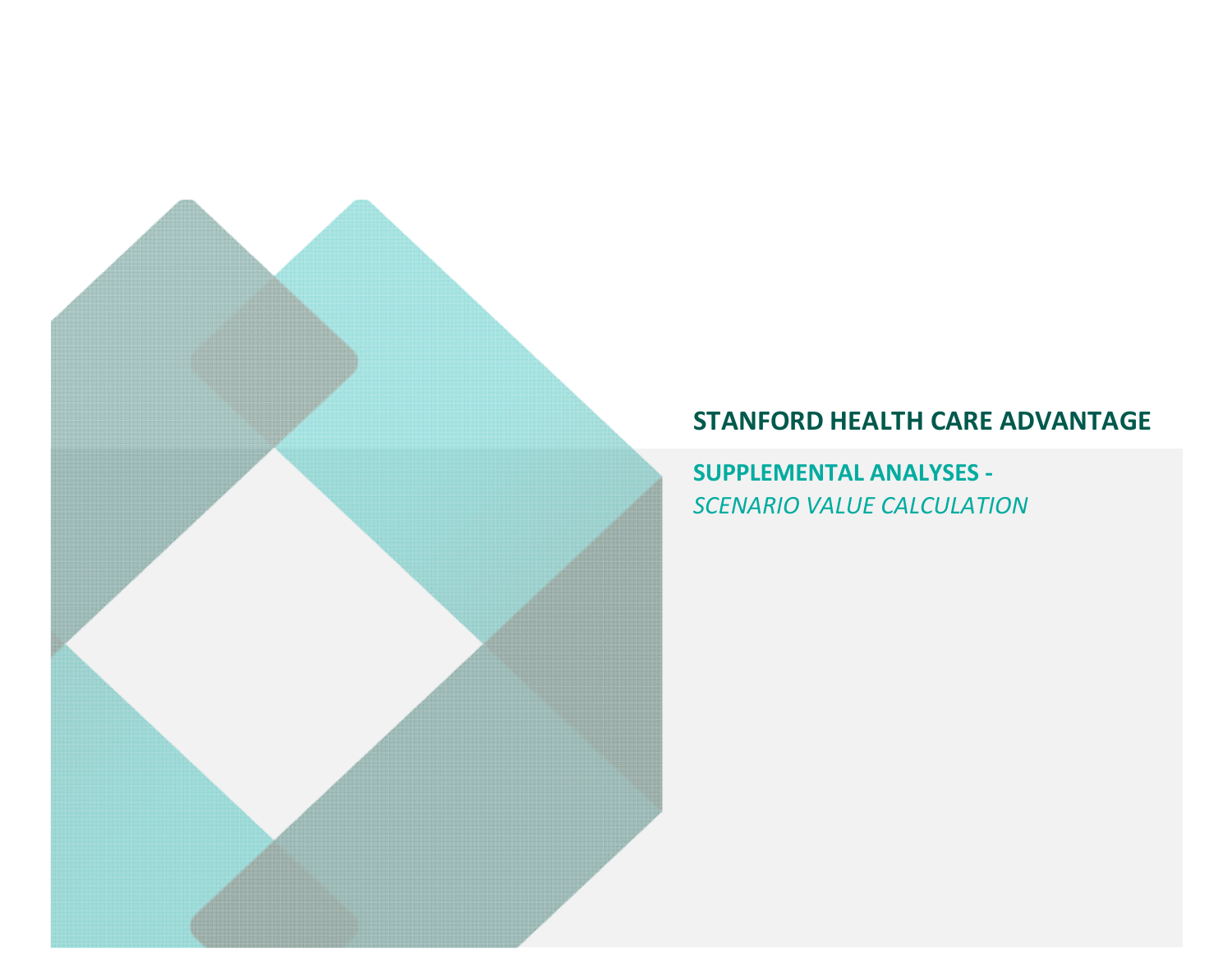## **Overview - Scenario Value Calculation**

Per the request of Stanford Health Care management, an alternative value calculation was performed which includes the following assumptions:

(1) Assume the Business invests \$10.0 million in technology which results in an immediate administrative cost structure at 15.0% of net operating revenue which results in immediate savings relative to base case; and (2) All other assumptions were held constant.

## **Supplemental Analysis - Undiscounted Net Discretionary Cash Flow Variance**

| <b>Base Case</b>                                             |             | Year 1         | Year 2         | Year 3       | Year 4       | Year 5       |
|--------------------------------------------------------------|-------------|----------------|----------------|--------------|--------------|--------------|
| Undiscounted Net Discretionary Cash Flow                     | (a)         | (11, 127, 301) | (11, 758, 499) | (12,067,964) | (11,865,015) | (10,886,202) |
| Cumulative Undiscounted Net Discretionary Cash Flow          |             | (57, 704, 982) |                |              |              |              |
| <b>Alternative Value Scenario</b>                            |             | Year 1         | Year 2         | Year 3       | Year 4       | Year 5       |
| Undiscounted Net Discretionary Cash Flow                     | (b)         | (17, 956, 523) | (8,499,666)    | (8,856,171)  | (8,905,237)  | (8,478,982)  |
| Cumulative Undiscounted Net Discretionary Cash Flow          |             | (52,696,579)   |                |              |              |              |
| <b>Variance</b>                                              |             | Year 1         | Year 2         | Year 3       | Year 4       | Year 5       |
| Undiscounted Net Discretionary Cash Flow Variance            | $(b) - (a)$ | (6,829,222)    | 3,258,833      | 3,211,794    | 2,959,779    | 2,407,220    |
| Cumulative Undiscounted Net Discretionary Cash Flow Variance |             | 5,008,403      |                |              |              |              |

## **Conclusion**

While the net discretionary cash flow in the alternative value scenario is improved from the base case scenario, the alternative net discretionary cash flow is still negative and does not result in a positive value indication.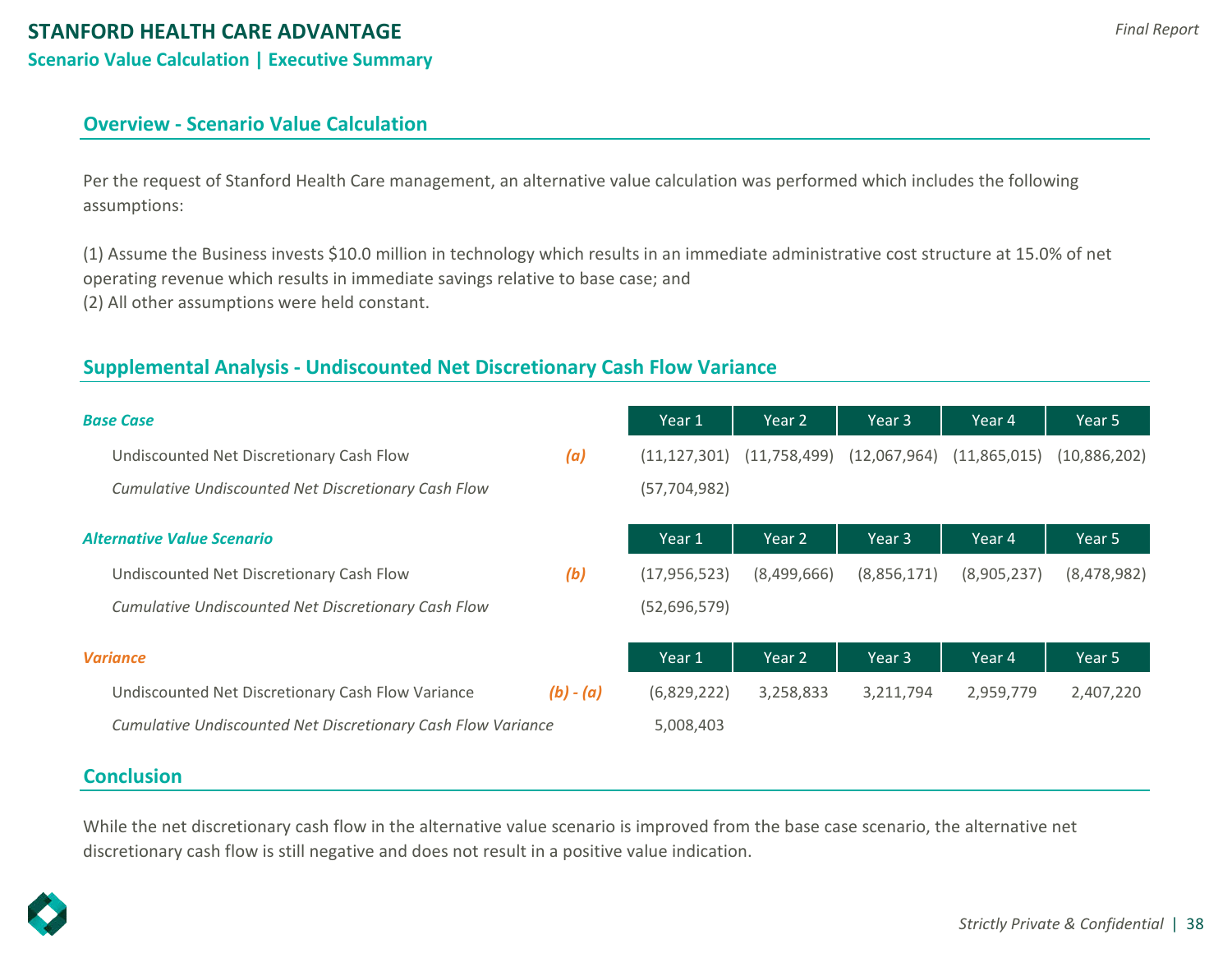## **Scenario Value Calculation | Revenue Assumptions**

|                                                                                   |                    |                                 |                      |                      |                |                | <b>Projection Period</b> |                |                            |                                                     |
|-----------------------------------------------------------------------------------|--------------------|---------------------------------|----------------------|----------------------|----------------|----------------|--------------------------|----------------|----------------------------|-----------------------------------------------------|
|                                                                                   | CY 2017            | CY 2018                         | CY 2019              | <b>NBY</b>           | Year 1         | Year 2         | Year 3                   | Year 4         | Year 5                     | <b>Key Assumptions</b>                              |
| <b>Revenue</b>                                                                    |                    |                                 |                      |                      |                |                |                          |                |                            |                                                     |
|                                                                                   |                    |                                 |                      |                      |                |                |                          |                |                            |                                                     |
| <b>Estimated Member Months</b>                                                    | 22,714             | 34.501                          | 45,375               | 45,375               | 55,117         | 66,952         | 81,327                   | 98,789         | 120,000                    | Assumed membership increases to 10,000 covered      |
| Growth                                                                            | n/a                | 51.9%                           | 31.5%                |                      | 21.5%          | 21.5%          | 21.5%                    | 21.5%          | 21.5%                      | lives by Yr. 5                                      |
| Average Net Revenue per Member Month                                              | \$750.98           | \$828.57                        | \$904.97             | \$904.97             | \$923.07       | \$941.53       | \$960.36                 | \$979.57       | \$999.16                   |                                                     |
| Growth                                                                            | n/a                | 10.3%                           | 9.2%                 |                      | 2.0%           | 2.0%           | 2.0%                     | 2.0%           | 2.0%                       |                                                     |
| Medicare Advantage Net Premium Revenue                                            | \$17,057,871       | \$28,586,553                    | \$41,062,917         | \$41,062,917         | \$50,877,127   | \$63,036,974   | \$78,103,075             |                | \$96,770,038 \$119,898,483 |                                                     |
| Optional Supplemental Benefits                                                    |                    |                                 | 462,500              | 462,500              | 462,500        | 462,500        | 462,500                  | 462,500        | 462,500                    | No Growth                                           |
| <b>Total Net Operating Revenue</b>                                                | \$17,057,871       | \$28,586,553                    | \$41,525,417         | \$41,525,417         | \$51,339,627   | \$63,499,474   | \$78,565,575             |                | \$97,232,538 \$120,360,983 |                                                     |
| Growth                                                                            | n/a                | 67.6%                           | 45.3%                |                      | 23.6%          | 23.7%          | 23.7%                    | 23.8%          | 23.8%                      |                                                     |
| <b>Medical Expenses</b>                                                           |                    |                                 |                      |                      |                |                |                          |                |                            |                                                     |
| Capitation                                                                        | \$5,444,735        | \$8,153,158                     | \$12,321,846         | \$12,321,846         |                |                |                          |                |                            | Management represented that Year 5 MLR of           |
| Inpatient & SNF Claims                                                            | 7,806,985          | 12,666,482                      | 12,546,880           | 12,546,880           |                |                |                          |                |                            | 90.0% is achievable with increased care             |
| Outpatient & Professional Claims                                                  | 4,513,113          | 8,759,548                       | 9,475,525            | 9,475,525            |                |                |                          |                |                            | management and care coordination efforts.           |
| Out of Network Claims                                                             | 1,995,852          | 2,523,691                       | 3,196,116            | 3,196,116            |                |                |                          |                |                            | Projected expenses reflect existing contractual     |
| Claim Refunds & Recoveries                                                        | (99, 849)          | (801, 872)                      | (809, 846)           | (809, 846)           |                |                |                          |                |                            | rates with health care providers.                   |
| Pharmacy Claims - Part B                                                          | 235,498            | 229,716                         | 554,480              | 554,480              |                |                |                          |                |                            |                                                     |
| Pharmacy Claims - Part D                                                          | 2,108,854          | 2,907,365                       | 3,828,366            | 3,828,366            |                |                |                          |                |                            | The improvement in MLR is forecasted linearly       |
| Optional Supplemental Benefits Expense                                            |                    |                                 | 652,792              | 652,792              |                |                |                          |                |                            | over the five year discrete forecast.               |
|                                                                                   | \$22,005,188       | \$34,438,088                    | \$41,766,159         | \$41,766,159         | \$50,550,946   | \$61,180,376   | \$74,033,833             |                | \$89,566,675 \$108,324,885 |                                                     |
| <b>Medical Loss Ratio ("MLR")</b>                                                 | 129.0%             | 120.5%                          | 100.6%               | 100.6%               | 98.5%          | 96.3%          | 94.2%                    | 92.1%          | 90.0%                      | Per Management                                      |
| Growth                                                                            | n/a                | (6.6%)                          | (16.5%)              | n/a                  | $(2.1\%)$      | $(2.1\%)$      | (2.2%)                   | (2.2%)         | (2.3%)                     |                                                     |
| <b>Administrative Expenses</b>                                                    |                    |                                 |                      |                      |                |                |                          |                |                            |                                                     |
|                                                                                   |                    |                                 | \$2,760,312          | \$2,760,312          |                |                |                          |                |                            | Management represented that a \$10.0 million        |
| Salaries, Wages, and Benefits                                                     | \$2,653,492        | \$3,172,432                     |                      |                      |                |                |                          |                |                            | capital spend to upgrade administrative             |
| Customer Service (Care Counsel)<br>Purchased Services (Clinical, Rx, Admin, Misc) | 465,707<br>792,859 | 377,910<br>534,462              | 691,606<br>1,331,317 | 691,606<br>1,331,317 |                |                |                          |                |                            | infrustructure is necessary in order to achieve the |
|                                                                                   | 796,693            | 1,256,615                       | 1,935,953            | 1,935,953            |                |                |                          |                |                            | projected improvement in MLR.                       |
| Commissions<br>WiPro                                                              | 390,400            | 346,220                         | 616,050              |                      |                |                |                          |                |                            |                                                     |
|                                                                                   | 256,440            | 889,572                         | 1,013,727            | 616,050<br>1,013,727 |                |                |                          |                |                            |                                                     |
| Professional Fees<br>Marketing & Outreach                                         | 320,546            | 335,010                         | 228,201              | 228,201              |                |                |                          |                |                            |                                                     |
|                                                                                   | 70,638             | 75,765                          | 65,255               | 65,255               |                |                |                          |                |                            |                                                     |
| Occupancy Expense<br>Insurance                                                    | 264,768            | 220,472                         | 291,187              | 291,187              |                |                |                          |                |                            |                                                     |
| Other                                                                             | 108,055            | 206,182                         | 293,383              | 293,383              |                |                |                          |                |                            |                                                     |
|                                                                                   | \$6,119,598        | \$7,414,640                     | \$9,226,991          | \$9,226,991          | \$7,700,944    | \$9,524,921    | \$11,784,836             | \$14,584,881   | \$18,054,148               |                                                     |
| Administrative Cost Ratio ("ACR")                                                 | 35.9%              | 25.9%                           | 22.2%                | 22.2%                | 15.0%          | 15.0%          | 15.0%                    | 15.0%          | 15.0%                      | Normalized per Management Scenario                  |
| Growth                                                                            | n/a                | (27.7%)                         | (14.3%)              |                      | (32.5%)        |                |                          |                |                            |                                                     |
| <b>EBITDA</b>                                                                     |                    | $(511,066,915)$ $(513,266,175)$ | (59, 467, 733)       | ( \$9,467,733)       | (56, 912, 263) | (57, 205, 824) | (57, 253, 094)           | ( \$6,919,018) | ( \$6,018,049)             |                                                     |
| <b>EBITDA Margin</b>                                                              | (64.9%)            | (46.4%                          | (22.8%)              | (22.8%)              | (13.5%)        | (11.3%)        | (9.2%)                   | (7.1%)         | (5.0%                      |                                                     |

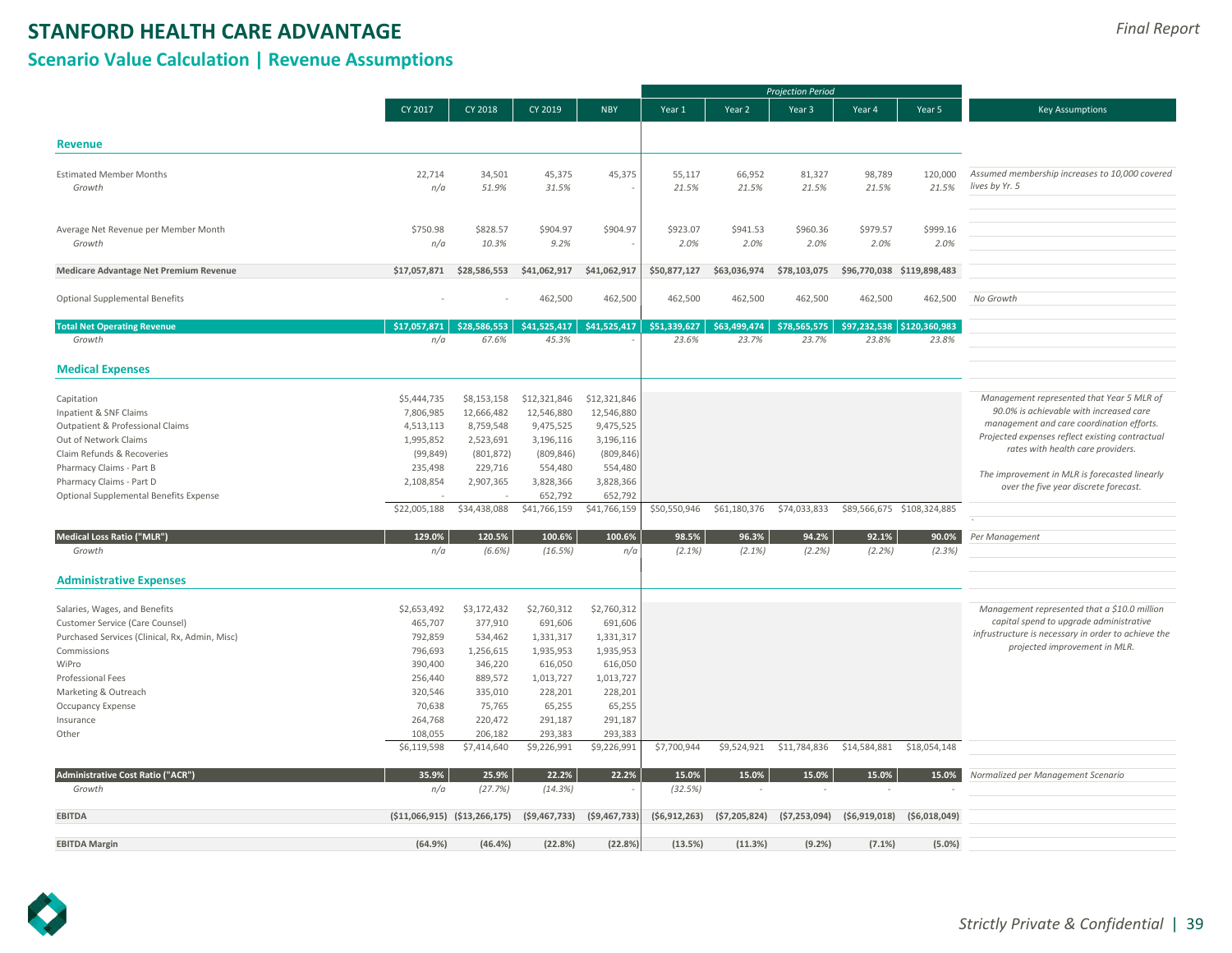## **Scenario Value Calculation | Discounted Cash Flow Assumptions**

## **Discounted Cash Flow Analysis Assumptions**

| • Discount Rate                                                                                        | 15.0%       |
|--------------------------------------------------------------------------------------------------------|-------------|
| • Normalized Net Working Capital                                                                       | \$4,418,424 |
| • Normalized Net Working Capital as a Percentage of Total Net Operating Revenue                        | 10.6%       |
| • Selected Incremental Net Working Capital Requirements as a Percentage of Total Net Operating Revenue | 10.6%       |
| • Inflation Rate                                                                                       | 3.0%        |
| • Terminal Growth Rate                                                                                 | 2.0%        |
| $\blacksquare$ Tax Rate                                                                                | 28.0%       |
| <b>Depreciation Assumptions</b>                                                                        |             |

| Net Initial Depreciable Basis of Furniture, Fixtures, Equipment & Leasehold Improvements                                |      |
|-------------------------------------------------------------------------------------------------------------------------|------|
| <b>Example 15 Estimated Useful Life of Initial Furniture, Fixtures, Equipment &amp; Leasehold Improvements</b>          | 7.0  |
| <b>Example 2</b> Estimated Useful Life of Projected Furniture, Fixtures, Equipment & Leasehold Improvement Expenditures | 10.0 |

| Projected Capital Expenditures & Depreciation Expense (1), (2)         | Year 1       | Year 2                   | Year 3                   | Year 4                   | Year 5                   | <b>Terminal Year</b> |
|------------------------------------------------------------------------|--------------|--------------------------|--------------------------|--------------------------|--------------------------|----------------------|
| <b>Capital Expenditures &amp; Improvements</b>                         |              |                          |                          |                          |                          |                      |
| Furniture, Fixtures, Equipment & Leasehold Improvements <sup>(1)</sup> | \$10,000,000 | $\overline{\phantom{a}}$ |                          |                          |                          |                      |
| Real Estate                                                            |              | $\overline{\phantom{a}}$ |                          |                          |                          |                      |
| <b>Total Capital Expenditures</b>                                      | \$10,000,000 |                          |                          |                          |                          |                      |
| As a Percentage of Total Net Operating Revenue                         | 19.5%        | $\sim$                   | $\equiv$                 | $\overline{\phantom{a}}$ | $\overline{\phantom{a}}$ |                      |
| <b>Depreciation Schedule</b>                                           |              |                          |                          |                          |                          |                      |
| Depreciation of Initial Net Fixed Assets                               | $\sim$       | $\equiv$                 |                          |                          |                          |                      |
| Calculated Depreciation of Capital Expenditures                        | 10,000,000   | $\overline{\phantom{a}}$ | $\overline{\phantom{a}}$ | $\overline{\phantom{a}}$ | $\overline{\phantom{a}}$ |                      |
| <b>Total Depreciation</b>                                              | \$10,000,000 |                          | $\overline{\phantom{a}}$ | $\overline{\phantom{a}}$ | $\overline{\phantom{a}}$ |                      |

#### *Notes & Sources*

- *(1) No discrete routine capital is projected as it is assumed to be captured in the administrative cost ratio charge; however, \$10.0 million capital expenditures in Year 1 reflect upgrades to the administrative functions of the Business such that the Administrative Cost Ratio is normalized at 15.0% of Net Operating Revenue throughout the projection period.*
- *(2) Projected Depreciation & Amortization expense was based on the Tax Cut and Jobs Act signed into law on December 22, 2017. Depreciation was modeled assuming a hypothetical control transaction using an asset deal structure. A hypothetical buyers is assumed to take full advantage of this new law and, therefore, depreciation expense in Year One includes the full expensing of acquired net fixed assets plus the full expensing of any capital expenditures. Depreciation in Year 2 through Year 5 assumes full expensing for all assets with tax lives of 15.0 years or less, including qualified leasehold improvements. Please note, this bonus depreciation is subject to phase-out in the future.*

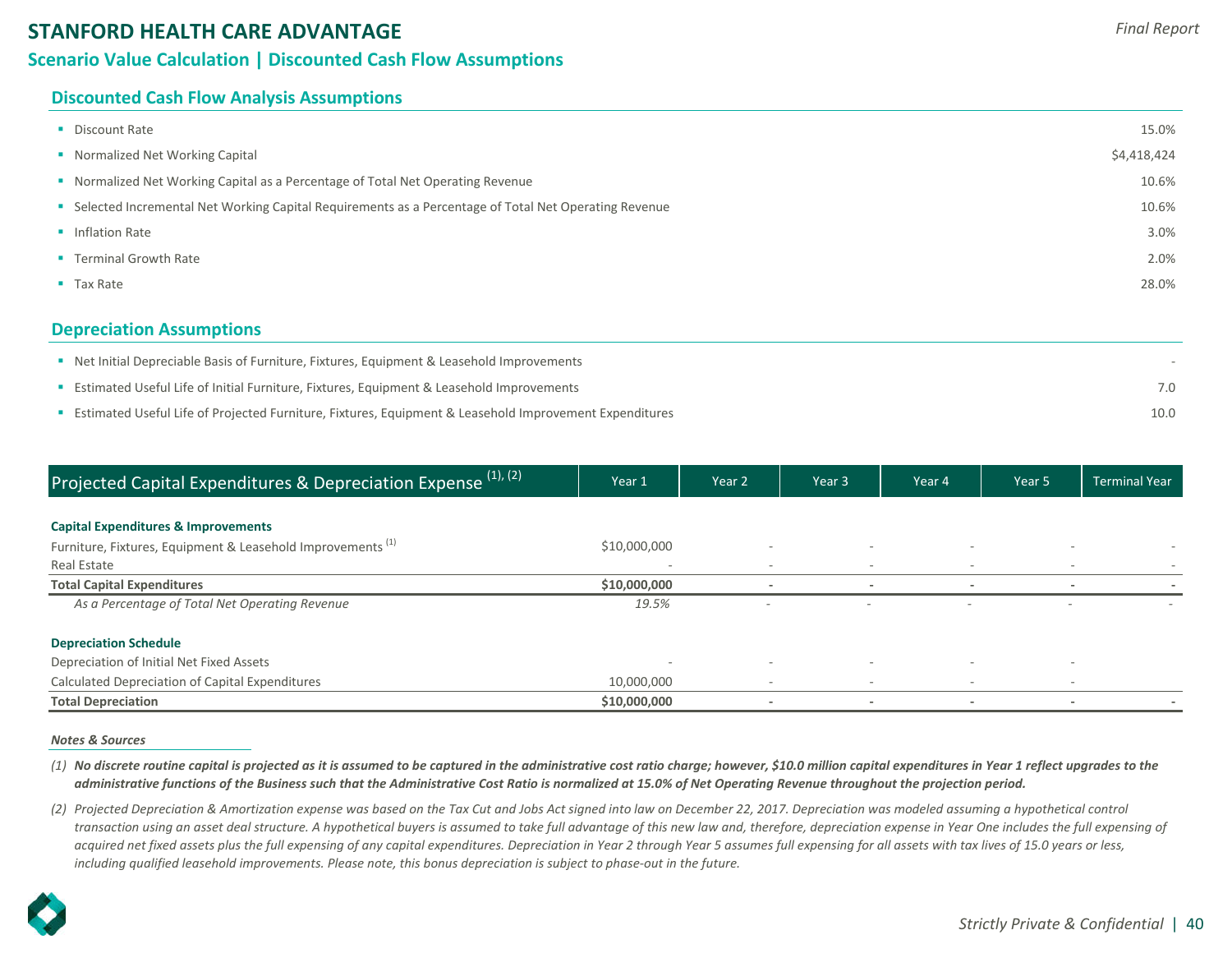## **Scenario Value Calculation | Cash Flow Projections**

|                                       |                 |                   |                  |                |                | <b>Projection Period</b> |                |                |              |               |                      |
|---------------------------------------|-----------------|-------------------|------------------|----------------|----------------|--------------------------|----------------|----------------|--------------|---------------|----------------------|
|                                       | CY 2017         | CY 2018           | CY 2019          | CY 2019        | <b>NBY</b>     | Year 1                   | Year 2         | Year 3         | Year 4       | Year 5        | <b>Terminal Year</b> |
| Revenues                              |                 |                   |                  |                |                |                          |                |                |              |               |                      |
| Premium Revenue                       | \$17,057,871    | \$28,586,553      | \$41,062,917     | \$41,062,917   | \$41,062,917   | \$50,877,127             | \$63,036,974   | \$78,103,075   | \$96,770,038 | \$119,898,483 |                      |
| <b>Optional Supplemental Benefits</b> |                 |                   | 462,500          | 462,500        | 462,500        | 462,500                  | 462,500        | 462,500        | 462,500      | 462,500       |                      |
| <b>Total Net Operating Revenue</b>    | 17,057,871      | 28,586,553        | 41,525,417       | 41,525,417     | 41,525,417     | 51,339,627               | 63,499,474     | 78,565,575     | 97,232,538   | 120,360,983   | 122,768,203          |
| Growth                                | n/a             | 67.6%             | 45.3%            | $\sim$         | $\sim$         | 23.6%                    | 23.7%          | 23.7%          | 23.8%        | 23.8%         | 2.0%                 |
| <b>Operating Expenses</b>             |                 |                   |                  |                |                |                          |                |                |              |               |                      |
| <b>Medical Expense</b>                | 22,005,188      | 34,438,088        | 41,766,159       | 41,766,159     | 41,766,159     | 50,550,946               | 61,180,376     | 74,033,833     | 89,566,675   | 108,324,885   |                      |
| General & Administrative              | 6,119,598       | 7,414,640         | 9,226,991        | 9,226,991      | 9,226,991      | 7,700,944                | 9,524,921      | 11,784,836     | 14,584,881   | 18,054,148    |                      |
| <b>Total Operating Expenses</b>       | 28,124,786      | 41,852,728        | 50,993,150       | 50,993,150     | 50,993,150     | 58,251,890               | 70,705,297     | 85,818,669     | 104,151,556  | 126,379,033   |                      |
| Growth                                | n/a             | 48.8%             | 21.8%            | $\sim$         | $\sim$         | 14.2%                    | 21.4%          | 21.4%          | 21.4%        | 21.3%         |                      |
| <b>EBITDA</b>                         | (11,066,915)    | (13, 266, 175)    | (9,467,733)      | (9,467,733)    | (9,467,733)    | (6,912,263)              | (7, 205, 824)  | (7, 253, 094)  | (6,919,018)  | (6,018,049)   | (6, 138, 410)        |
| Growth                                | (nmf)           | (nmf)             | nmf              | (nmf)          | (nmf)          | nmf                      | (nmf)          | (nmf)          | nmf          | nmf           | 2.0%                 |
| Depreciation & Amortization Expense   |                 |                   |                  |                |                | 10,000,000               |                |                |              |               |                      |
| <b>Interest Expense</b>               |                 |                   |                  |                |                |                          |                |                |              |               |                      |
| <b>Earnings Before Income Taxes</b>   | (11,066,915)    | (13, 266, 175)    | (9,467,733)      | (9,467,733)    | (9,467,733)    | (16, 912, 263)           | (7, 205, 824)  | (7, 253, 094)  | (6,919,018)  | (6,018,049)   | (6, 138, 410)        |
| Federal & State Income Tax Expense    |                 |                   |                  |                |                |                          |                |                |              |               |                      |
| <b>Earnings After Income Taxes</b>    | ( \$11,066,915) | ( \$13, 266, 175] | $($ \$9,467,733) | (59, 467, 733) | (59, 467, 733) | ( \$16, 912, 263]        | (57, 205, 824) | (57, 253, 094) | (56,919,018) | (56,018,049)  | (56, 138, 410)       |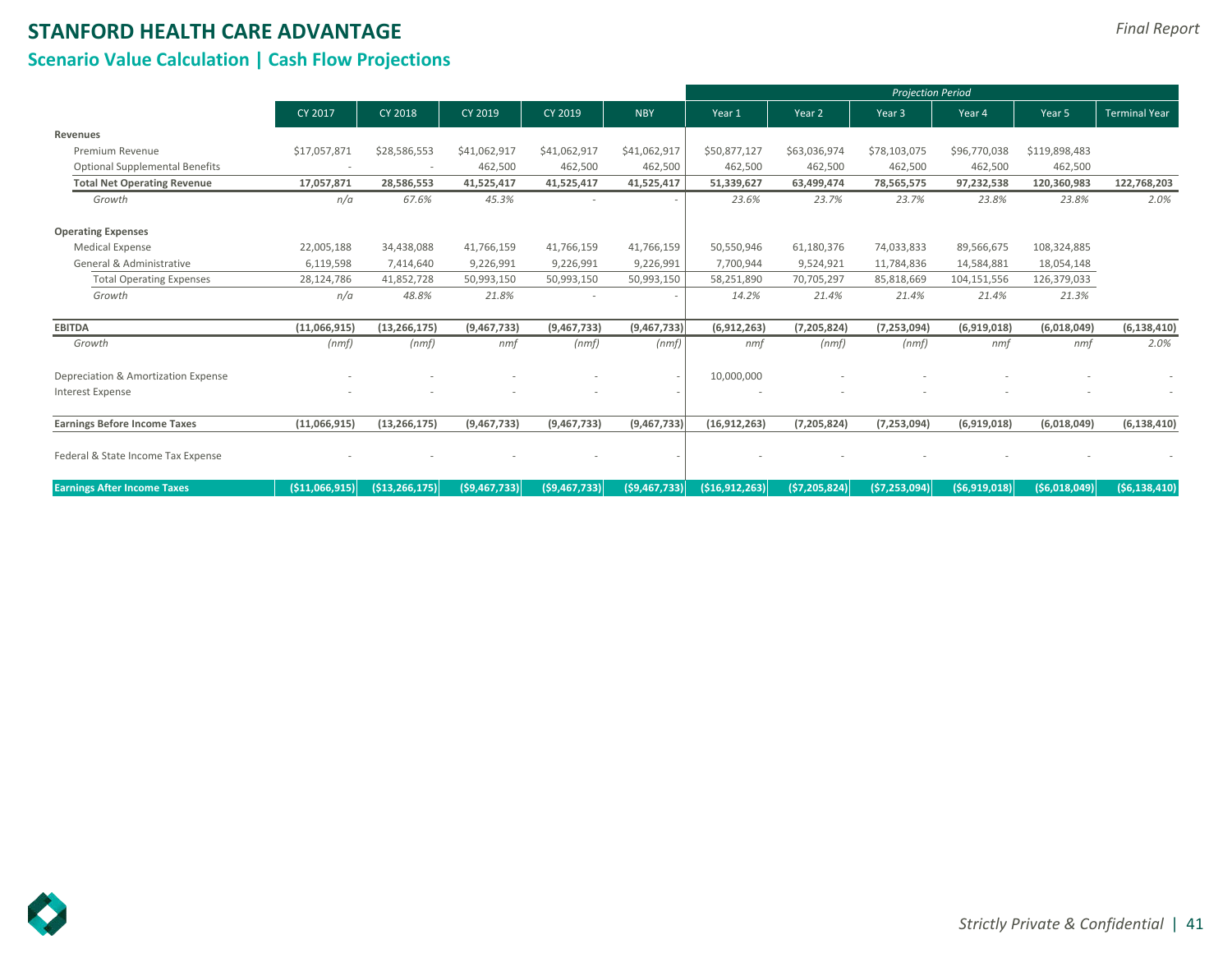## **Scenario Value Calculation | Cash Flow Projections**

|                                       |         |         |         |         |                          | <b>Projection Period</b> |         |        |           |           |                      |
|---------------------------------------|---------|---------|---------|---------|--------------------------|--------------------------|---------|--------|-----------|-----------|----------------------|
|                                       | CY 2017 | CY 2018 | CY 2019 | CY 2019 | <b>NBY</b>               | Year 1                   | Year 2  | Year 3 | Year 4    | Year 5    | <b>Terminal Year</b> |
| Revenues                              |         |         |         |         |                          |                          |         |        |           |           |                      |
| Premium Revenue                       | 100.0%  | 100.0%  | 98.9%   | 98.9%   | 98.9%                    | 99.1%                    | 99.3%   | 99.4%  | 99.5%     | 99.6%     |                      |
| <b>Optional Supplemental Benefits</b> |         | $\sim$  | 1.1%    | 1.1%    | 1.1%                     | 0.9%                     | 0.7%    | 0.6%   | 0.5%      | 0.4%      |                      |
| <b>Total Net Operating Revenue</b>    | 100.0%  | 100.0%  | 100.0%  | 100.0%  | 100.0%                   | 100.0%                   | 100.0%  | 100.0% | 100.0%    | 100.0%    | 100.0%               |
| <b>Operating Expenses</b>             |         |         |         |         |                          |                          |         |        |           |           |                      |
| <b>Medical Expense</b>                | 129.0%  | 120.5%  | 100.6%  | 100.6%  | 100.6%                   | 98.5%                    | 96.3%   | 94.2%  | 92.1%     | 90.0%     |                      |
| General & Administrative              | 35.9%   | 25.9%   | 22.2%   | 22.2%   | 22.2%                    | 15.0%                    | 15.0%   | 15.0%  | 15.0%     | 15.0%     |                      |
| <b>Total Operating Expenses</b>       | 164.9%  | 146.4%  | 122.8%  | 122.8%  | 122.8%                   | 113.5%                   | 111.3%  | 109.2% | 107.1%    | 105.0%    |                      |
| <b>EBITDA</b>                         | (64.9%) | (46.4%) | (22.8%) | (22.8%) | (22.8%)                  | (13.5%)                  | (11.3%) | (9.2%) | (7.1%)    | $(5.0\%)$ | (5.0%)               |
| Depreciation & Amortization Expense   |         |         |         |         | $\overline{\phantom{a}}$ | 19.5%                    |         |        |           |           | $\sim$               |
| Interest Expense                      |         |         |         |         | $\blacksquare$           | ٠                        |         |        |           |           | $\sim$               |
| <b>Earnings Before Income Taxes</b>   | (64.9%) | (46.4%) | (22.8%) | (22.8%) | (22.8%)                  | (32.9%)                  | (11.3%) | (9.2%) | $(7.1\%)$ | $(5.0\%)$ | (5.0%)               |
| Federal & State Income Tax Expense    |         | $\sim$  |         |         | $\overline{\phantom{a}}$ |                          |         |        |           |           | $\sim$               |
| <b>Earnings After Income Taxes</b>    | (64.9%) | (46.4%) | (22.8%) | (22.8%) | (22.8%)                  | (32.9%)                  | (11.3%) | (9.2%) | (7.1%)    | (5.0%)    | (5.0%)               |

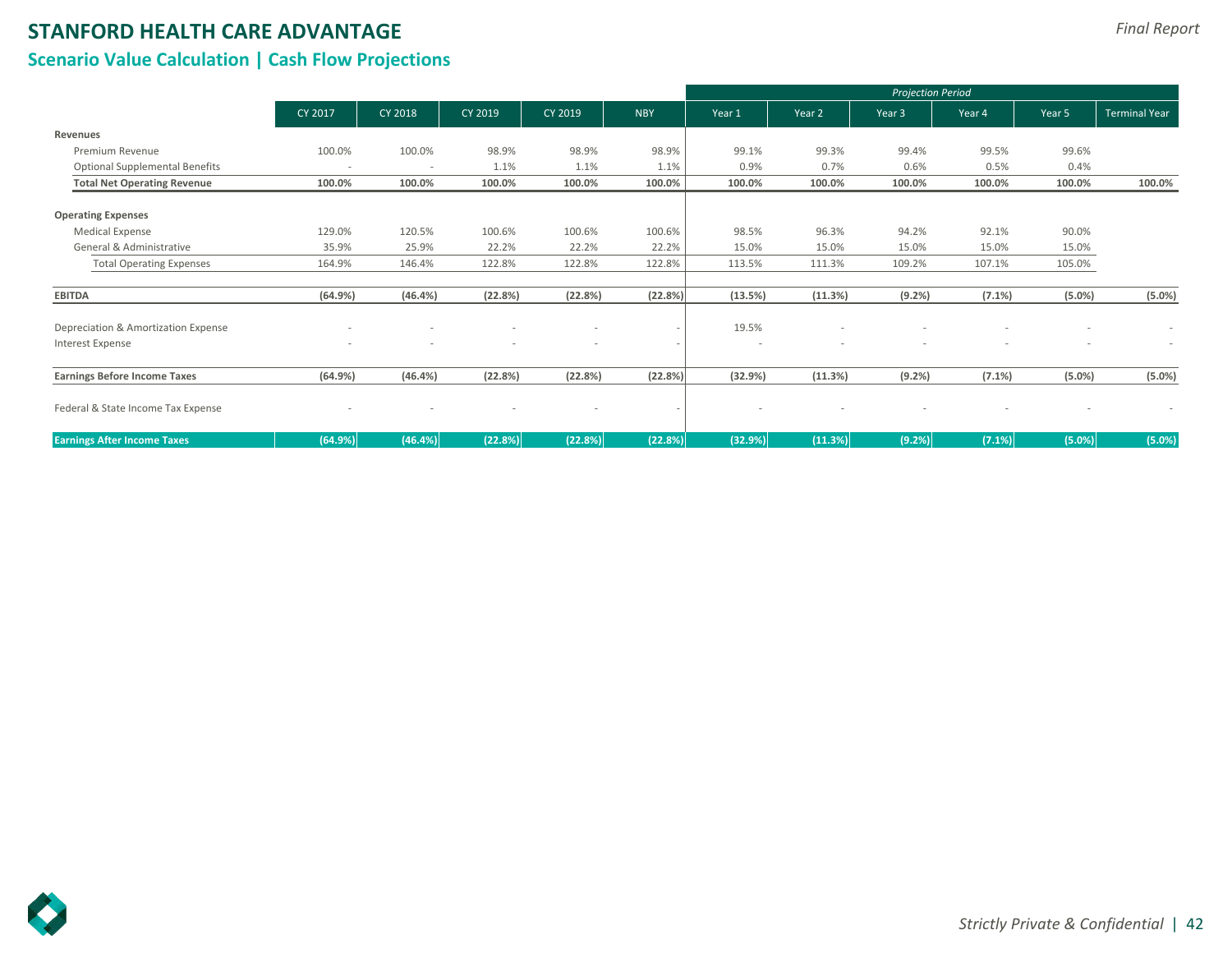## **Scenario Value Calculation | Discounted Cash Flow Analysis**

|                                                                             | Year 1            | Year 2         | Year <sub>3</sub> | Year 4         | Year 5                    | <b>Terminal Year</b> | <b>Key Assumptions</b>                 |
|-----------------------------------------------------------------------------|-------------------|----------------|-------------------|----------------|---------------------------|----------------------|----------------------------------------|
|                                                                             |                   |                |                   |                |                           |                      |                                        |
| <b>EBITDA</b>                                                               | (56, 912, 263)    | (57, 205, 824) | (57, 253, 094)    | (56,919,018)   | ( \$6,018,049)            | ( \$6,138,410)       |                                        |
| Depreciation & Amortization Expense                                         | 10,000,000        |                |                   |                |                           |                      |                                        |
| Earnings Before Income Taxes                                                | (16, 912, 263)    | (7, 205, 824)  | (7, 253, 094)     | (6,919,018)    | (6,018,049)               | (6, 138, 410)        |                                        |
| Federal & State Income Tax Expense                                          |                   |                |                   |                |                           |                      | 28.0% Blended Federal & State Tax Rate |
| Earnings After Income Taxes                                                 | (16, 912, 263)    | (7, 205, 824)  | (7, 253, 094)     | (6,919,018)    | (6,018,049)               | (6, 138, 410)        |                                        |
| Plus: Depreciation & Amortization                                           | 10,000,000        |                |                   |                |                           |                      |                                        |
| Less: Required Annual Capital Expenditures                                  | (10,000,000)      |                |                   |                |                           |                      |                                        |
| Less: Incremental Working Capital Requirements                              | (1,044,260)       | (1, 293, 843)  | (1,603,077)       | (1,986,219)    | (2,460,933)               | (256, 135)           | 10.6% of Total Net Operating Revenues  |
| Net Discretionary Cash Flow                                                 | (17, 956, 523)    | (8,499,666)    | (8,856,171)       | (8,905,237)    | (8,478,982)               | (6, 394, 545)        |                                        |
|                                                                             |                   |                |                   |                | Indicated Residual Value: | (49, 188, 810)       | 2.0% Long-Term Growth Rate             |
| Present Value Period (Mid-Year Convention)                                  | 0.50              | 1.50           | 2.50              | 3.50           | 4.50                      | 4.50                 |                                        |
| <b>Present Value Factor</b>                                                 | 0.9325            | 0.8109         | 0.7051            | 0.6131         | 0.5332                    | 0.5332               | 15.0% Weighted Average Cost of Capital |
| <b>Discounted Net Discretionary Cash Flows</b>                              | ( \$16, 744, 544) | (56,892,156)   | (56, 244, 553)    | (55, 460, 131) | (54,520,677)              | ( \$26, 225, 636)    |                                        |
|                                                                             |                   |                |                   |                |                           |                      |                                        |
| Sum of the Present Value of the Years One through Five Projected Cash Flows |                   |                |                   |                | ( \$39,862,061)           |                      |                                        |
| Present Value of the Terminal Year                                          |                   |                |                   |                | ( \$26, 225, 636)         |                      |                                        |
| <b>Mid-Point Scenario Value Indication</b>                                  |                   |                |                   |                | nmf                       |                      |                                        |

Please note, VMG did not rely on the value indication produced by the Income Approach due to the projected negative cash flows. Management indicated the operations of the Business are unlikely to yield positive cash flow in absence of increased membership growth to leverage the existing administrative expenses. Further, management indicated that the necessary membership growth is unlikely given the existing *Stanford Health Care facility and provider network.*